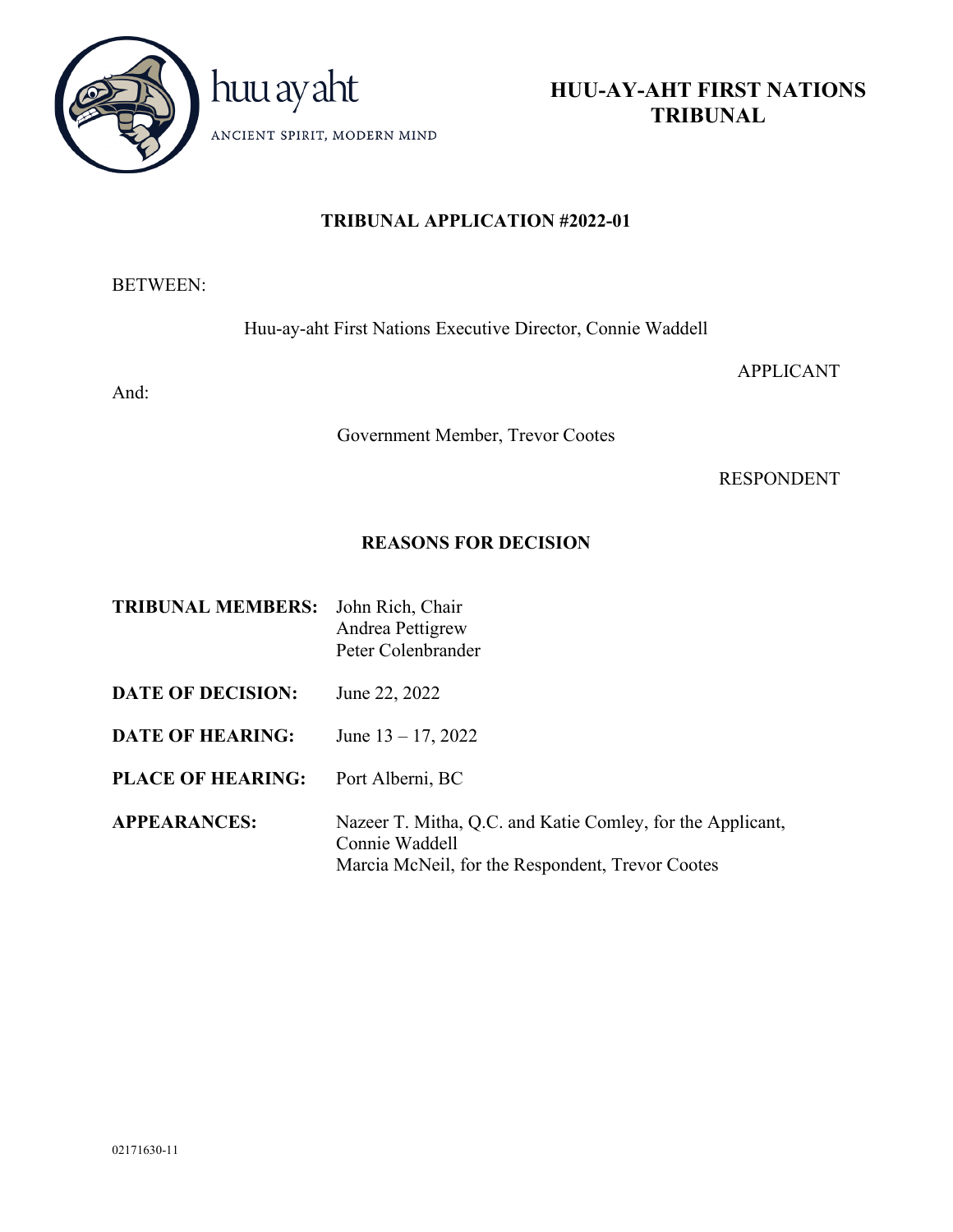## **THE ISSUE**

- 1. Application 2022-01 is an application by the Huu-ay-aht First Nations ("HFN") Executive Director, Connie Waddell, pursuant to the HFN *Code of Conduct and Conflict of Interest Act* ("COCCIA"). The Executive Director seeks determination by the Tribunal as to whether the Respondent Councillor Trevor Cootes has:
	- a) engaged in conduct which amounts to an abuse of power contrary to section 12(2) of COCCIA;
	- b) engaged in conduct that amounts to sexual harassment contrary to section 12(3) of COCCIA;
	- c) failed to fulfil the HFN Oath of Office (the "Oath") contrary to sections 4 and 33(a) of COCCIA.

(hereinafter referred to collectively as the "Conduct").

## **SUMMARY**

### **The Hearing**

2. The Tribunal heard the complaint over four days during the week of June 13, 2022. Both Ms. Mio, the complainant, and Mr. Cootes, the respondent, testified. Extensive documentary evidence was also placed before the Tribunal, including emails, text messages and the investigation report, which had been commissioned by the HFN Executive Director in February 2022.

### **Facts**

- 3. From the time of the Huu-ay-aht Executive Council election in 2015 to July 2021, Mr. Cootes and Ms. Mio engaged in a relationship of close friendship and mentorship.
- 4. Between 2015 and 2021, Mr. Cootes and Ms. Mio were associated from time to time with the Economic Development Committee and related matters, as well as engaging in frequent casual interactions. Ms. Mio frequently relied on Mr. Cootes for money when she was in difficult circumstances.
- 5. In the spring of 2021, Mr. Cootes was instrumental in obtaining employment for Ms. Mio with the Huu-ay-aht Group of Businesses at Anacla. Ms. Mio from Vancouver to Anacla to engage in that employment.
- 6. Subsequent to Ms. Mio's move to Anacla, Mr. Cootes invited Ms. Mio to accompany him on a trip to Victoria, which he characterized as a business trip and a "learning experience" (the first Victoria trip). Mr. Cootes instructed Ms. Mio not to tell anyone about the first Victoria trip, and encouraged Ms. Mio to mislead her employers in that regard.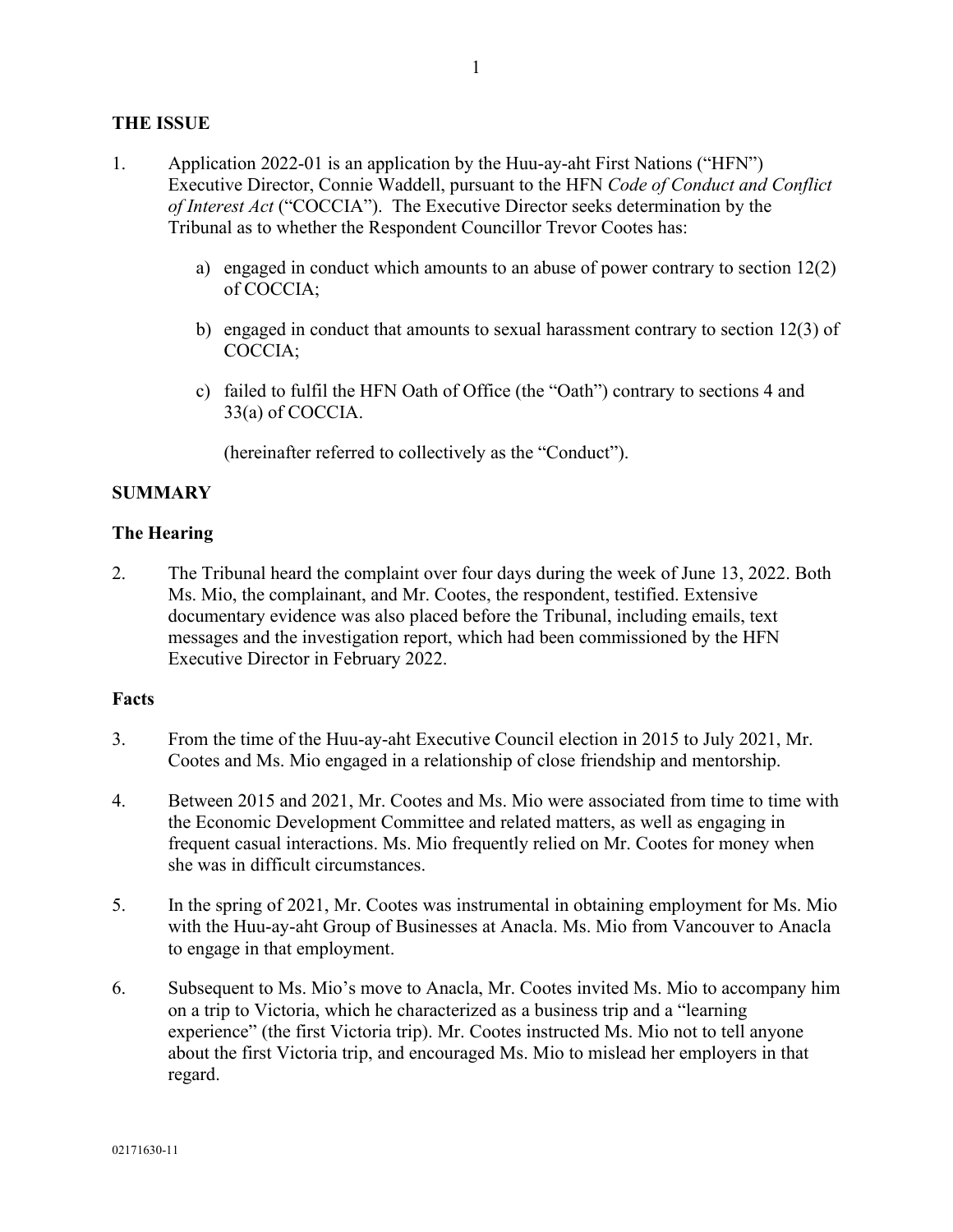- 7. The parties arranged to leave from Port Alberni on the first Victoria trip and Mr. Cootes paid with his personal funds for a motel room for Ms. Mio to stay overnight prior to their departure.
- 8. On the first Victoria trip, Mr. Cootes arranged for their accommodation in the same hotel room, being a suite with a living room and one bedroom. They slept apart. The first Victoria trip was uneventful. The parties attended a lunch meeting and returned to Port Alberni the next day.
- 9. In July 2021, Mr. Cootes invited Ms. Mio on another trip to Victoria. This trip had no business purpose (the second Victoria trip). In accepting Mr. Cootes' invitation to the second Victoria trip, Ms. Mio relied on Mr. Cootes to pay all of her expenses. As with the first Victoria trip, Mr. Cootes told Ms. Mio not to advise her employers about the trip.
- 10. On arrival to Victoria on the second Victoria trip, Ms. Mio found that Mr. Cootes had booked them into a single room with two queen beds.
- 11. Subsequent to their arrival to Victoria and checking into the hotel, Mr. Cootes and Ms. Mio went to a bar where, in the course of discussion, she asked him "why am I here?", at which time Mr. Cootes touched her leg and said "he was interested in moving the relationship forward".
- 12. Ms. Mio expressed disgust with this sexual advance, but having no money, remained with Mr. Cootes, returning with him to Bamfield two days later.
- 13. Three days after the incident, Ms. Mio resigned her position with the Huu-ay-aht Group of Businesses and moved to the Yukon Territory.
- 14. Once in the Yukon Territory, Ms. Mio engaged in a self-destructive lifestyle, involving using and selling drugs.
- 15. Subsequently, Ms. Mio regained sobriety and several months later reported the incident to the HFN Executive Director and sought counselling.

# **Credibility**

- 16. The Tribunal found that Ms. Mio was a credible witness.
- 17. The Tribunal found Mr. Cootes to be lacking credibility, having admitted lying on numerous occasions, both in his dealings with Ms. Mio and with the investigators engaged to investigate Ms. Mio's complaints. He was evasive under cross-examination and his evidence was fundamentally self-serving.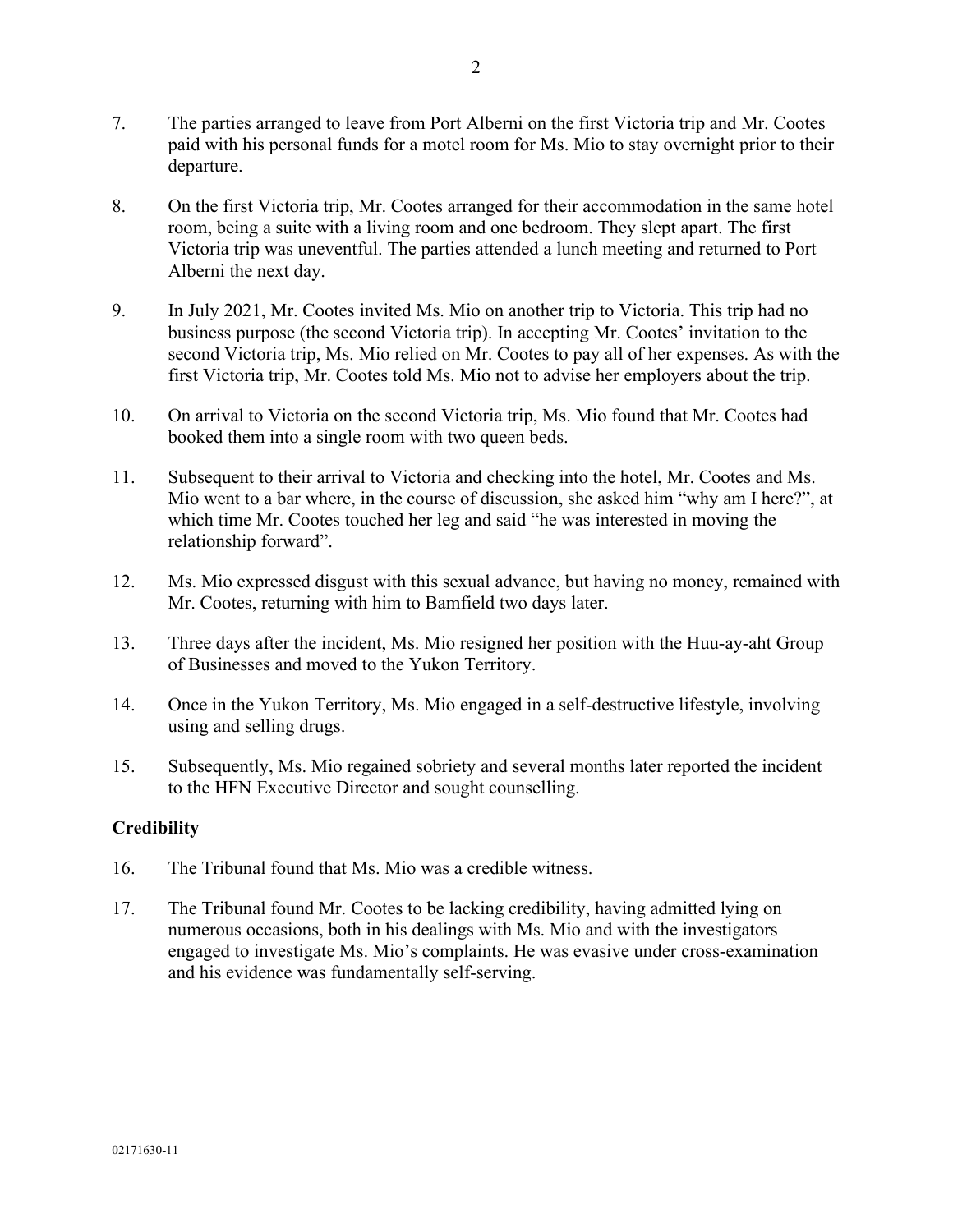## **Conclusions**

- 18. The Tribunal concludes that the Respondent, Trevor Cootes, failed to fulfill the Huu-ayaht Oath, contrary to COCCIA, s. 4(1)(a) and 33(a), in respect of his dealings with Kiana Mio.
- 19. The Tribunal concludes that the Respondent, Trevor Cootes, engaged in sexual harassment of Kiana Mio, contrary to COCCIA, s. 12(3).

## **Disposition**

- 20. The Tribunal orders that:
	- (a) Mr. Cootes is disqualified from holding his position as Councillor,
	- (b) Mr. Cootes is prohibited from holding a position as a public officer for a period of five years, and
	- (c) Mr. Cootes pay a fine in the amount of \$2,000.00.

## **THE EVIDENCE**

21. The Applicant called two witnesses: Kiana Mio, the alleged victim of the contraventions of the Act by Mr. Cootes, and counsellor Rena Johnson, who treated Ms. Mio both before and after the alleged contraventions. The Respondent, Mr. Cootes, testified on his own behalf.

### **Ms. Mio's Evidence**

- 22. Ms. Mio testified that she was born in 1996 and grew up in Ladner, BC, with her parents and younger brother. Ms. Mio's mother was born into HFN, but was adopted by a Musqueam family when she was a child. Ms. Mio's father is non-Indigenous. Ms. Mio attended school in Delta, BC and the Yukon territory. Growing up, the Indigenous culture to which she was introduced was largely that of the Musqueam First Nation. She was not aware of her HFN ancestry until she was 14 years old.
- 23. Ms. Mio testified that she was the victim of a sexual assault when she was 12 years old, which had a serious impact on her mental well-being. She testified that as a consequence, she engaged in significant drug use, including "cocaine, ecstasy, weed, alcohol and meth". Additionally, when Ms. Mio was a teenager, her mother suffered a brain injury, which caused Ms. Mio to assume substantial obligations to care for her younger brother and her injured mother. Following her graduation from high school, Ms. Mio worked as a server in a restaurant and a deckhand on a crab boat. Somewhat later, she returned to Langara College to pursue higher education.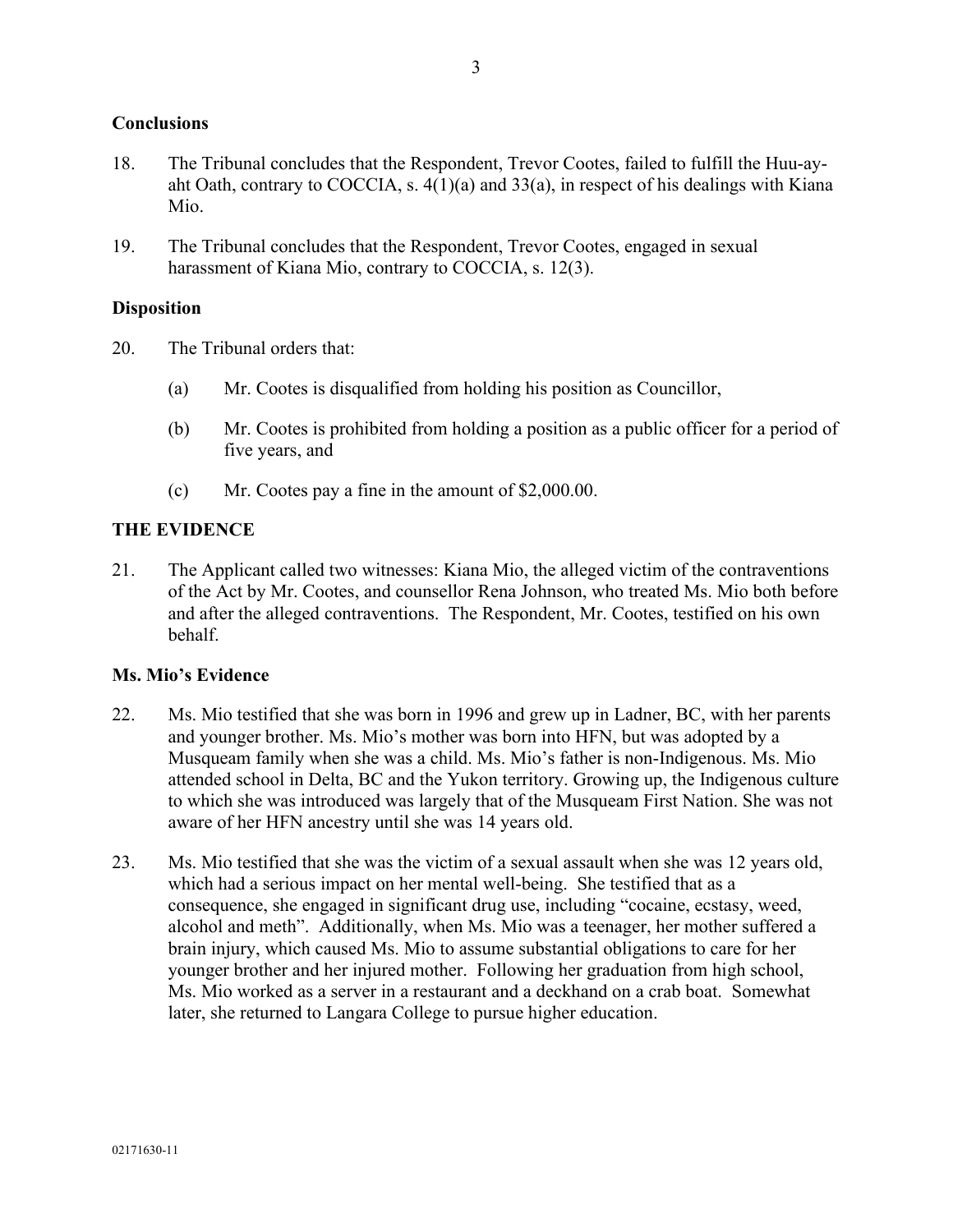- 24. From the time of learning of her Huu-ay-aht ancestry at age 14, Ms. Mio testified that she was "excited" and eager to connect with the HFN. Her first attempt to connect with HFN was to attend Vancouver engagement sessions hosted by the HFN government.
- 25. Subsequently, in 2015, Ms. Mio attempted to become more involved and ran for a position on the elected Executive Council (the "Council"). She obtained signatures for her nomination by introducing herself to Huu-ay-aht citizens whom she did not know and seeking their signature for her nomination. She said her motivation for running for Council was her concern about the proposed LNG project.
- 26. Ms. Mio's campaign platform was placed in evidence. The platform focused on her interest in various Indigenous issues and emphasized her interest in "discovering who I am, our culture and a burning desire to help others."
- 27. As part of her campaign, she attended an All Candidates meeting and at one of those met the Respondent Trevor Cootes, who was also running in the 2015 election. Ms. Mio testified that Mr. Cootes approached her at the All Candidates meeting in Port Alberni, telling her that she had done a "good job" and complimenting her comportment. Ms. Mio also testified that during the campaign she rode from Port Alberni to Anacla with Mr. Cootes.
- 28. Ms. Mio was unsuccessful in her bid for election. Mr. Cootes, who was successful in his bid and had been appointed as the Chair of the Huu-ay-aht Economic Development Committee (the "Committee"), recommended to Ms. Mio that she join the Committee. On the basis of his recommendation, she filled out documents sent to her by Mr. Cootes and was subsequently officially appointed to the Committee by Council. Her role on the Committee was to share her perspective as a young Huu-ay-aht woman and provide information on property and business opportunities of interest to the Committee. Ms. Mio, who was still living in the Lower Mainland, travelled to Port Alberni for Committee meetings every three months, staying at a hotel.
- 29. Ms. Mio testified that she left the Committee in 2017 or 2018; however, in crossexamination she was shown her resignation letter dated November 24, 2016, and agreed she resigned at that time (Exhibit 1). She testified that at that time, she told Mr. Cootes that she was "not in a good space" and was drinking and using drugs. Ms. Mio testified that she could not fulfil her obligations in her role and was missing meetings. Mr. Cootes recommended she take "compassionate leave," which was granted. In 2019, Ms. Mio reached out to Mr. Cootes professing an interest in returning to the Committee.

### *Quebec Conference*

30. Ms. Mio testified that in late 2019, Mr. Cootes suggested to her in a phone call that she attend the Cando Conference, a conference to be held in Quebec respecting Indigenous business success (the "Conference"). Ms. Mio was subsequently put in touch with Nicole Otte, who emailed her several forms to confirm her attendance. There were four attendees from HFN, including Ms. Mio and Mr. Cootes. The conference was sponsored by HFN and the expenses of the four attendees were paid for by HFN. At the conference,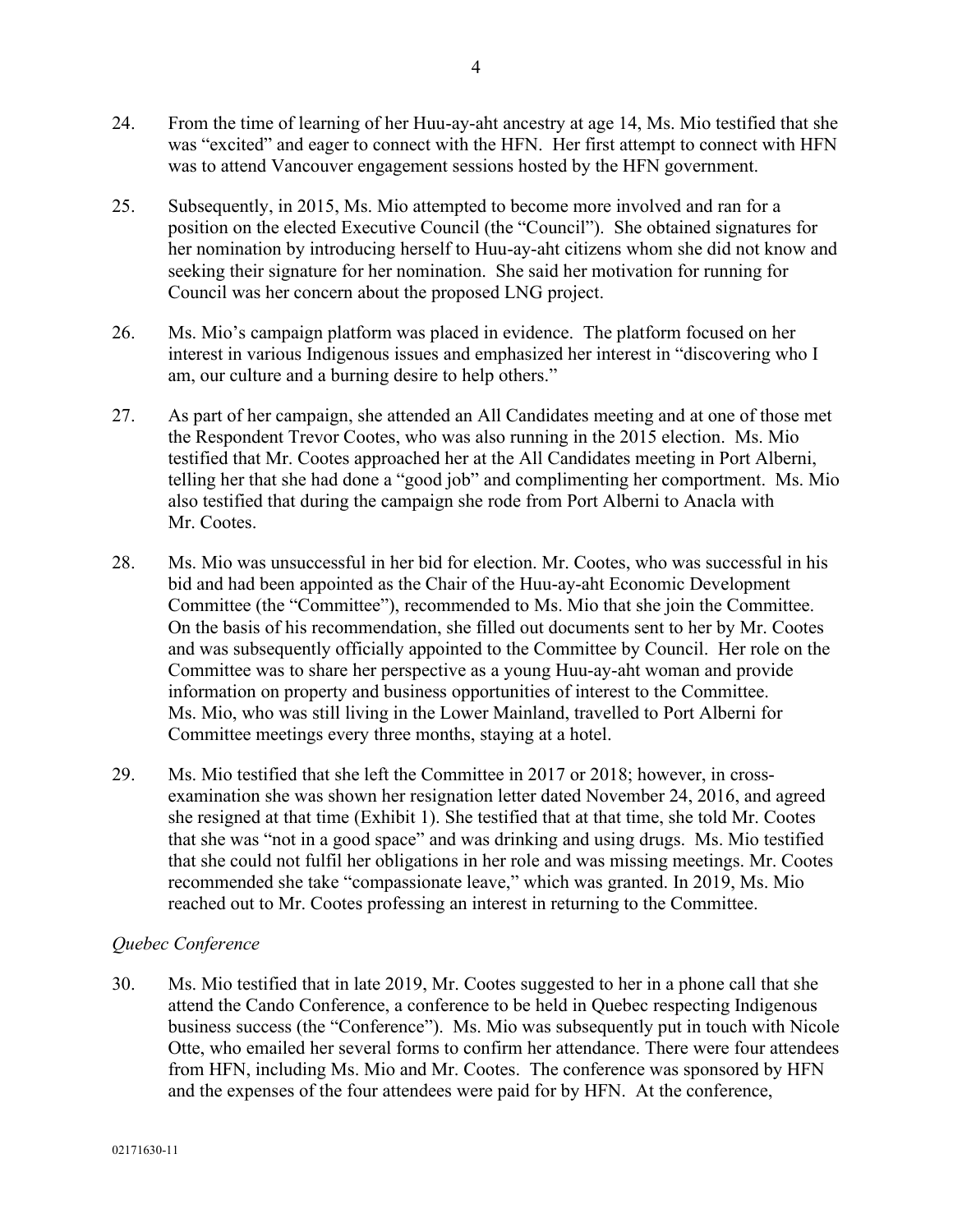Ms. Mio attended various panels regarding economic development and visited the Museum of Civilization.

- 31. Ms. Mio testified that one evening during the conference, she went to the casino within the conference hotel to play blackjack. At the casino, she saw Mr. Cootes, who invited her to a table with him and others for drinks. During the evening, they went back and forth between inside for drinking and outside for smoking, but eventually Ms. Mio said she was tired and was going to her room. Mr. Cootes asked if he could come along, to which she agreed. Ms. Mio stated that she sat across from Mr. Cootes in the room, where they were drinking, and that at one point Mr. Cootes leaned across and kissed Ms. Mio. Ms. Mio testified that she pushed Mr. Cootes away and asked him what he was doing, at which point he left. She stated that when Mr. Cootes left, the mini bar was empty, mostly consumed by Mr. Cootes.
- 32. Ms. Mio testified that after the incident of the hotel room, she felt angry, upset, and concerned, but did not tell anyone about it. She did not continue her involvement with HFN affairs for a significant period of time as she did not feel comfortable doing so.

# *Wall Centre Meeting*

- 33. Ms. Mio testified that she had occasional contact with Mr. Cootes in the period after the Conference. Ms. Mio recalled that in February 2020, Mr. Cootes invited her to the Salmon n' Bannock Bistro in Vancouver for a meeting with himself and other businesspeople. She recalled that shortly thereafter on the evening of February 28, 2020, Mr. Cootes invited her to the room in which he was staying at the Wall Centre in Vancouver. Ms. Mio testified that she told Mr. Cootes that she had been using drugs consistently in the three days prior, but that he pushed for her to come and she eventually agreed. She said that she brought her own cocaine to the Wall Centre and used almost all of it herself, while Mr. Cootes did one or two lines. Mr. Cootes then offered to buy more, so they went to Ladner, where they purchased additional cocaine and brought it back to the hotel. Eventually, Ms. Mio fell asleep and the next day texted her mother to get picked up. Ms. Mio said that her mother picked her up several hours after her initial text.
- 34. Ms. Mio testified that she had discussions with Mr. Cootes while at the Wall Centre, including the sexual assault she had suffered when she was 12 years old, her subsequent drug addiction, and her desire for a greater connection with HFN.

# *Rehabilitation*

35. On June 4, 2020, Ms. Mio texted Mr. Cootes after several months of no contact, asking about the prospect of HFN paying for mental health treatment. Mr. Cootes made several suggestions for next steps in securing treatment, but did not follow up on these steps. Ms. Mio testified that she entered rehabilitation in June and stayed for two months. Throughout her treatment, Mr. Cootes texted her approximately once per month to see how she was doing. Ms. Mio testified that Mr. Cootes had planned to visit her in rehabilitation but was barred from doing so because of the pandemic.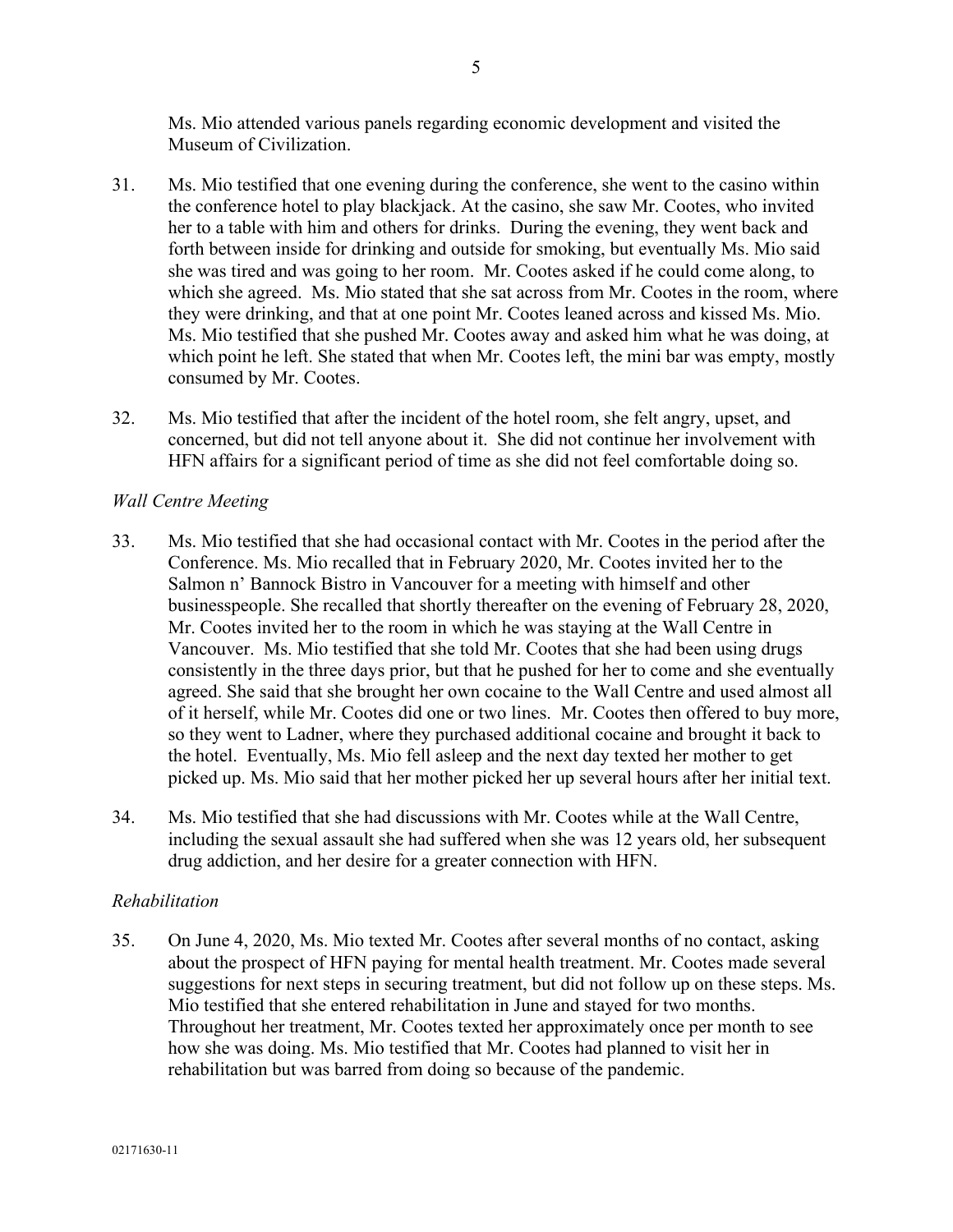## *HGB Employment*

- 36. Ms. Mio testified that subsequent to the meeting at the Wall Centre, she obtained work at a vaccination clinic in Vancouver.
- 37. In April 2021, Mr. Cootes "reached out" to Ms. Mio, informing her that a candidate for an open position with the Huu-ay-aht Group of Businesses ("HGB") would no longer be taking the job and offering her the position.
- 38. Ms. Mio testified that Trevor Cootes introduced her to Patrick Schmidt, CEO of HGB. Mr. Cootes email referred to Ms. Mio as "an amazing, strong Huu-ay-aht woman" (email, April 27, 2021, Exhibit 7, Tab 8H). Following a telephone interview with Mr. Schmidt and Sarah Johnson, Ms. Mio obtained the position.
- 39. On June 8, 2021, Ms. Mio moved to Bamfield to take up the position of Tourism Marketing Coordinator, where she reported to Sarah Johnson. She was informed by HGB that staff housing was not available at the time of her move, so she stayed in the Hacas Inn at the staff-discounted rate of \$200/month. Her job entailed creating surveys to evaluate the views of HFN citizens on potential development projects. She held her position as Tourism Marketing Coordinator until July 2021.
- 40. When presented with text messages from 2021 (Ex 7, Tab 4, p 7) on cross-examination, Ms. Mio admitted that she found Bamfield isolating and small.

## *First Victoria Trip (June 2021)*

- 41. Ms. Mio testified that in early June 2021, Trevor Cootes contacted her to inquire whether she was interested in a "learning experience" involving a trip to Victoria. A text message from Mr. Cootes stated, "I have a couple of business meetings in Victoria, wonder you'd be interested in a learning experience" (Exhibit 7, Tab 4, p. 8, June 14, 2021). Ms. Mio responded "I'd love to" via text in response. When presented with text messages from June 2021 on cross-examination, she also recalled telling Mr. Cootes before the First Victoria Trip that she said she was looking forward to connecting in Victoria with friends she made during rehabilitation. She said she ultimately was not able to connect with them when she arrived in Victoria.
- 42. There were numerous text exchanges between Mr. Cootes and Ms. Mio respecting the Victoria trip (Exhibit 7, Tab 4, pp. 8-14). Ms. Mio testified that in addition to the text messages she had verbal conversations with Mr. Cootes.
- 43. Ms. Mio testified that she wanted to tell Patrick that she would be in Victoria but that Mr. Cootes told her she should not tell anyone that she was coming on the trip. In a text exchange on June 14, 2021, Ms. Mio asks "Should I tell Sarah and Patrick in case the [sic] need me?" and Mr. Cootes responds, "No I wouldn't tell them you are working remotely if you need to be back earlier I can make sure I get you back in time. And they may be snoopy about who I'm meeting with and they don't need to know". Ms. Mio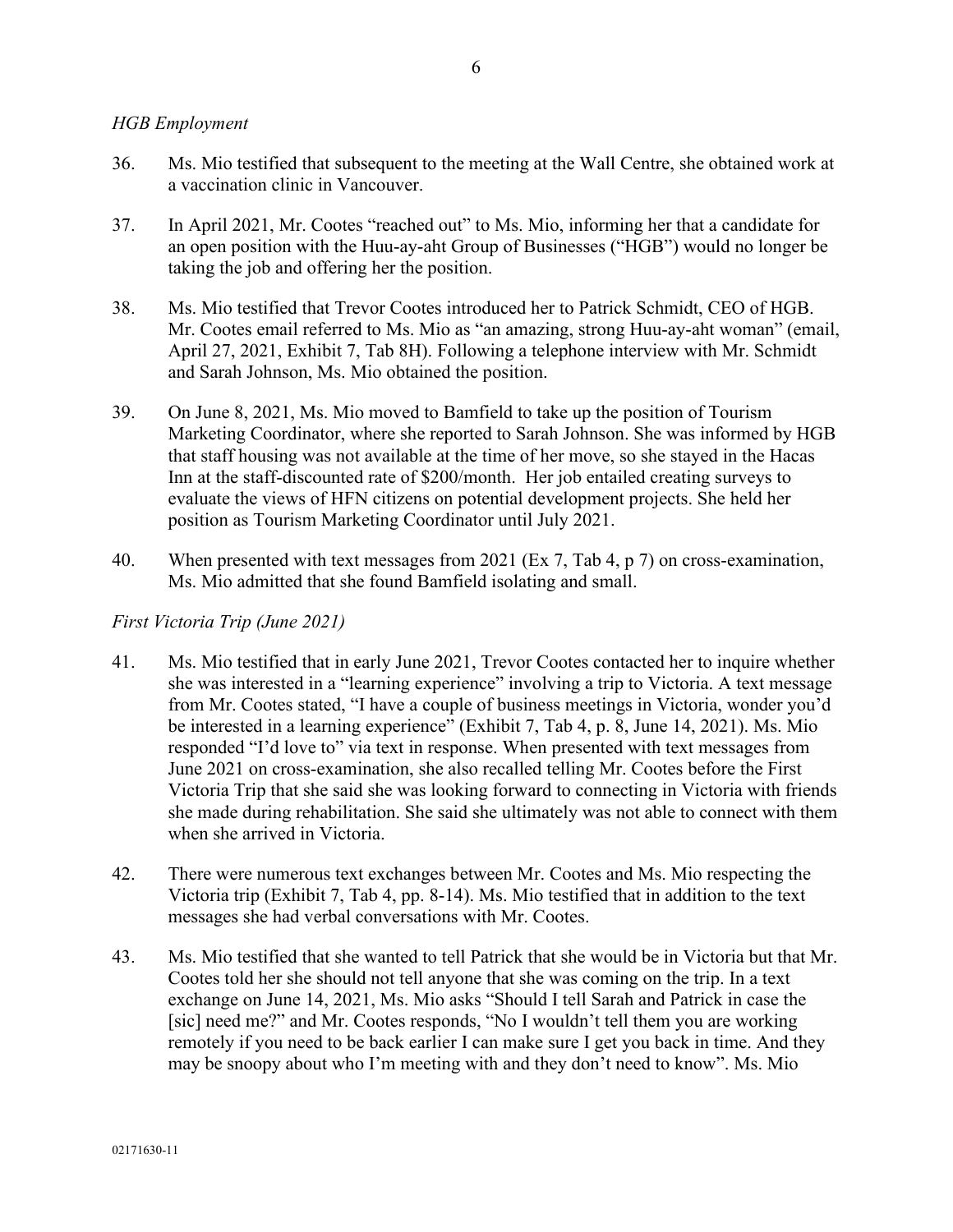testified that Mr. Cootes also gave her similar advice verbally. Prior to leaving, she told Mr. Cootes that she "might've said something to Patrick."

- 44. Ms. Mio testified that she anticipated they would have separate rooms in Victoria. Prior to the trip Mr. Cootes had texted "I could get a two room if that works for you". Ms. Mio testified that she assumed this meant they were two different rooms booked. However, when they arrived at the hotel and checked in there was only one room booked, with a bedroom area containing a bed and a living room area containing a pull-out couch. She testified she was concerned and "set a clear boundary" by asking him which room she was taking. Mr. Cootes offered to take the couch so that Ms. Mio had the bedroom.
- 45. Ms. Mio testified that, following the hotel check in, she went with Mr. Cootes to lunch at Glo restaurant where they met with a person who worked for the Tsawwassen First Nation. After that, Mr. Cootes went for another meeting while Ms. Mio went to the hotel gym and stayed in the room. The following day, they went back to Port Alberni, and Ms. Mio went to Anacla.

## *Anacla Visits*

- 46. Ms. Mio testified that she had numerous text exchanges with Mr. Cootes on an ongoing basis. She said that he usually messaged her first but that she did reach out on occasion, including for financial assistance. Ms. Mio testified that on June 29 she met with Mr. Cootes in Anacla. They had lunch in Anacla, celebrating the HGB. Later, Mr. Cootes texted to say that he "had a great time". Ms. Mio testified that after lunch, her and Mr. Cootes had gone for a drive to discuss her surveys. She said that Mr. Cootes asked her to accompany him on his second trip to Victoria during their drive.
- 47. Subsequently, Ms. Mio testified that Mr. Cootes offered to, and did in fact drive her to Sarita, 45 minutes down the Bamfield Road, to visit her Auntie Angie Jo. She said he told her he would love to be there for future visits. Ms. Mio testified that she and Mr. Cootes discussed the upcoming Victoria trip on the drive to and from Sarita. On crossexamination, Ms. Mio agreed there were several occasions in which her interactions with Mr. Cootes were public, such as the HGB celebration or the visit to her Auntie's house.
- 48. Ms. Mio also testified that during this time she sought feedback from Mr. Cootes respecting her surveys, which she was preparing as part of her job with the HGB.

### *Second Victoria Trip (July 2021)*

49. Ms. Mio testified that for the Second Victoria Trip, she did not expect to attend business meetings, contrary to what she had told investigators in February 2022. Her explanation was that she had failed to distinguish between the two Victoria trips when she spoke to the investigators. She stated that her reason for going on the second trip was her interest in getting away from her room at the Hacas Inn in Bamfield for a while, as she both lived and worked remotely there. Ms. Mio admitted on cross-examination that her texts to Mr. Cootes in the lead-up to the Second Victoria Trip suggested that the trip would not interfere with her work.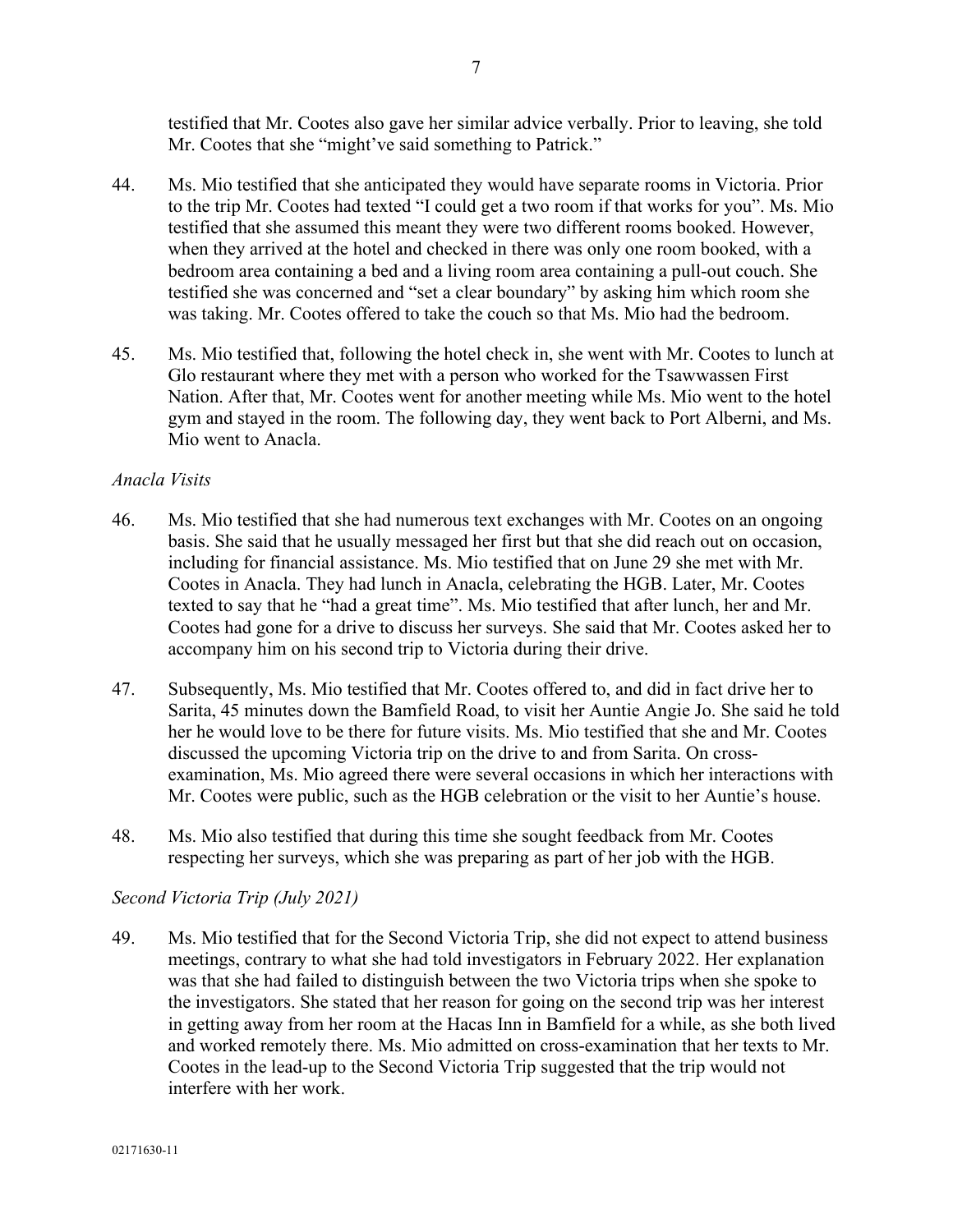- 50. On July 10 and 11, 2021, Ms. Mio and Mr. Cootes exchanged numerous texts concerning the upcoming trip to Victoria. Ms. Mio texted that she only had \$20 and "was going to ask if I should just stay home". Mr. Cootes responded "totally fine, I've got you". Ms. Mio testified that she interpreted this to mean that she didn't have to worry about paying for food and other purchases on the trip.
- 51. Mr. Cootes picked Ms. Mio up in Bamfield in the early afternoon of July 12 and they drove to Victoria.
- 52. Ms. Mio testified that in a discussion about going on the trip with Mr. Cootes, he told her that it would not be good to tell Patrick and Sarah about the trip. She said she did not tell anyone she was going to Victoria with Mr. Cootes.
- 53. Ms. Mio testified that when they arrived at the hotel in Victoria, Mr. Cootes checked in and Ms. Mio found that they had only one room booked, which had two beds and no separate spaces inside. She stated that she was "uncomfortable with it" but did not say anything to Mr. Cootes.
- 54. Ms. Mio testified that after checking in, they drank in the hotel room and sat on the patio, and then went to the Sticky Wicket bar, where they sat at a table and ordered drinks.
- 55. Ms. Mio stated that while at the bar she was "just having a realization about everything" and asked him "why am I here?". She testified that Mr. Cootes then reached over, touched her leg, and said "he was interested in moving the relationship forward" (the "Sexual Advances"). She stated she freaked out after that and asked Mr. Cootes if "he's been fucking grooming me this whole time", to which he said "yes" but then immediately clarified that that was not what he meant.
- 56. Ms. Mio testified that she felt that Sexual Advances were "disgusting" as Mr. Cootes was a member of the Executive Council whom she had trusted as a mentor.
- 57. Following this incident, Ms. Mio testified she was visibly upset and went to the washroom. While in the washroom, she met two girls, Rachel and Shani, who noticed her emotional state and asked if she was okay. She then left the washroom with the girls and sat at their table for a "significant" period of time. She asked if she could stay with them, but they told her that they did not have a better sleeping situation. In the course of their discussion, Ms. Mio obtained Rachel's phone number. Ms. Mio later left the bar together with Mr. Cootes and went back to the hotel.
- 58. Ms. Mio testified that back at the hotel, Mr. Cootes pulled out a bag of cocaine and said "look what I found". She testified that she did "pretty much all of the cocaine". She said Mr. Cootes was drunk and went to sleep shortly after but that she was "up all night".
- 59. Ms. Mio testified that the following day, July 13, she made a breakfast order to the hotel using Skip the Dishes, which included a six-pack of Corona beer that Mr. Cootes requested for the kayaking trip that was planned for later that day. They then went for lunch at Belleville's, a restaurant near the kayak venue, and took a two-hour kayak trip.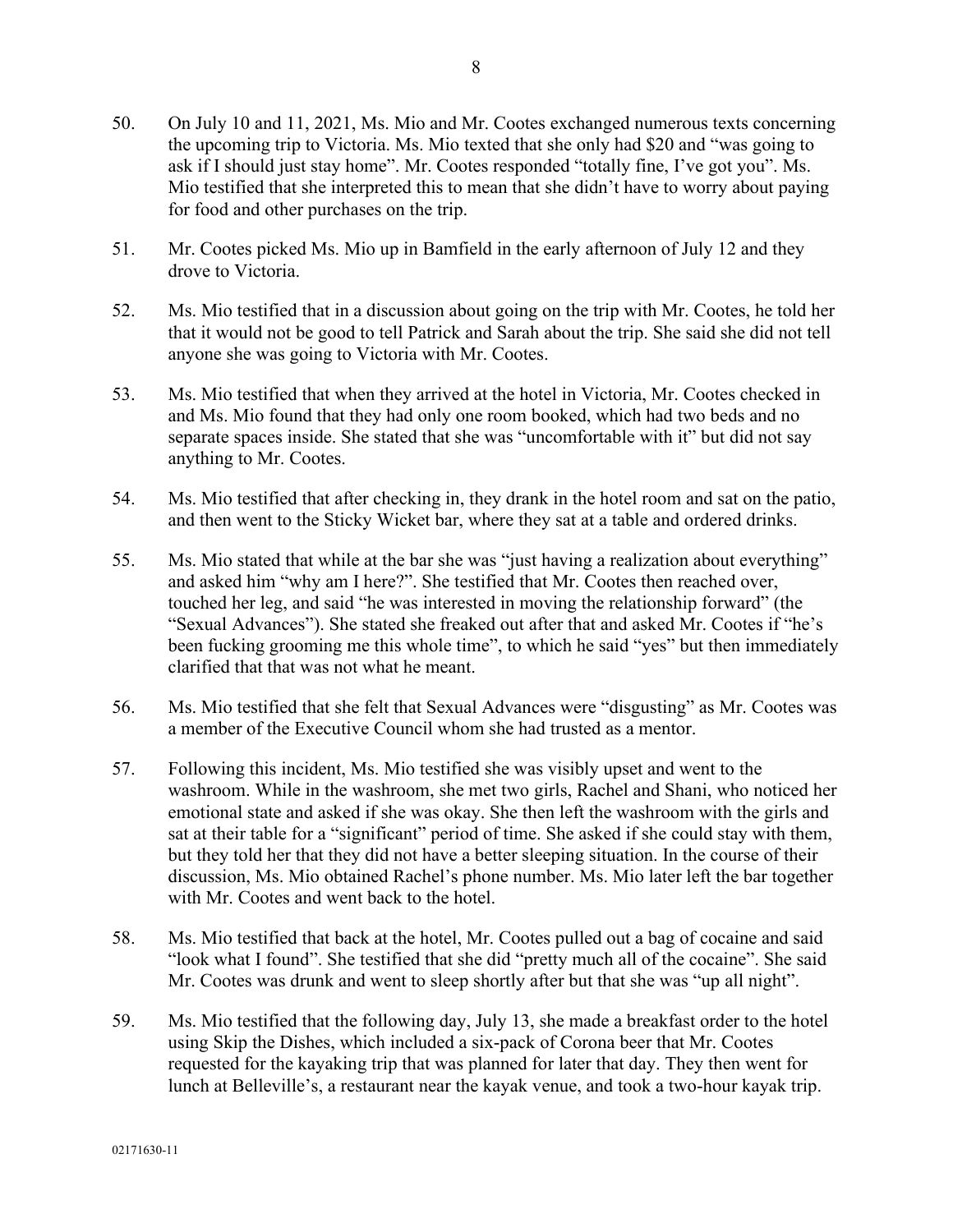She testified that on the kayak trip "I was just uncomfortable and trying to survive the weekend, I didn't fucking want to be there". She said she tried to make the best of it, but did not have fun.

- 60. Ms. Mio testified that following the kayak trip, she and Mr. Cootes went to Darcy's Pub where they had appetizers and a drink, but did not stay long and went back to the hotel. Later they went out to the Irish Times Pub.
- 61. Ms. Mio testified that, while at the Irish Times, Mr. Cootes had at least three beers and she had "multiple Moscow mules" and it was her understanding that Mr. Cootes would be footing the bill, as he had paid all of the bills on the trip.
- 62. Ms. Mio testified that she texted the girls from the previous night to join her and Mr. Cootes. On cross-examination, Ms. Mio admitted that she had not provided to the investigators a text exchange with one of the girls, Rachel, in which she told Rachel she was "so hung". When the girls arrived, they moved to a table. She said that she and the girls were back and forth between the table and the washroom, but not speaking to Mr. Cootes when at the table. She said that he was very angry, and she and the girls came out of the washroom at one point to find that he had left without paying the bill and with two full beers that he had ordered still on the table.
- 63. Ms. Mio testified that she could not leave the Irish Times because of the \$200 bar bill, but was able to text her friend George, who electronically transferred \$200 to her. Despite receiving a confirmation of the transfer, she testified that the money would not settle in her account. She said that the bartender was prepared to allow her to leave without paying if she left her ID. Upon agreeing to this and leaving, she received a notification that the money had settled in her account, which enabled her to return to the Irish Times and pay the bill. She then went out with her friends for a half hour at another restaurant before returning to the hotel.
- 64. Ms. Mio testified that on the following day, July 14, both she and Mr. Cootes got up early. She confronted Mr. Cootes about leaving her at the Irish Times without paying and "he flipped out", blaming her. They then got in the car, and she said he was "driving 90km per hour through Victoria". He pulled over at a gas station and withdrew \$200 cash from an ATM, which he "threw in her purse". She stated she was "scared to say anything" on the trip back, as no one knew she was on the trip and they were outside of cell service. She said "he knew that".
- 65. On the evening of July 14, after Ms. Mio was back in Bamfield, Mr. Cootes texted "hey, I'm really sorry I fucked up" (Exhibit 7, Tab 15, p. 24). Approximately one week later, he messaged on Instagram apologizing for walking out and not paying the bill, and expressing surprise that the bartender did not stop him.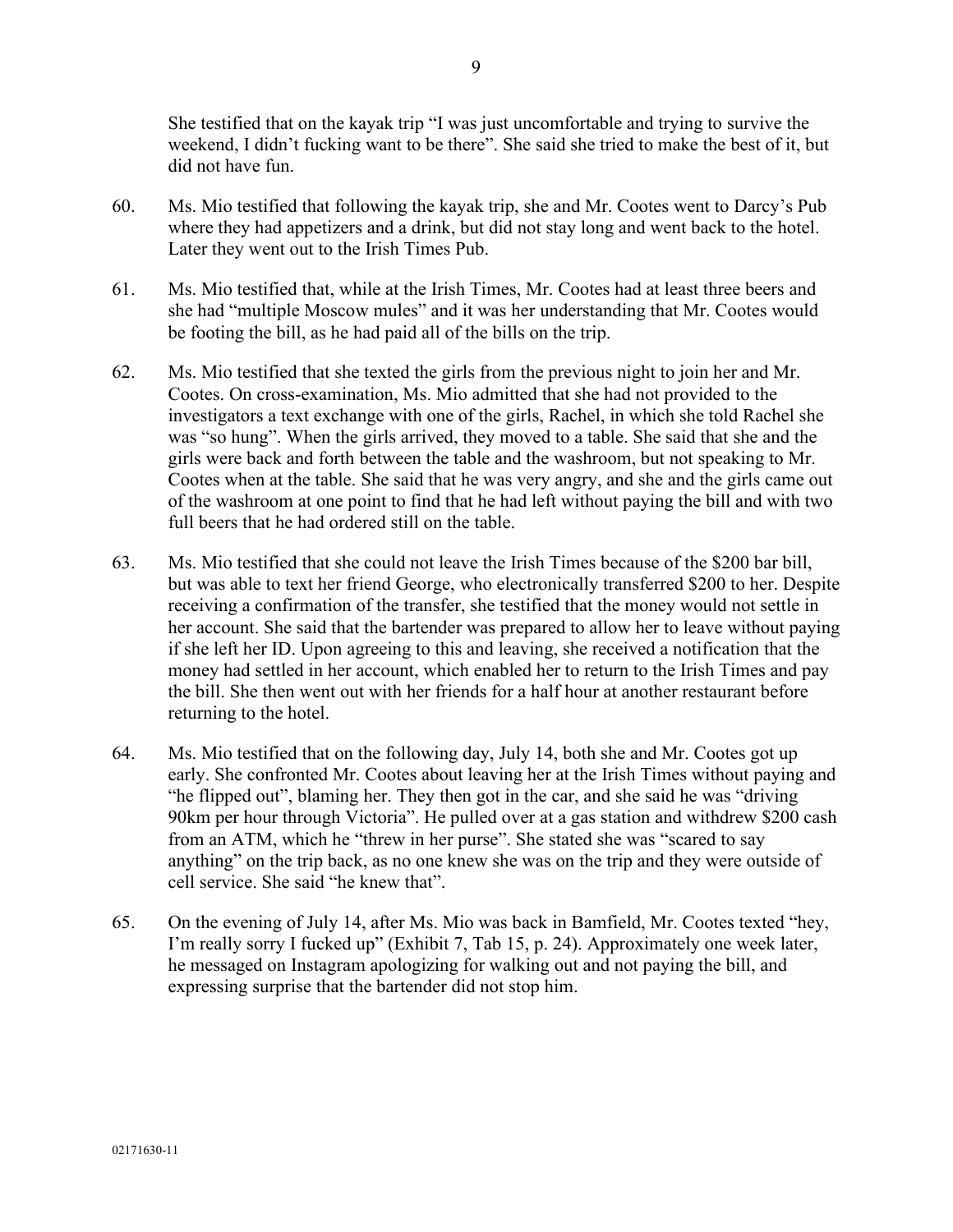## *After Victoria Trips*

- 66. Ms. Mio testified that the day after Second Victoria Trip with Mr. Cootes, she spent a day returning to Victoria to pick up some friends, an arrangement which had been made previously.
- 67. Ms. Mio testified that when she came back to Bamfield on July 16, she immediately contacted her boss, Sarah, and said that she had a job in the Yukon and was leaving her position with the HGB. Ms. Mio clarified during her testimony that she did not in fact have a position in the Yukon but that she did travel there after submitting her resignation. She testified that she stayed through the month of August 2021, during which she took various drugs and sold crack and cocaine, engaging in very self-destructive behaviour. She said she recalls feeling like she had a mission to die somewhere that her parents could not find her. After a month, Ms. Mio testified that she realized she needed to come home and get better.

## *Disclosure*

- 68. Ms. Mio testified she did not tell anyone about the Sexual Advances until December 2021, at which time she shared the details with her friend Becky. On Becky's advice, Ms. Mio reached out to Chief Councillor Robert Dennis to speak about the Sexual Advances. Chief Dennis advised Ms. Mio to contact Executive Director, Connie Waddell.
- 69. Ms. Mio testified that she was never interested in Mr. Cootes in an intimate way. She had agreed to spend time with him because she trusted him and thought she would learn something about the work or community.
- 70. Subsequent to her disclosure, Ms. Mio sought counselling. In February 2022, she sought assistance from a doctor at a clinic at Langara College (Exhibit 7, Tab 7). In March and April 2022, she sought assistance from a cultural wellness worker with the Huu-ay-aht First Nation (Exhibit 7, Tab 12). In March 2022, she sought counselling from Huu-ay-aht clinical counsellor Rena Johnson, with whom she had previously received counselling in the Fall of 2020 (Exhibit 7, Tab 10).

### *Change in Evidence*

71. Ms. Mio testified that her description of the second Victoria trip in her testimony before the Tribunal differed from what she had told the investigators previously. Her explanation was that she had mixed up the dates of the events on the trip, and she realized the incident, subject of her complaint, had occurred on the first night of the trip, rather than the second night. She explained that she realized this when reviewing text messages with the applicant's lawyer, Mr. Mitha. She stated that she was not confused about the events having taken place, but rather the timeline, which she said was hard to figure out due to her PTSD.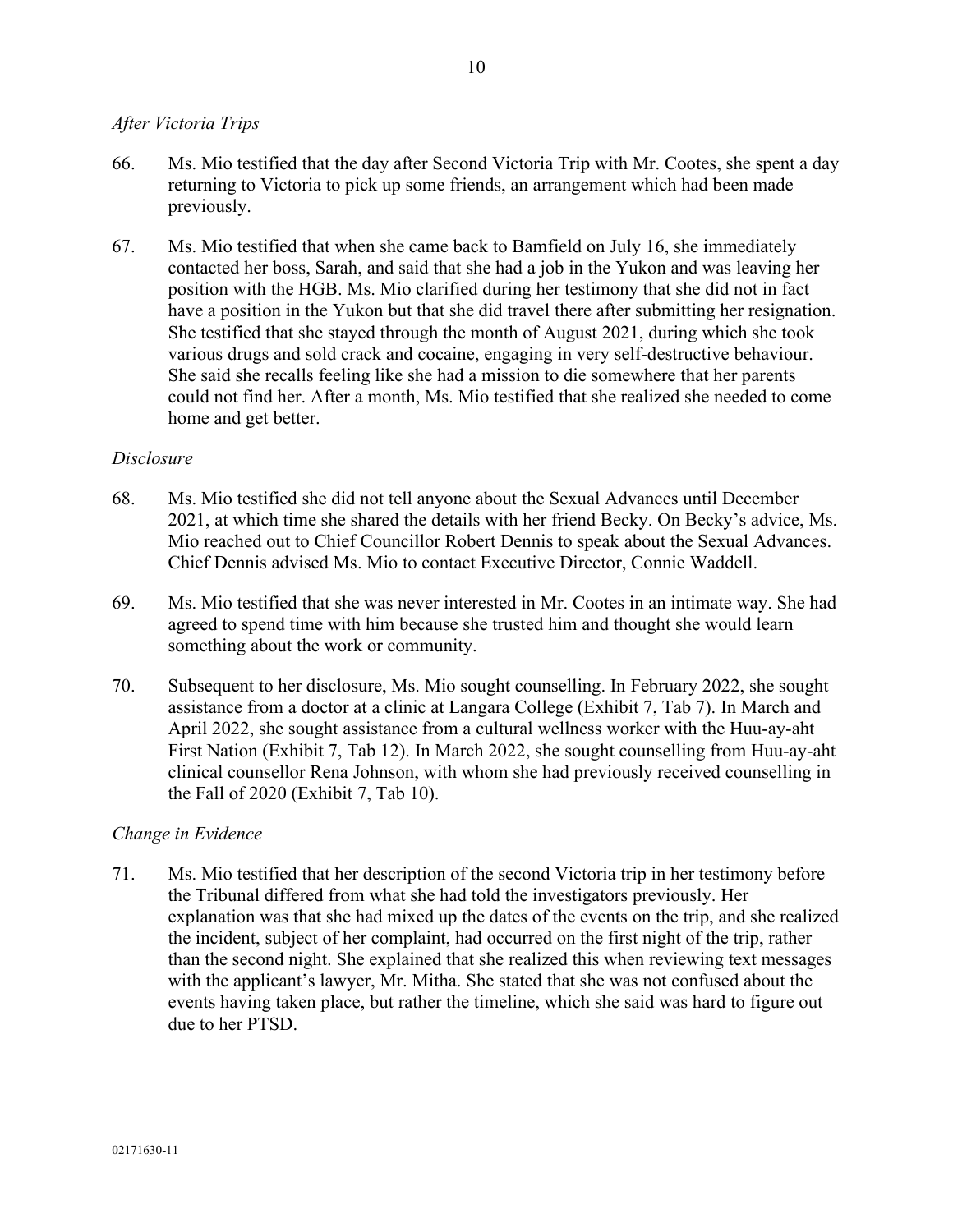## **Counsellor Rena Johnson's Evidence**

- 72. Counsel for the respondent objected to Rena Johnson's evidence on the basis that she was not an expert, and that her evidence consisted of prior consistent statements or "oath helping". The objection on admissibility was overruled, and the Tribunal allowed Ms. Johnson to testify. However, the Tribunal clarified that the respondent's objection would be taken into account in giving any weight to the evidence.
- 73. Ms. Johnson testified that she was and still is a clinical counsellor employed by HFN. She works with children and adults, offering addiction support and mental health support. Ms. Johnson testified that she first saw Ms. Mio in a patient capacity in November 2020, during which sessions were remote as Ms. Mio was not living on HFN traditional territories. She continued counselling Ms. Mio through February 2021, before pausing sessions until March 2022 due to parental leave. These sessions occurred both before and after the alleged incidents of June and July 2021.
- 74. Ms. Johnson testified that Ms. Mio first contacted her via a telephone call, and that Ms. Mio was only able to call her because Mr. Cootes provided Ms. Mio with her number.
- 75. Ms. Johnson's resume, and her notes respecting the counselling, were entered as Exhibit 7, Tab 10 and 11.
- 76. There were no inconsistencies between the evidence of Ms. Mio and Ms. Johnson in respect of Ms. Mio's mental state at various times.
- 77. Ms. Johnson testified that in their sessions between November 2020 and February 2021, Ms. Mio confided to her that Ms. Mio respected and trusted Mr. Cootes and viewed Mr. Cootes as a mentor. In their sessions after March 2022, Ms. Mio told her about the Sexual Advances as well as Ms. Mio's fear that there would be no repercussions to the incident.
- 78. On cross-examination, Ms. Johnson said that Ms. Mio discussed a number of other events and stressors unrelated to Mr. Cootes during their sessions, including addiction problems that predated Ms. Mio meeting Mr. Cootes. Ms. Johnson testified that in their sessions after March 2022, Ms. Mio would often break down crying and profess and increase in anxiety, difficulty sleeping, difficulty concentrating, and an increase in smoking.
- 79. Ms. Johnson also said on cross-examination that participation in proceedings such as the current one before the Tribunal are stressful and that stress is a common reaction to having to testify.

### **Mr. Cootes' Evidence**

80. Mr. Cootes testified that he is 44 years old and was born and raised in Port Alberni. He said that he appreciated the chance to grow up, live, and work in his homelands. He began his working career in HFN's fisheries and forestry program, after which he moved to the Ucluelet and Tofino area and worked outside of HFN traditional territories for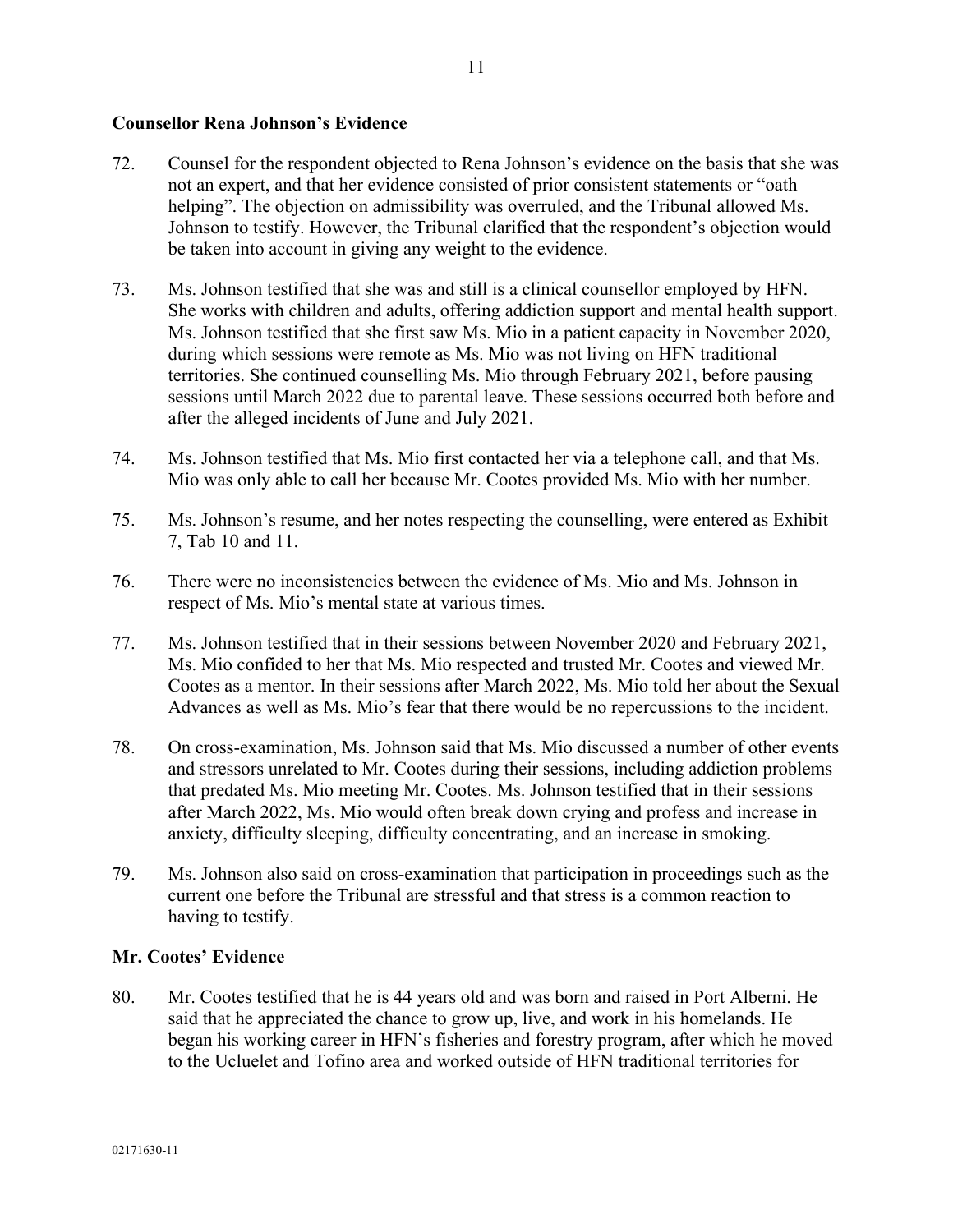several years. He subsequently accepted a position as the manager of the Pachena Bay campground.

- 81. He described his significant family connections, who in part encouraged him to run for election to Council in 2015. He was successful in the 2015 election, and he subsequently obtained the Economic Development portfolio on Council. On cross-examination, Mr. Cootes stated that he ran on campaign promises of being proactive and conducting himself with integrity, and that he understood integrity and honesty to be part of the Oath.
- 82. Mr. Cootes testified that he ran for election to Council in 2015, and that during the election campaign he met Ms. Mio. He denied Ms. Mio's claim that he had driven her from Port Alberni to Anacla in the course of the campaign.
- 83. Mr. Cootes testified that following the election, Ms. Mio voiced a persistent interest in participating in HFN affairs. Mr. Cootes advised her that they could connect with future opportunities.
- 84. Following the election, Mr. Cootes obtained the Economic Development portfolio. On cross-examination, he stated that he invited Ms. Mio to apply for an opening on the Committee, after which Ms. Mio was appointed to the Committee. Mr. Cootes stressed that the appointment of a member to the Committee was not solely his decision, but ultimately the decision of Council. He said that he later put a second name forward for membership to the Committee.
- 85. Mr. Cootes testified that all committee members get paid a small honorarium for their participation on the Committee.
- 86. Mr. Cootes testified that Ms. Mio resigned from the Committee in November 2016. He explained that Committee members are removed when they inexcusably miss four consecutive meetings. He testified that Ms. Mio had missed four consecutive meetings, but admitted on cross-examination that Ms. Mio had in fact missed two meetings and been excused for two meetings. The alternative he proposed to removal, and which she accepted, was that she resign from the Committee.
- 87. Mr. Cootes testified that he acknowledges his inviting Ms. Mio to Victoria was not a good decision, stating that he was unaware of how the texts leading up to the June and July meetings in Victoria "could come across". He also acknowledged that he was very angry on the morning of July 14, when he and Ms. Mio travelled back to Bamfield.
- 88. Mr. Cootes testified that he had never used cocaine, and that he did not use cocaine with Ms. Mio.
- 89. Mr. Cootes testified that there were issues with drugs in his family and that many of his relatives had overdosed in the past two years. When asked if this affected his own decisions, he stated "I haven't used drugs for quite some time".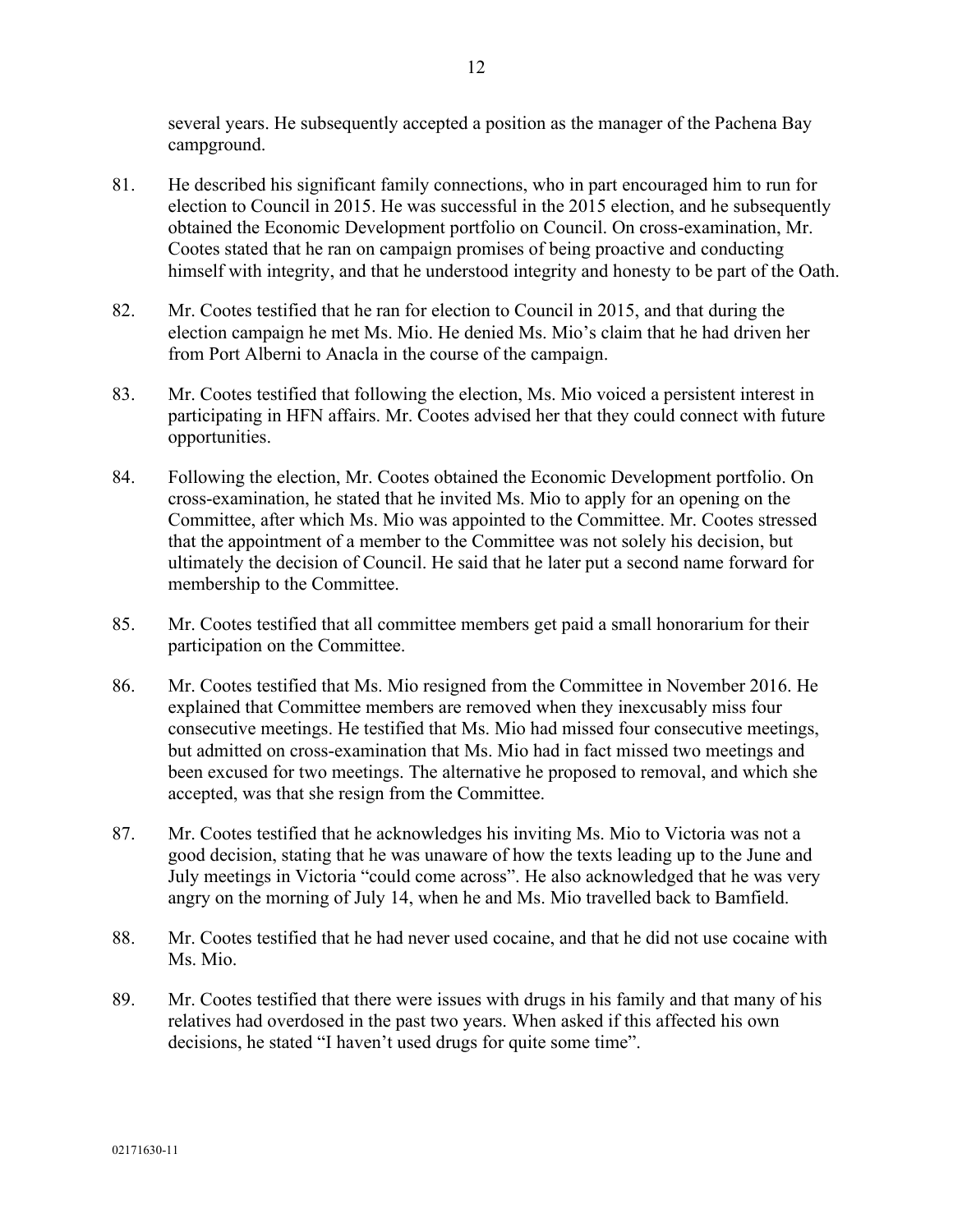90. On direct examination, when asked if he had breached the Oath, he testified that in terms of the allegations by Ms. Mio, this was the "hardest one for me", but maintained his denial that he was in breach of the Oath. On cross-examination, he admitted to breaking the Oath several times through his actions with Ms. Mio.

## *The Investigation Process*

- 91. Mr. Cootes testified that the allegations of Ms. Mio and the application to the Tribunal have affected his work and have resulted in a substantial decrease in income. He stated it has been a challenging time. Since February 2022, he has not held any portfolios on Council and has not received the honorarium paid to the holder of each portfolio, resulting in "quite a decrease in my pay". He stated that he had significant difficulty with respect to information posted on the HFN website, which reported on allegations against him together with a more serious allegation against another member. He testified that he had been approached by multiple members of the public, who questioned him as if the allegations had already been made out.
- 92. Mr. Cootes testified that there were many materials in the final investigation report commissioned by Executive Director Waddell (the "Investigation Report") that he had not seen, and that had not been provided to him by the investigators. During the investigation, the only text messages he said he could access were those provided by the investigators courtesy of Ms. Mio. He testified that in November 2021 he had obtained a new phone that did not contain any of his texting history. He said was only able to obtain his own version of text messages with Ms. Mio when he restored his old phone following the investigation. He stated that during the investigation interviews, the investigators sent him packages of text messages provided by Ms. Mio before or during each interview and that he would have to review them before answering questions.
- 93. During cross-examination, Mr. Cootes was asked about some of the statements he made to the investigators in the course of the investigation. Mr. Cootes testified that when he told investigators that he and Ms. Mio had been alone together five times after Ms. Mio's move to Anacla in 2021, he interpreted them to be asking only for the times they were alone together in Anacla and not outside of Anacla.
- 94. Mr. Cootes admitted during cross-examination that once he disclosed to the investigators the two Victoria Trips, he lied by telling them that Ms. Mio did not stay in a hotel room with him during the Victoria Trips due to his fear of having breached the HFN Travel Policy. He stated that there was no extra expense due to Ms. Mio staying with him, except possibly food. He stated that neither he nor Ms. Mio consumed alcohol on the trip.
- 95. He also stated that his fear of having breached the HFN Travel Policy was the reason he was dishonest with the investigators about driving Ms. Mio to Victoria during the First Victoria Trip. When shown the HFN Travel Policy, Mr. Cootes could not identify where it prohibits an HFN employee from having someone in the vehicle during a work trip. He stated he understood that he did not incur any extra costs by driving Ms. Mio to Victoria. Mr. Cootes admitted that lying to the investigators about whether he drove Ms. Mio to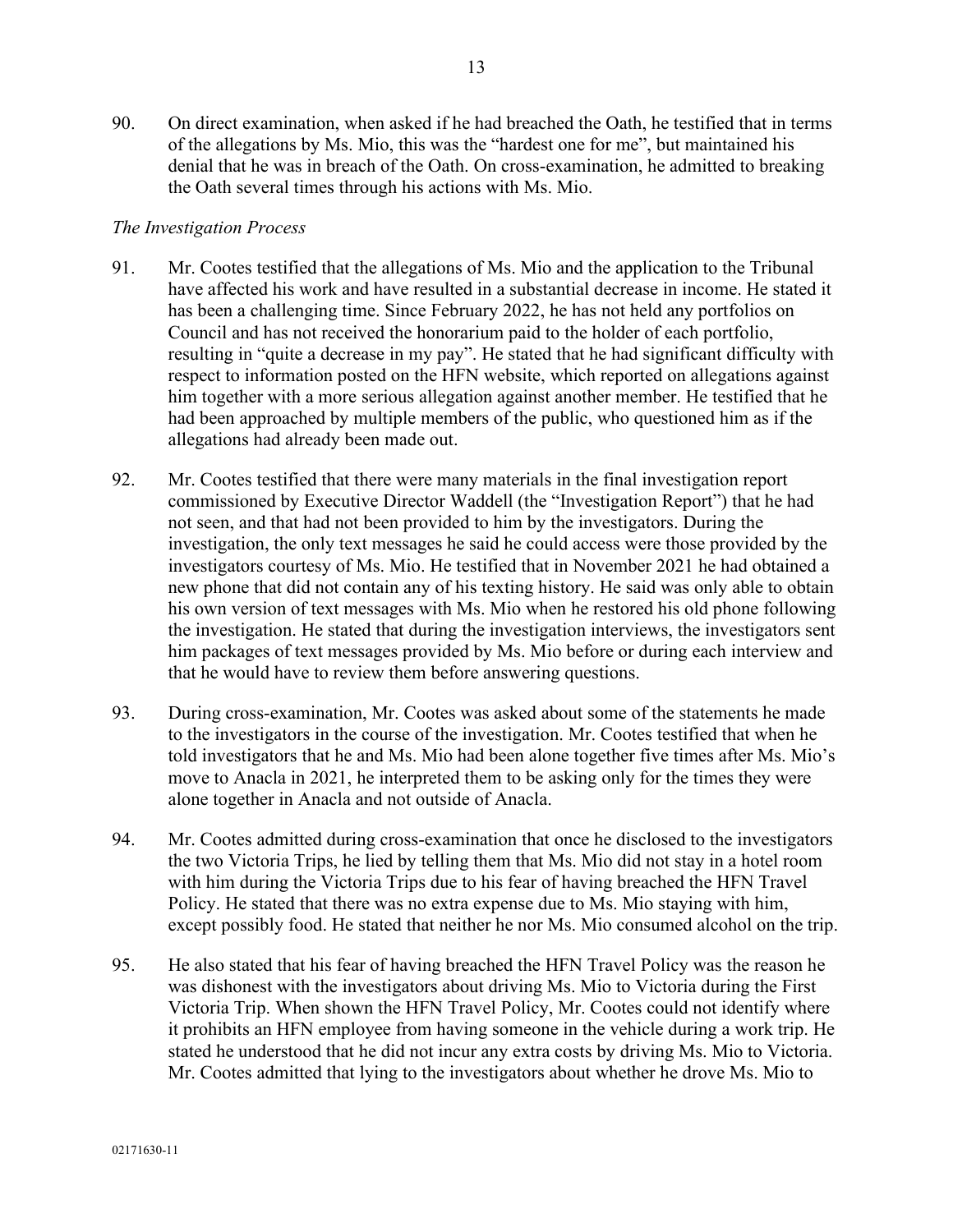Victoria was contrary to his campaign promises and the Oath. He did not know why he lied about driving Ms. Mio on the First Victoria trip but was candid about driving Ms. Mio on the Second Victoria Trip.

- 96. Mr. Cootes said that he changed his story after seeing text messages because the texts aided his recollection. He admitted during cross-examination that without seeing any texts, he knew that various statements regarding the Second Victoria Trip that he made to investigators were false, including that he dropped off Ms. Mio immediately after arriving in Victoria, that they did not stay in the same hotel room, and that he did not see Ms. Mio between dropping her off and the kayak trip. He agreed that he misled investigators about how frequently he saw Ms. Mio.
- 97. Mr. Cootes stated that he wanted investigators to believe him. He agreed that he only admitted the truth when he was provided with evidence he could not overcome and until then was prepared to lie.
- 98. Mr. Cootes identified that the investigators wrongly concluded in the Investigation Report that he had not told anyone in his professional or personal life about the two Victoria Trips; in fact, while he hid the fact of the Victoria Trips from his professional connections, he stated in cross-examination that he told his wife about going to Victoria with Ms. Mio after the two Victoria Trips and before the complaint was made.
- 99. He also identified that the investigators wrongly stated in the Investigation Report that Mr. Cootes left the Irish Times without paying for anything when in fact he had paid for his two drinks.
- 100. Finally, he identified that the investigators incorrectly concluded that he described his relationship with Ms. Mio as purely professional and not one of friendship. On crossexamination, he agreed that it would be appropriate to describe his relationship with Ms. Mio as one of mentorship and friendship. Mr. Cootes said that during the interviews the investigators had phrased the question as implying that him and Ms. Mio were in a personal relationship, which is why he refuted this. When asked why he did not identify in his reply to the Investigation Report this and other inconsistencies, he said he did not know.

# *Quebec Conference*

- 101. Mr. Cootes described his involvement in Ms. Mio being selected to attend the Conference in October 2019. Mr. Cootes stated that he was responsible for one of the four registrations to which HFN was entitled for the Conference, and put three people forward for the spot, including Ms. Mio. He stated that two of the three people could not attend, so Ms. Mio was selected.
- 102. Mr. Cootes testified that he and Ms. Mio did not travel together to the Conference, nor did they travel back together.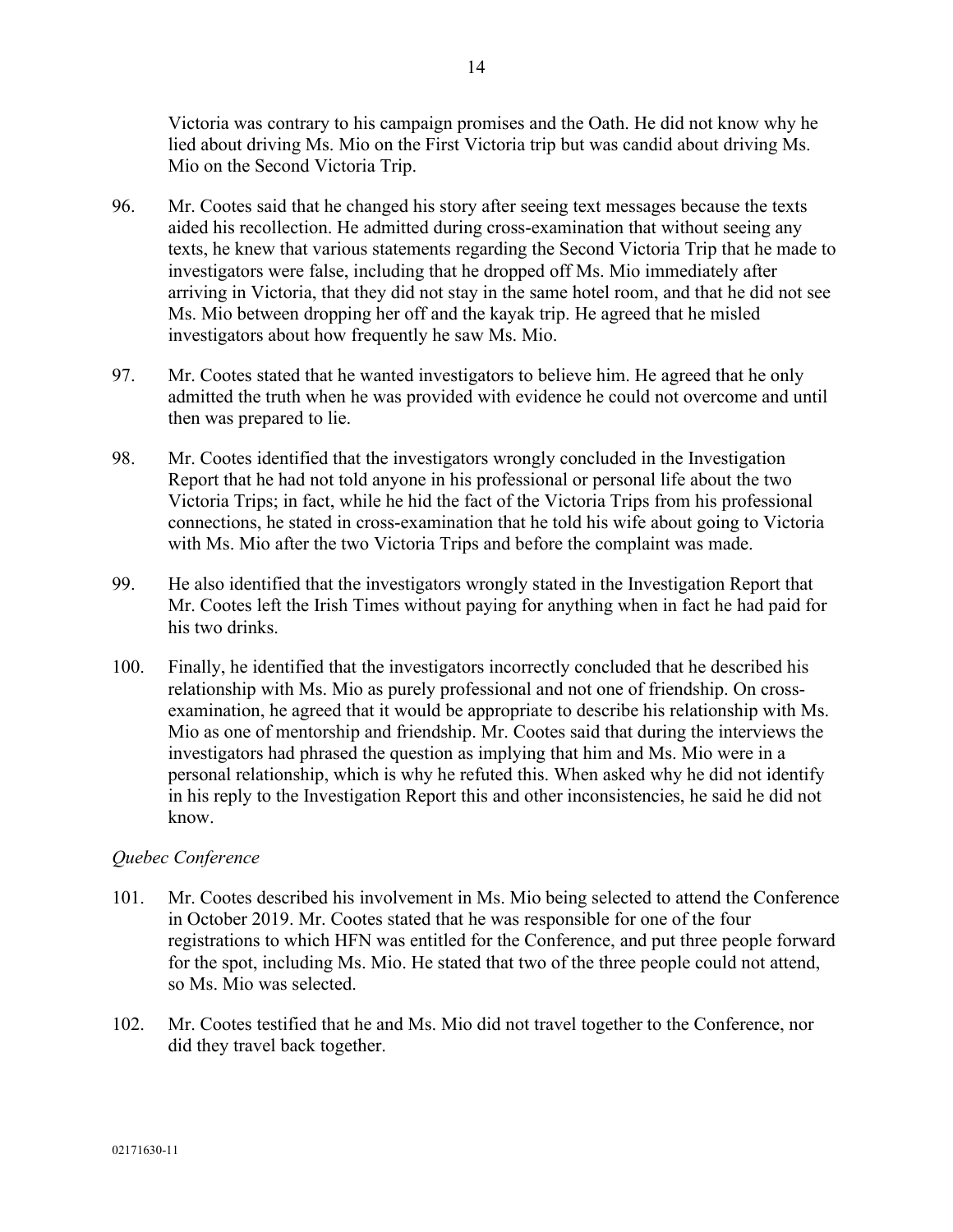- 103. Mr. Cootes agreed that he and Ms. Mio were together in the "casino area" on the evening of October 29, 2019. He stated that he left the casino alone, and he thought that Ms. Mio had left prior to his own departure.
- 104. Mr. Cootes denied going to Ms. Mio's room that night, denied drinking with Ms. Mio from the mini bar in either of their rooms, denied Ms. Mio's allegation that he had kissed her. Mr. Cootes explained that alcohol ordered at the Conference venue is generally billed to the hotel room and that persons travelling on HFN business are not permitted to expense charges for liquor.
- 105. Mr. Cootes was shown a credit card statement for HFN's RBC Visa card and invoices from the Hilton Hotel where he and Ms. Mio had stayed during the Conference (Exhibit 6). The hotel statements showed that Ms. Mio stayed at the hotel for three nights, and that Mr. Cootes stayed for four nights. Mr. Cootes pointed out that nothing on the statement or the invoices showed a mini bar charge. He also stated that he did not personally pay for mini bar charges.
- 106. At the outset of Mr. Cootes' second day of Examination in Chief, he stated that he found interaction with the "Western system" to be stressful.
- 107. Mr. Cootes was shown a text message to him from Ms. Mio, October 30, 2019 (Exhibit 2, p. 1), which stated, "I wonder why all the booze and pop we drink wasn't charged yet. Are you worried about it? If there is an issue I will pay back whatever it is needed." Mr. Cootes stated he did not recall receiving the text and did not know what it referred to. He did recall that drinks could not be charged to HFN as an expense.

# *Wall Centre Meeting*

- 108. Mr. Cootes testified that he stayed in Vancouver in February 2020 to attend an Indigenous Tourism BC Board meeting, an HFN engagement session, and a dinner at a Board member's restaurant. Mr. Cootes saw Ms. Mio at the engagement session. Mr. Cootes said that Ms. Mio expressed an interest in the Board member's restaurant (Salmon n' Bannock) and Mr. Cootes invited her in response. During these events, Ms. Mio asked Mr. Cootes if he would provide her a reference letter for an application she was submitting.
- 109. Mr. Cootes testified that after dinner at the Salmon n' Bannock, he went back to his hotel. He did not know Ms. Mio's plans.
- 110. Mr. Cootes testified that the next morning he met with Ms. Mio close to the Wall Centre to discuss the reference letter she had requested.
- 111. Mr. Cootes was shown a series of text messages beginning in the early morning of February 29, 2020. He testified that he got a Facebook message and call from Ms. Mio at about 4:30 a.m. asking for a ride home. He stated they met downstairs and then Ms. Mio left in a taxi. She eventually returned to the Wall Centre and Mr. Cootes said he helped her pay for the return taxi. He said that when she arrived the second time that morning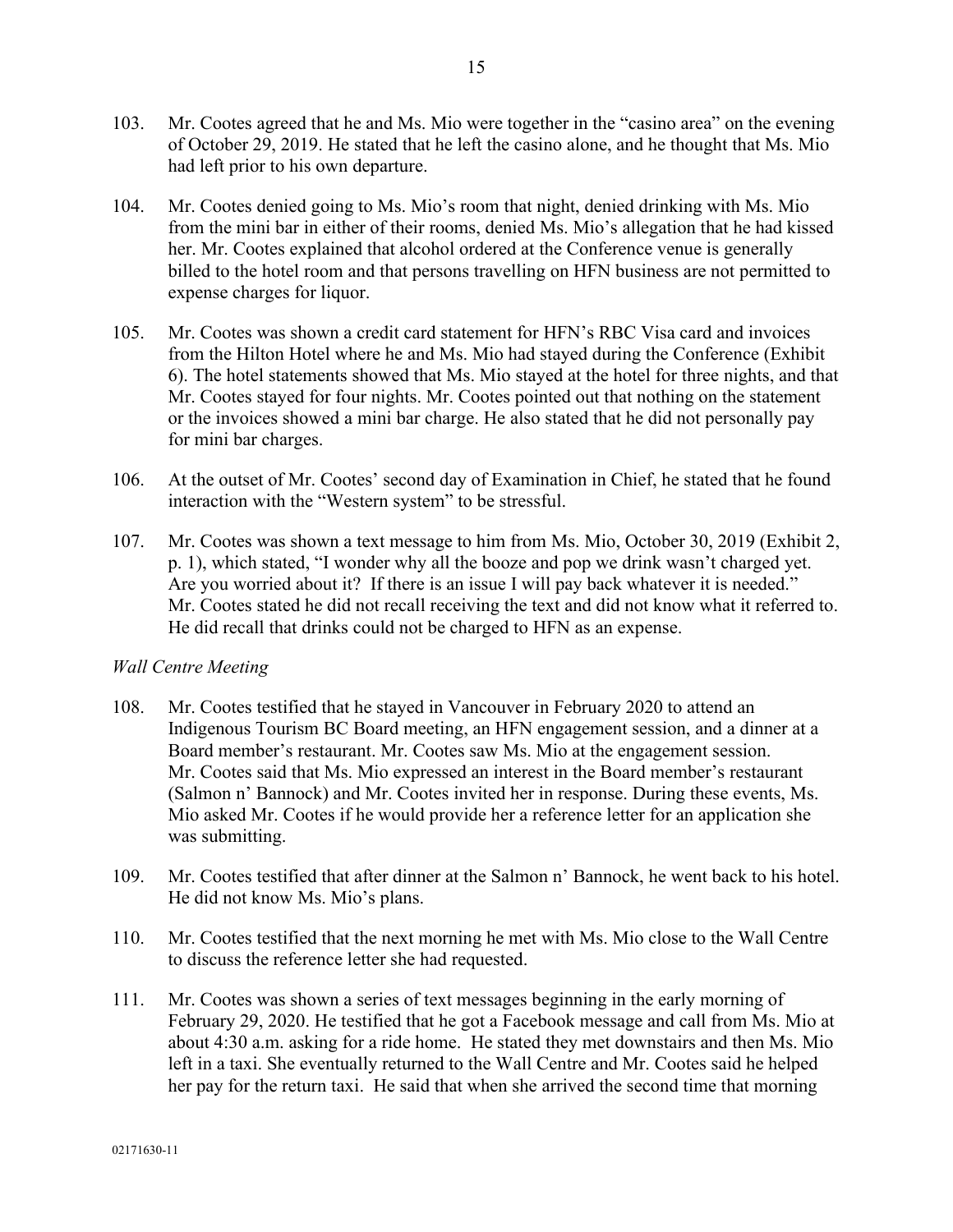she stayed outside for about an hour smoking. He said the "hoped you would stay" text from himself to Ms. Mio was in response to her leaving for the first time, as he thought she should stay and work out her plans together before she left. Mr. Cootes testified that he took the ferry back to Vancouver Island in the morning after Ms. Mio left for the second time.

- 112. Mr. Cootes did not recall Ms. Mio's exact appearance that morning, but testified that she looked like someone who had been out all night. Mr. Cootes was adamant that he did not do cocaine and did not see Ms. Mio do cocaine during the night of February 28 or morning of February 29.
- 113. Mr. Cootes denied Ms. Mio's contention that he was made aware of her struggles with addiction in February 2020, during this visit; rather, he only learned of them later that year in June 2020 when Ms. Mio reached out to him to ask whether HFN provided support. At that time, he directed Ms. Mio to Executive Director, Trudy Warner. Mr. Cootes further explained that he did not know the age at which Ms. Mio started to have struggles with addiction until the Tribunal proceedings.
- 114. Mr. Cootes said he was in touch with Ms. Mio during her rehab in the summer and fall of 2020. She invited him to visit her, but he could not due to the pandemic. He stated he checked in with her after rehab to make sure she had completed it, and to see where she was at.

# *Ms. Mio's HGB Employment*

- 115. Mr. Cootes testified that his connection with Ms. Mio about moving to Anacla occurred as a result of an Economic Summit meeting in February 2021. At that time, previous members of the Economic Development Committee, including Ms. Mio, were invited.
- 116. Mr. Cootes denied that he obtained a job for Ms. Mio in 2021. Mr. Cootes said in April 2021, Ms. Mio made it known to him that she wanted to move home and work in HFN territory. Mr. Cootes testified this contact was initiated by Ms. Mio, who was looking for opportunities to return to Anacla. He said that he and Ms. Mio had discussed her addiction issues in 2020, but Ms. Mio never shared her treatment plan and Mr. Cootes did not know of any specific addictions.
- 117. Mr. Cootes stated that he had frequent discussions with Mr. Schmidt in Mr. Cootes' capacity as the holder of the Economic Development portfolio. Mr. Cootes said that Mr. Schmidt had communicated that a candidate for the position was no longer available and then Mr. Cootes forwarded information respecting Ms. Mio. Mr. Cootes was shown an email from him to Mr. Schmidt in which he stated: "I wanted to connect you with Kiana Mio, an amazing strong Huuayaht woman that wants to move home and work with HFN or HGB". Mr. Cootes testified that other than this email, he did not do anything else to help Ms. Mio secure work in 2021. Mr. Cootes agreed during cross-examination that the strong language he used to describe Ms. Mio's aptitudes in his email was akin to a recommendation.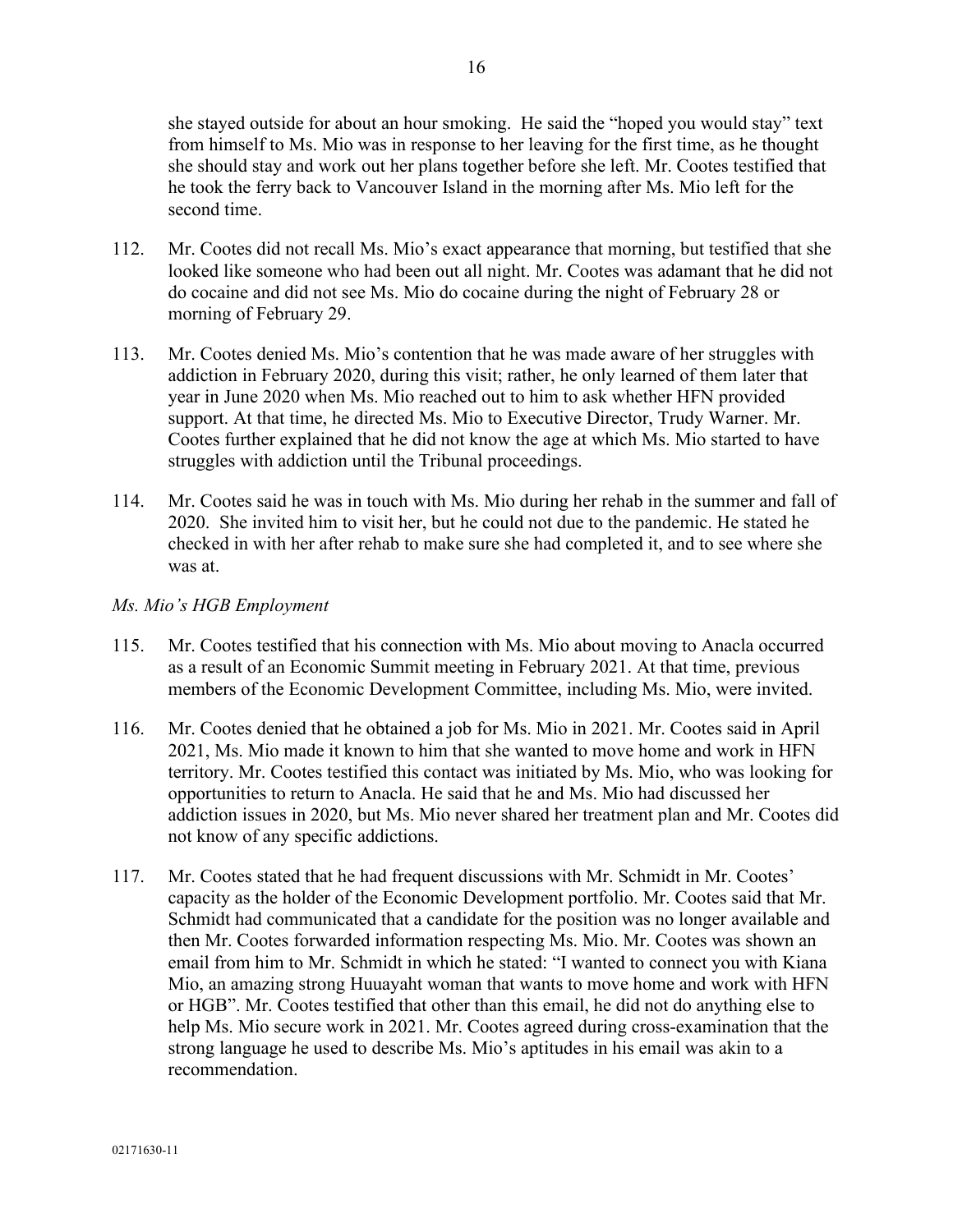- 118. Mr. Cootes was shown an email from him to Sheila Charles attaching Ms. Mio's email regarding her interest in returning to Anacla. He testified that other than this email, he did nothing else to help Ms. Mio secure housing. Mr. Cootes testified that he does not have the ability to secure housing for anybody and did not secure housing for Ms. Mio in 2021. He stated that Ms. Mio had secured housing in 2021 through the assistance of Mr. Schmidt and Sarah Johnson. He knew at the time that Ms. Mio would be staying at the Hackas Inn and working remotely.
- 119. Mr. Cootes testified that once Ms. Mio arrived in Bamfield, she and Mr. Cootes were seen together with others at various events, including an HGB kickoff, a meeting with Tommy Joe and Tommy's partner, and in the restaurant and general store. He stated that he was not trying to hide his connection and relationship with Ms. Mio and that he communicated to several of his family members that Ms. Mio would be working in Bamfield.
- 120. On cross-examination, Mr. Cootes stated that on June 9 he and Ms. Mio went together to look at businesses in the Bamfield area, followed by a visit to Sarita.

## *First Victoria Trip (June 2021)*

- 121. Mr. Cootes testified that the purpose of his June 2021 meeting in Victoria was to meet a person from Tsawwassen regarding real estate development for housing, and to attend a dinner meeting with Tom Richey, a business development manager based in Victoria. Mr. Cootes stated he did not want the Tsawwassen meeting to be known more generally as he planned to use the information he was gathering for a Council motion, the details of which were still restricted to a tight circle. Mr. Cootes recalled that the first time he told Ms. Mio about the meeting being confidential was during the car ride to Victoria. He clarified on cross-examination that the reason he did not tell her that the meeting was confidential before the drive to Victoria was that the confidentiality was "not a big deal" in the sense of having to sign NDAs.
- 122. When shown a text conversation (Tab 4, p 9), Mr. Cootes recalled Ms. Mio asking him if she should tell Mr. Schmidt and Ms. Johnson about her coming on the trip, to which he told her that she should not tell them anything as they may be snoopy about who he was meeting with. On cross-examination, he also admitted to counselling her to lie to Mr. Schmidt and Ms. Johnson about who she was meeting with in case they asked, as well as approving of her suggestion as to what lie to tell. He stated that the way he dealt with this was contrary to the Oath.
- 123. Mr. Cootes stated he invited Ms. Mio on the First Victoria Trip because he thought Ms. Mio would provide a personal connection, because she and the person he was meeting shared a Tsawwassen background. On cross-examination, he agreed that he could have obtained clearance for Ms. Mio to accompany him on the trip, but cannot answer why he chose not to.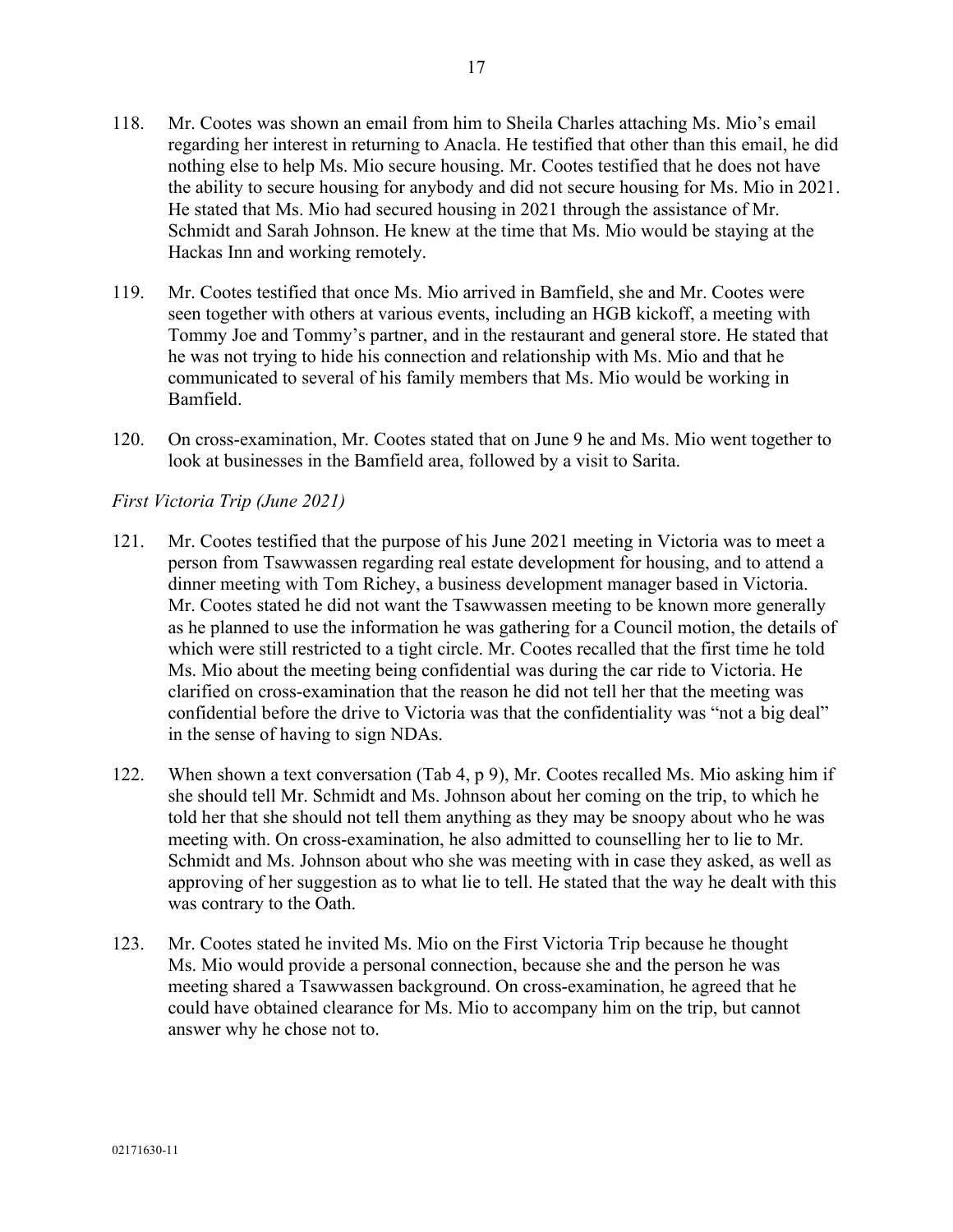- 124. Mr. Cootes testified that the night before they were scheduled to drive to Victoria, he paid out of pocket for a hotel room for Ms. Mio in Port Alberni, where he planned to pick her up the following morning to drive to Victoria.
- 125. Mr. Cootes testified that after leaving Port Alberni, he and Ms. Mio went directly to the meeting with the Tsawwassen official at the Glo Restaurant in Victoria and made no stops on the way. After the meeting they checked in at the Best Western. He stated that the hotel knew there would be two people staying in the room and that he had discussed previously with Ms. Mio that there would be two rooms, which he meant as a suite with two different rooms inside. On cross-examination, he stated that he did not expressly clarify that he intended two rooms to denote a suite with two different rooms inside. He did not recall who raised the issue when they arrived of the room only having one bed, but agreed that it was "fair" to say that Ms. Mio raised it. Mr. Cootes stated that it would have been cheaper to get a room without a separate living room, but that he would have booked the same room as he did had he been going to Victoria alone.
- 126. Mr. Cootes said that after the lunchtime meeting at Glo, he attended a virtual meeting, during which Ms. Mio went to the gym. Mr. Cootes then did more work and met with Mr. Richey over dinner at the Boom + Batten Restaurant. After dinner, Mr. Cootes stated that he unsuccessfully attempted to track down his nephew, who was living rough in Victoria. He said he thought that Ms. Mio was communicating with friends during this time, but was unsure if she ultimately met with them.
- 127. Mr. Cootes said that the only thing he asked Ms. Mio to keep confidential respecting the trip was the meeting with the Tsawwassen official, because there were only three or four people that knew about it. He testified that he told Ms. Mio on the drive to Victoria about the meeting being confidential, but did not tell this to investigators because he was not specifically asked about it.

# *Second Victoria Trip (July 2021)*

- 128. Mr. Cootes testified that he invited Ms. Mio on a second trip to Victoria in July, following a conversation when he had driven her to her Auntie Angie Jo's house. He said he told Ms. Mio that he would be in Anacla for a meeting with several HGB officials the week after they visited her Auntie's house, after which he would be going to Victoria. He testified that she expressed an interest in coming and that she had communicated feelings of "cabin fever", now being in a small place after living in the city.
- 129. Prior to the Second Victoria Trip on July 11, Mr. Cootes recalled Ms. Mio telling him that she only had \$20, to which he replied "totally fine, I've got you". On crossexamination, he admitted that he knew that Ms. Mio's interpretation of the text would have been that he was offering to pay for everything.
- 130. Mr. Cootes said he never asked Ms. Mio to keep the July trip to Victoria a secret and was not aware of any impediments that the trip may pose to Ms. Mio's job in Bamfield. He said he discussed the room arrangement with Ms. Mio. He said he tried to get the same room as during the June trip to Victoria but was unable to as it had been booked. Mr.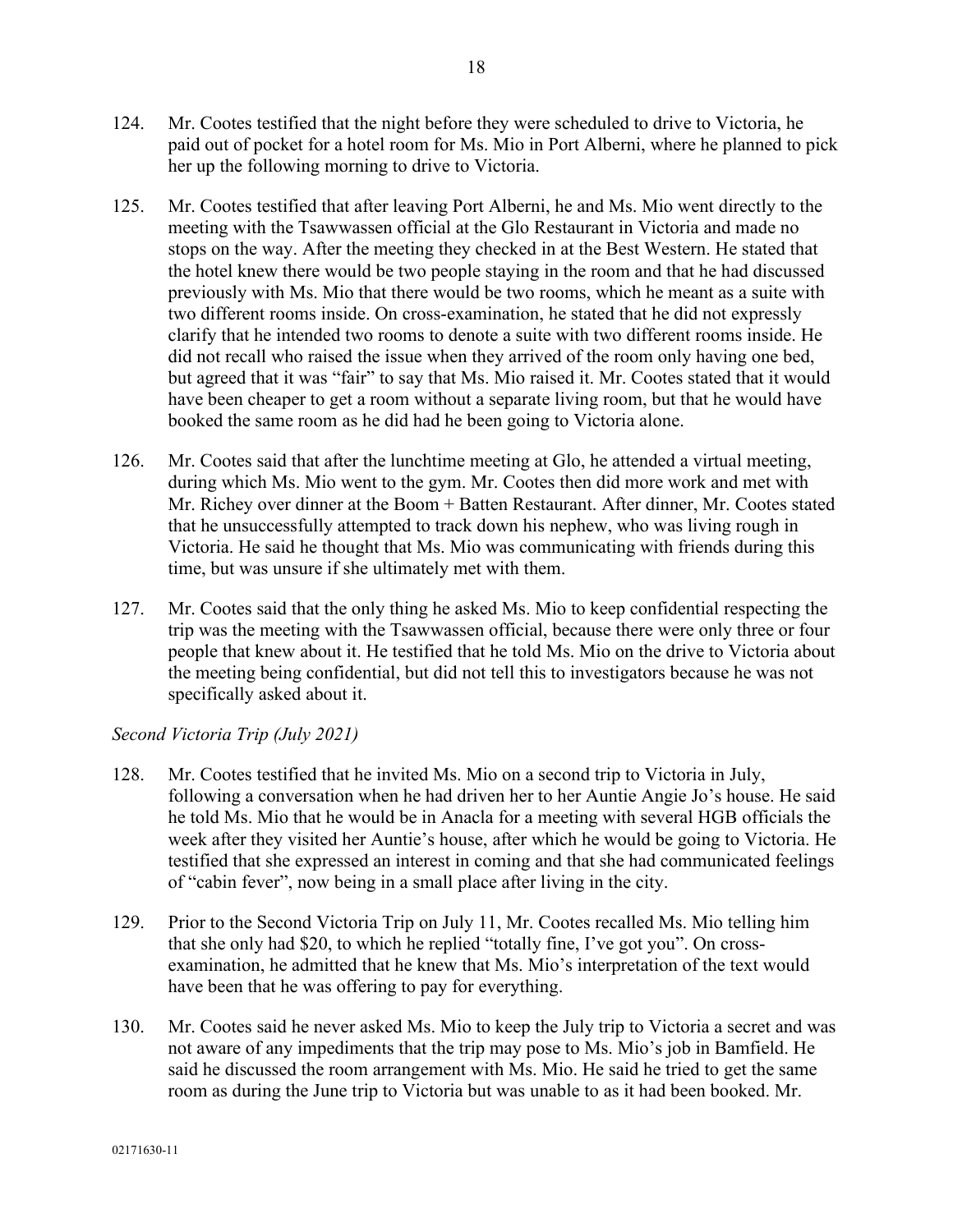Cootes testified that before leaving Bamfield she was made aware that it would be one room with two queen beds. He also stated that the hotel knew there would be two people staying in the room and that he was given two keys.

- 131. Mr. Cootes stated the only plan that he and Ms. Mio had discussed for the trip was to go kayaking. Ms. Mio expressed interest in that, having told Mr. Cootes about her longstanding interest in paddling.
- 132. Mr. Cootes testified that they arrived in Victoria around 8:00 p.m. and that Ms. Mio wanted to go to the Sticky Wicket, which they did. He had two drinks and saw Ms. Mio order mixed drinks but does not recall how many she ordered. He stated they each paid cash for their respective drinks.
- 133. Mr. Cootes denied that he touched Ms. Mio's knee at the Sticky Wicket, denied that he professed to her that he wanted a relationship, and denied that she asked whether he was grooming her. He recalled that a girl came to the table, spoke to Ms. Mio briefly, and then left. He went back to the hotel and slept. He said he did not do cocaine and did not see Ms. Mio do cocaine that night.
- 134. Mr. Cootes testified that the next day, Ms. Mio made a breakfast order from "Skip the Dishes", which included a six-pack of beer. He said that he did not order beer, that Ms. Mio did, and that he did not take beer to the kayak trip nor drink beer on the trip.
- 135. Mr. Cootes stated that after breakfast he had a meeting with a representative from Malahat. He then went to lunch with Colin, his nephew, whom he was looking for during the June trip. He said they had food near the hotel at the restaurant at Days Inn. He next saw Ms. Mio when they went paddling. He stated they had food but no drinks at Darcy's Pub following the paddling trip and then went back to the hotel room.
- 136. Mr. Cootes testified that during the paddling trip, Ms. Mio had said she was in touch with a friend, Rachel. He said Ms. Mio told him that she and her friend were going out that evening and invited him out.
- 137. Mr. Cootes said that they went to the Irish Times between 9:00 p.m. and 10:00 p.m. that evening. He had two IPAs while he was there, while Ms. Mio had mixed drinks. Mr. Cootes did not order any food and does not recall any food being ordered by anyone. He stated that Ms. Mio's friends showed up roughly 30 minutes after he and Ms. Mio had arrived. He had bought one drink before Ms. Mio's friends arrived and bought the second after they arrived. He said that he, Ms. Mio, and Ms. Mio's friends all sat at a table together and that he had a brief conversation with Rachel. He said Ms. Mio and her friends were getting up from the table frequently but this did not annoy him. Subsequent to buying his second drink, Mr. Cootes paid cash for his own drinks and walked back to the hotel, as he had not been planning to stay for a long time.
- 138. Mr. Cootes testified that he chose not to pay for Ms. Mio's drinks because he thought the girls were hanging out together, so they were "taking care of themselves." Since he had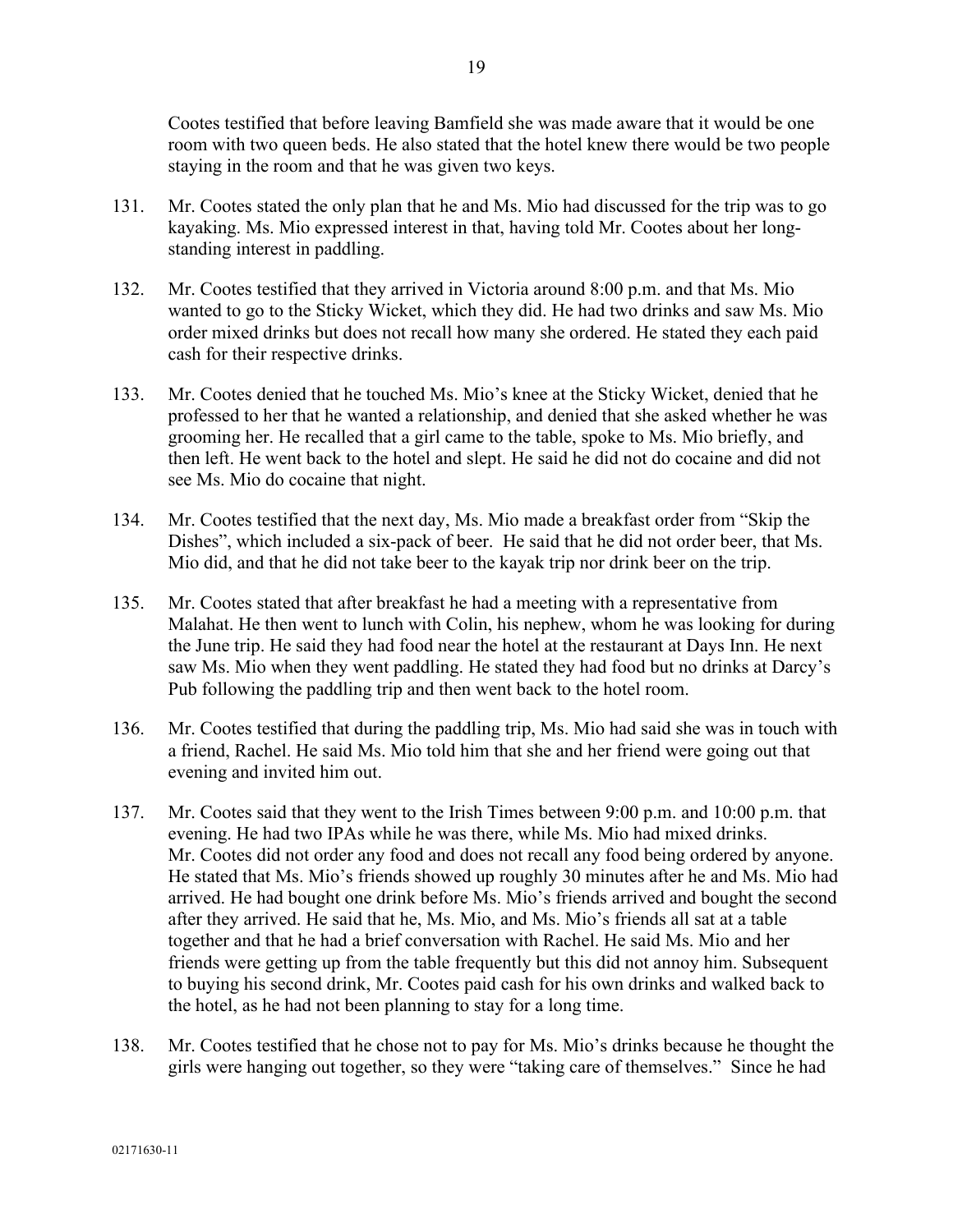been out for most of the day, Mr. Cootes understood that Ms. Mio had a key to their hotel room. He has no knowledge of how the bill at the bar got to be upwards of \$160.00.

- 139. When shown a text message from Ms. Mio to him at 11:46 p.m. that evening saying "I can't fucking believe you. I am honestly shocked", Mr. Cootes stated that he had not seen that text that evening. He also stated that he did not see any missed calls from Ms. Mio that evening and does not recall checking his call log the next morning.
- 140. When shown a text message from Ms. Mio's bank to Ms. Mio at 11:37 p.m. that evening confirming that a friend had electronically transferred money to Ms. Mio, he stated that he was unaware that Ms. Mio had reached out to someone else for money.
- 141. Mr. Cootes testified that he was not aware until the following morning that Ms. Mio had reached out to someone other than him to obtain funds to pay the bar bill the night of July 13.
- 142. Mr. Cootes testified that the next morning Ms. Mio was very angry about being left with the bar bill the previous night and having to get money from someone to pay it. He said they argued, but it was "all new to me". He stated that he never agreed he was going to cover her bill. Mr. Cootes said that both he and Ms. Mio raised their voices during the argument and that Ms. Mio was very angry. He said that during the argument he was looking at the texts which Ms. Mio had sent the previous night in an attempt to understand what had happened. He said that during this argument Ms. Mio did not accuse him of making the Sexual Advances the previous night.
- 143. Mr. Cootes denied any Sexual Advances as made to Ms. Mio.
- 144. Mr. Cootes denied that he touched Ms. Mio's knee.
- 145. Mr. Cootes denied there was any sexual relationship between himself and Ms. Mio.
- 146. Mr. Cootes denied that he had been grooming Ms. Mio.
- 147. Mr. Cootes testified that on the way back from Victoria to Bamfield on July 14, he stopped on Douglas Street at an ATM and took out \$200.00, which he offered to Ms. Mio. She declined money and he put it on top of her purse. He denied driving too fast and he stated that he and Ms. Mio did not further converse during the car ride.
- 148. Mr. Cootes explained that his text and Instagram messages apologizing to Ms. Mio (Exhibit 7, Tab 15) were because he understood that Ms. Mio had been in a difficult place, and for his role in the argument. On cross-examination, Mr. Cootes said that he did not believe that he had done anything wrong by leaving the Irish Times having only paid for his two drinks and was therefore not taking responsibility for leaving her with the bar bill through his apology; however, he was still genuinely apologetic for the situation that Ms. Mio had to endure and for his role in the argument. He said that the messages would have conveyed this meaning to Ms. Mio. He said his reference to his "drunk ass" was meant to be light-hearted. He also clarified that he was referencing the fact that because it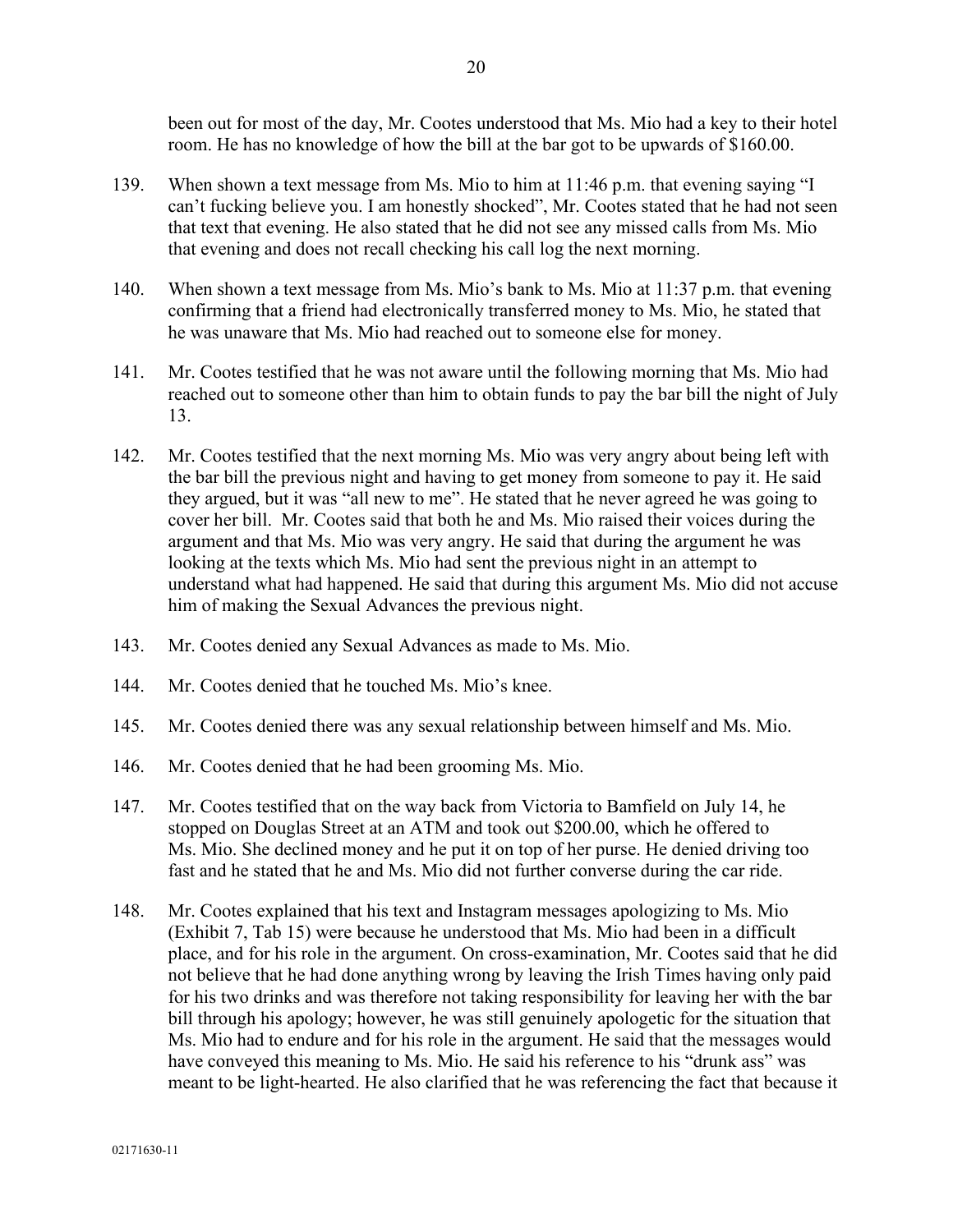was incredibly hot during the heat wave and he was drinking a lot of water and feeling dehydrated, he became extremely tipsy after his two beers at the Irish Times.

- 149. Mr. Cootes testified that he has drank alcohol about once per month for the last 20 years. He said that he had problems with alcohol while he was in university, but decided to drink less as a result of his choice to start a family.
- 150. Mr. Cootes stated that he has had no in-person contact with Ms. Mio since the July Victoria trip.
- 151. Mr. Cootes testified that he did not have an interest in Ms. Mio sexually or romantically, and that he did not pursue her. He denied that he sexually harassed Ms. Mio and denied that he had engaged in any abuse of power.
- 152. He agreed on cross-examination that there were numerous things with which he helped Ms. Mio since they met in 2015, such as putting her name forward and helping her obtain employment, helping her get treatment for her mental health issues, loaning her money, and taking her on trips. He denied that it was his belief that Ms. Mio should have reciprocated, and denied that this belief was the reason for Mr. Cootes' anger during the Second Victoria Trip.
- 153. Mr. Cootes stated that in hindsight, he wishes he had kept the friendly boundaries between him and Ms. Mio more defined. He recognizes that inviting Ms. Mio on the Victoria trips was not a good decision.

# **Credibility Issues**

154. The Tribunal has applied the principle that the most helpful evidence is considered to be documents and materials created at the time of events, as these provide a more accurate depiction of what has occurred than recollections of those involved: *The Employee*, para. 46. Clear documentary evidence was available to clarify, corroborate or contradict the evidence of witnesses, the Tribunal relied on that documentary evidence. However, in many instances, the documentary evidence was either inconclusive or non-existent and the Tribunal relied on the oral testimony.

# *Kiana Mio*

- 155. The Tribunal found that Ms. Mio was a credible witness.
- 156. Several times during her testimony, Ms. Mio became very emotional, and at one point indicated she could not carry on. The Tribunal accepts that this display of emotion was genuine and likely a result of or contributed to by the issues before the Tribunal in this application.
- 157. Ms. Mio failed to answer a number of questions on the basis of her statement that she could not recall because of PTSD. However, none of these instances of failure to recall related to substantial issues.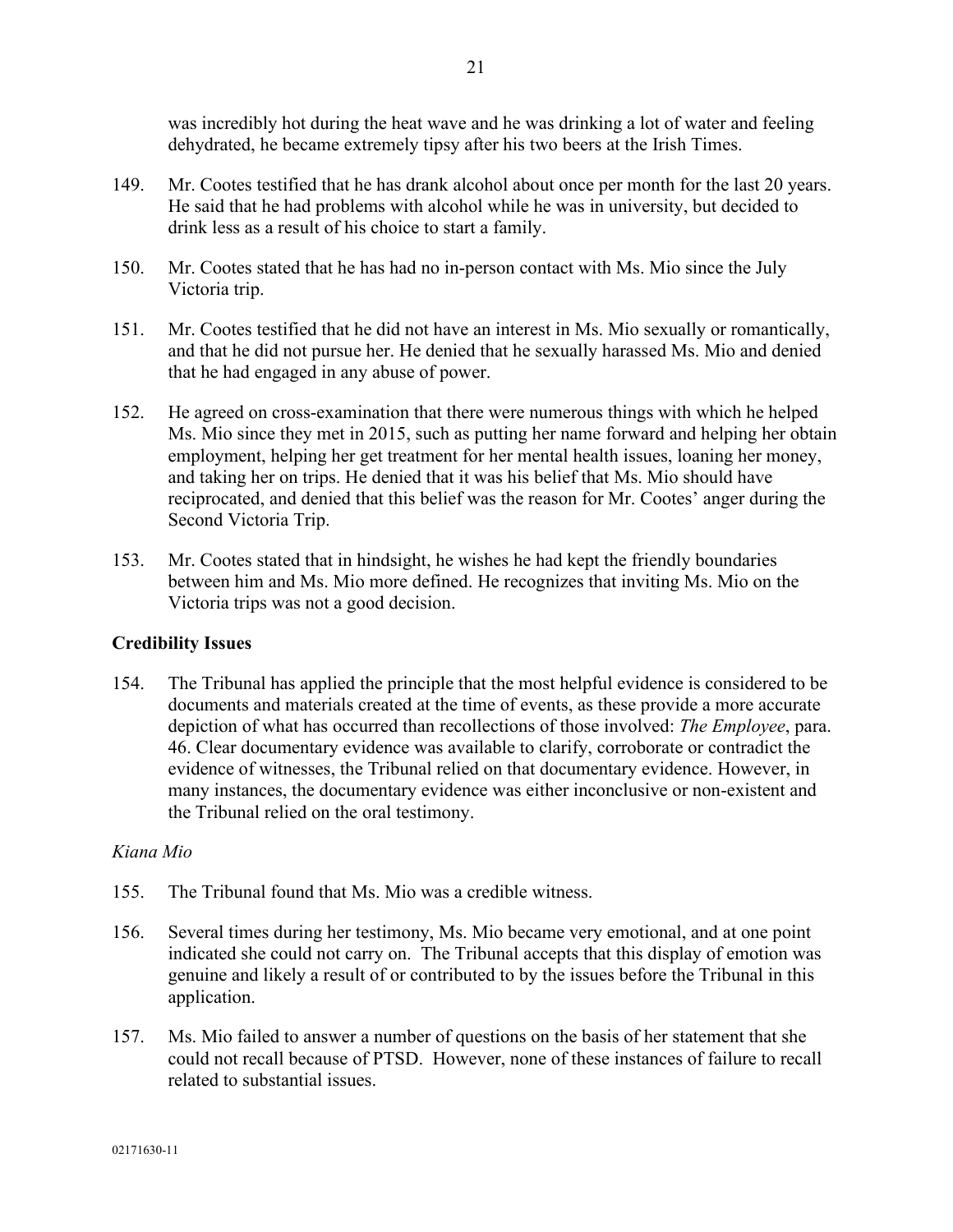## *Trevor Cootes*

- 158. On the other hand, the Tribunal found Mr. Cootes to be sorely lacking in credibility. Mr. Cootes admitted lying on numerous occasions, both in his dealings with Ms. Mio and substantially in his dealings with the investigators engaged to investigate Ms. Mio's complaints.
- 159. Mr. Cootes was evasive under cross-examination, to the point that he denied the obvious meaning of plain words that he had authored.
- 160. The Tribunal finds Mr. Cootes' evidence to be fundamentally self-serving, and untrustworthy without corroboration.

#### *Rena Johnson*

- 161. There are no credibility issues respecting the evidence of Rena Johnson. Her evidence was presented in a forthright and straightforward manner.
- 162. However, in recognizing of the objection of Respondent's counsel, that Ms. Johnson's evidence is substantially hearsay, the Tribunal gives little weight to her evidence, and notes that her evidence is not necessary to decide any of the issues before the Tribunal.

#### **Documentary Evidence**

- 163. The parties introduced a number of documents:
	- a) Exhibit 1 Kiana Mio letter of resignation from Economic Development Committee, November 24, 2016;
	- b) Exhibit 2 text messages between Kiana Mio and Trevor Cootes, October 30, 2019 to June 9, 2021;
	- c) Exhibit 3 text messages between Kiana Mio and Rachel, July 13, 2021 to July 17, 2021;
	- d) Exhibit 4 text message respecting Interac E-Transfer to Kiana Mio, July 13, 2021 at 11:37 p.m.;
	- e) Exhibit 5 email from Rena Johnson to Trevor Cootes, June 5, 2020;
	- f) Exhibit 6 Visa statement and hotel invoices, October-November 2019;
	- g) Exhibit 7 parties Joint Book of Documents:
		- i. 2015 Candidate Statements, May 29, 2015;
		- ii. Email from T. Cootes to M. Nookemus with attachment, July 15, 2017;
		- iii. Email exchange between K. Mio and C. Rayner, October 8, 2019;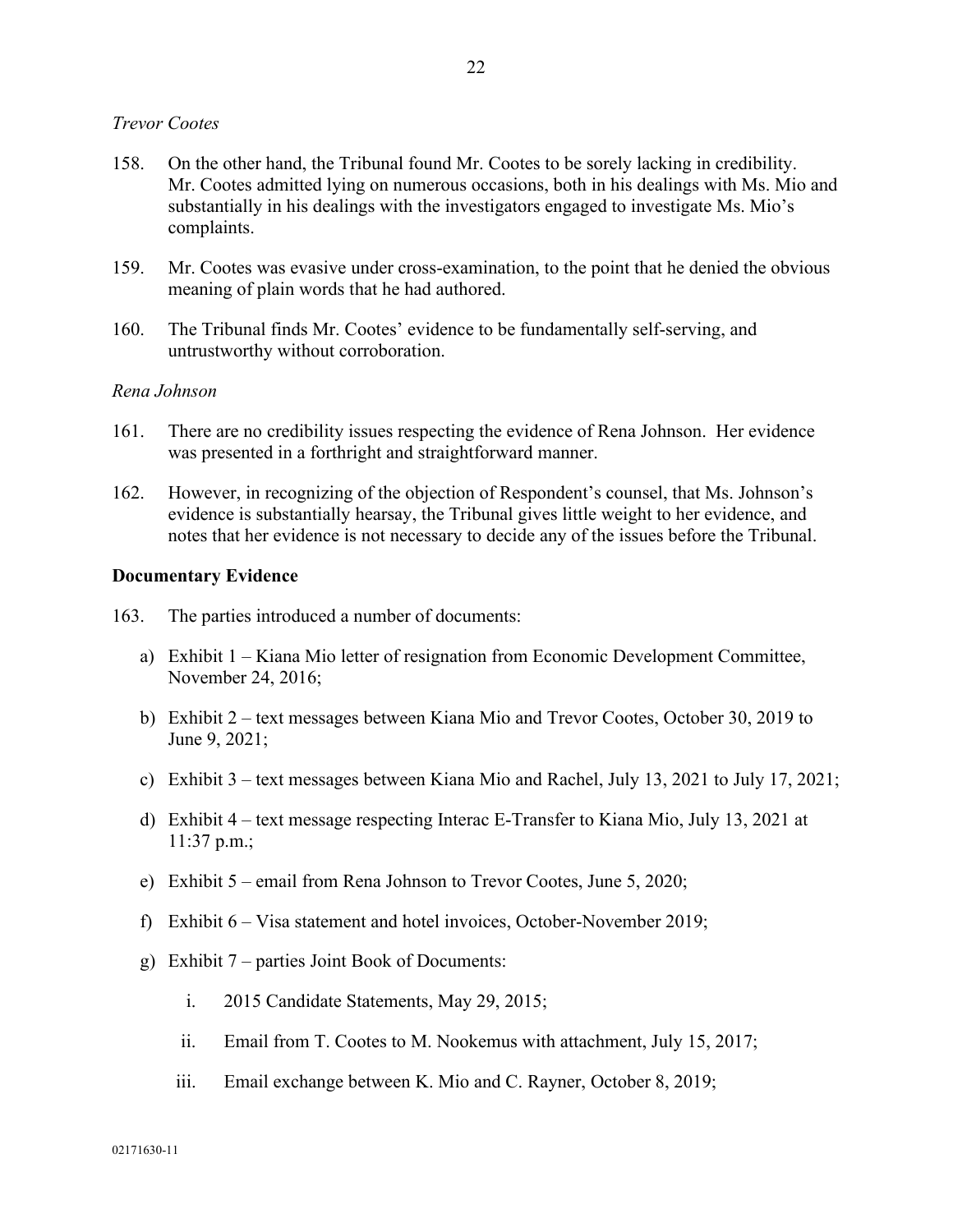- iv. Text messages between K. Mio and T. Cootes, June 5 July14, 2021
- v. Text message from K. Mio to George, July 13, 2021;
- vi. Text messages between K. Mio and Rachel, July13-15, 2021;
- vii. Medical record of Dr. C. Singh [with redactions], February 23, 2022;
- viii. Public Complaint Investigation, April 7, 2022;
- h) Exhibit 8 Trevor Cootes letter of recommendation for Kiana Mio, March 1, 2020.

## **FINDINGS OF FACT**

164. The Tribunal has found that Mr. Cootes credibility was seriously deficient. Where there is conflict between the evidence of Mr. Cootes and Ms. Mio, the Tribunal has generally accepted Ms. Mio's versions.

## **Nature of Relationship**

- 165. On cross-examination, Mr. Cootes agreed that it was fair to describe his relationship with Ms. Mio as a "close friendship and mentorship". The Tribunal finds that this is an appropriate description of their relationship, as understood as both Mr. Cootes and Ms. Mio.
- 166. Both parties described frequent casual interactions between 2015, when they met, and the culminating incident in their relationship in July 2021. This testimony was confirmed by the evidence of hundreds of text messages exchanged between the parties (Exhibit 7, Tab 4; Exhibit 2).
- 167. Ms. Mio testified that their interactions were always initiated by Mr. Cootes, however the evidence of text messages clarifies that on occasion, she initiated contact.
- 168. At numerous times in the course of the relationship between Mr. Cootes and Ms. Mio, he provided money to her (examples: Exhibit 7, Tab 4, pp. 6-9, 16).
- 169. The Tribunal finds that Ms. Mio frequently relied on Mr. Cootes for money when she was in difficult circumstances, and it was reasonable for her to believe that he would continue to provide money to her in future.

### **2015 Election**

- 170. Both parties ran for positions on Council in the 2015 election. Mr. Cootes was elected, Ms. Mio was not.
- 171. During the course of the election campaign, the parties met and began a relationship which both agreed to be of friendship and mentorship, which was to continue for several years.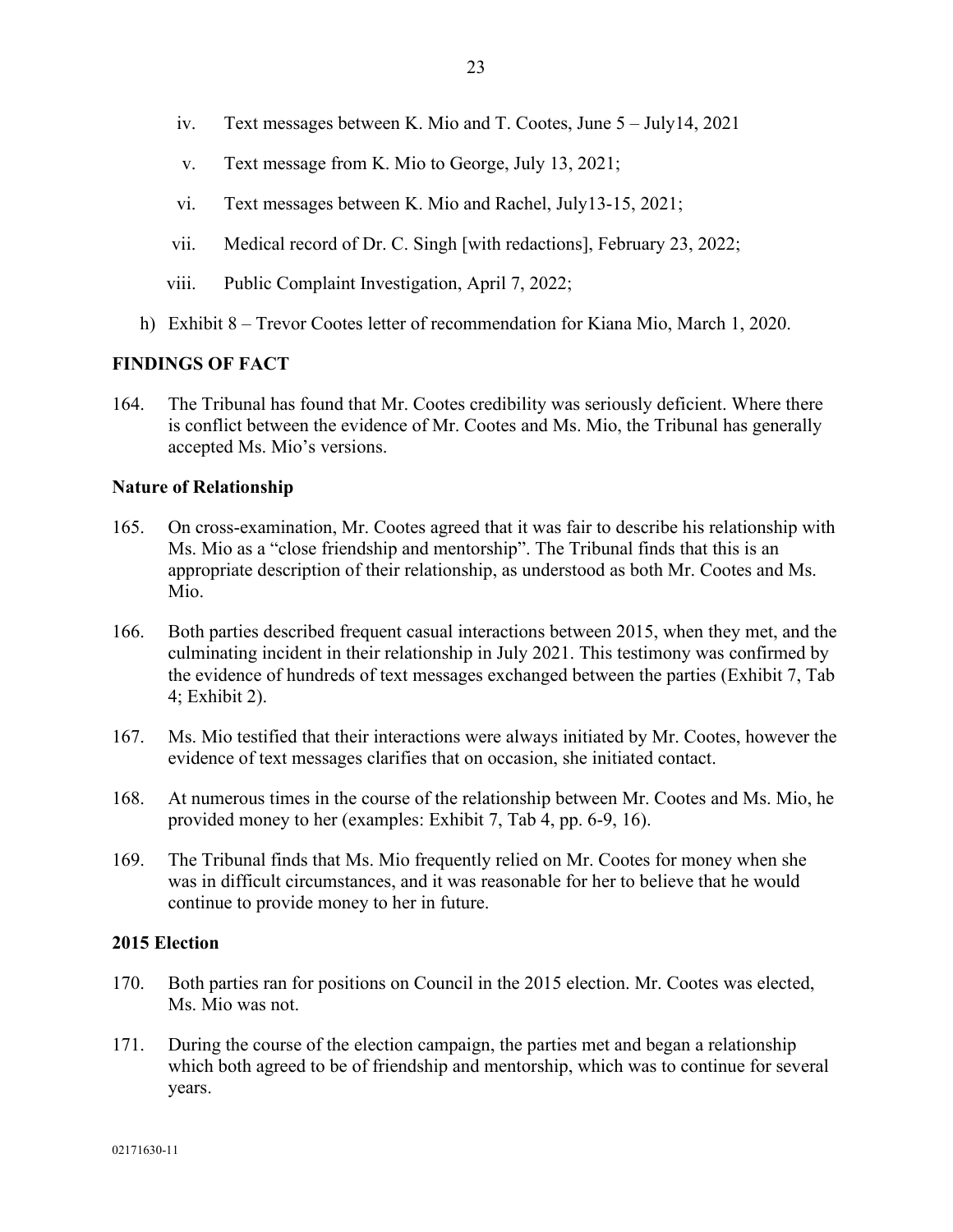172. Ms. Mio testified that at one point in the campaign, Mr. Cootes drove her from Port Alberni to Anacla. Mr. Cootes denied this. However, the Tribunal finds that Ms. Mio's recollection is more likely correct.

## **Appointment to Economic Development Committee**

- 173. Ms. Mio's evidence was that Mr. Cootes recommended that she join the Committee and that on the basis of his recommendation she filled out documents and was subsequently appointed.
- 174. Mr. Cootes attempted to diminish his role in Ms. Mio's appointment, pointing out that appointments are actually made by the Executive Council.
- 175. The Tribunal finds that in his capacity as Chair of the Committee, Mr. Cootes played a key role in Ms. Mio's appointment, and without his active support the appointment would likely not have been made.
- 176. Ms. Mio testified that she was on the Committee until 2017 or 2018, and left because she was "not in a good space, was drinking and using drugs, and could not fulfill her obligations." On cross-examination, it was established that Ms. Mio resigned from her position on November 24, 2016 (Exhibit 1).
- 177. Mr. Cootes testified that the reason for Ms. Mio resigning was that she had missed four meetings, contrary to the rules of eligibility for committee membership, and that he offered her advice that she should resign rather than have her position terminated. However, on cross-examination, it was established that she had missed two meetings, and been excused from two others.
- 178. The Tribunal finds that Ms. Mio willingly resigned from the Committee for the reasons she explained in her testimony.

# **Quebec Conference**

- 179. The Tribunal accepts Ms. Mio's evidence that Mr. Cootes arranged for her to attend a conference to be held in Quebec respecting Indigenous business success (Mio Evidencein-Chief, Exhibit 7, Tab 3). Ms. Mio and Mr. Cootes did not travel together, but it is common ground that they met one evening while at the conference. Ms. Mio and Mr. Cootes disagreed, however, on key points respecting that meeting. Despite Mr. Cootes' strong denial, the Tribunal accepts Ms. Mio's description of the evening.
- 180. The Tribunal accepts Ms. Mio's evidence that Mr. Cootes accompanied her to her room following drinks at the casino.
- 181. The Tribunal accepts Ms. Mio's evidence that they consumed drinks from the hotel mini bar in her room.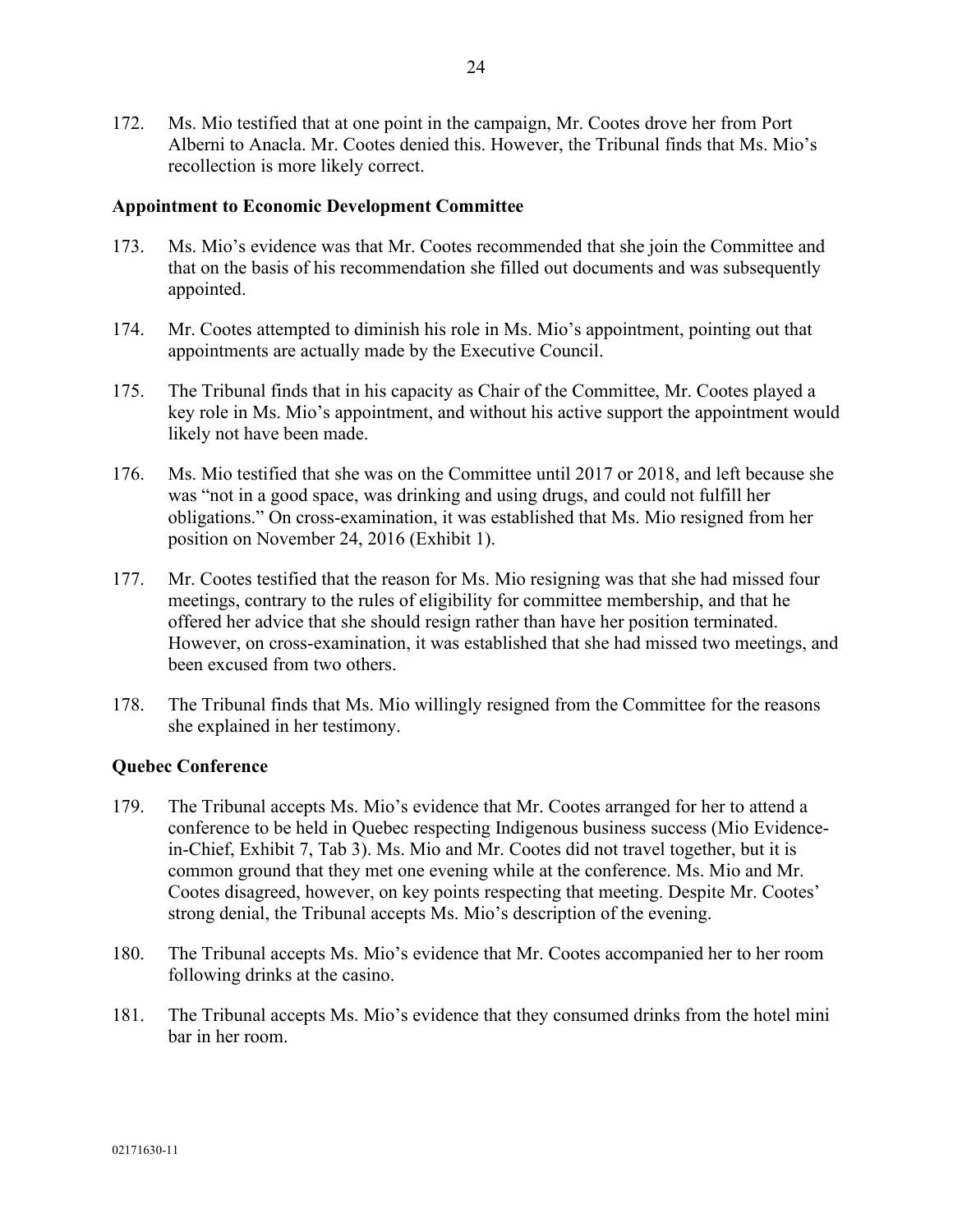- 182. The Tribunal accepts Ms. Mio's evidence that at one point Mr. Cootes kissed her and that she pushed him away.
- 183. Mr. Cootes' credibility on these points is substantially diminished by a text message sent to him by Ms. Mio the following day: "I wonder why all the booze and pop we drank wasn't charged yet…" (Exhibit 2, p. 1). There is no credible explanation for this text other than it must refer to their joint use of her hotel mini bar.

## **Wall Centre Incidents**

- 184. Mr. Cootes travelled to Vancouver in February 2020. He met with Ms. Mio at an HFN engagement session, at dinner at the Salmon n' Bannock restaurant, and at the Wall Centre hotel.
- 185. There is no dispute that they met at the engagement session, some difference in evidence as to how it happened that Ms. Mio attended the dinner, and vigorous difference of evidence as to what happened at the Wall Centre.
- 186. Respecting the dinner invitation, Ms. Mio testified that Mr. Cootes invited her, whereas Mr. Cootes testified that Ms. Mio requested an invitation, to which he acceded. Regardless, the Tribunal finds that Mr. Cootes facilitated Ms. Mio's attendance at the dinner.
- 187. The parties have vastly diverging accounts of what transpired at the Wall Centre hotel.
- 188. Ms. Mio claimed that she attended at Mr. Cootes' room at the Wall Centre on the evening of February 28, 2020, they used cocaine, but ran out, and then travelled together to Ladner where Mr. Cootes purchased more and then both returned to the room where Ms. Mio stayed for the night.
- 189. Mr. Cootes on the other hand, was adamant that Ms. Mio was not at the room and that she contacted him at 4:30 a.m. the following morning seeking a ride and that he later provided her with taxi money.
- 190. The Tribunal concludes that it is more likely than not that Ms. Mio came to Mr. Cootes' room the evening of February 28 and stayed overnight. However, the Tribunal finds that the evidence respecting the cocaine use and trip to Ladner is inconclusive and it is unnecessary to decide whether Mr. Cootes used or bought cocaine.

### **Employment at Anacla 2021**

- 191. Ms. Mio testified that in April of 2021, Mr. Cootes "reached out" to her regarding an open position with the HGB.
- 192. On the contrary, Mr. Cootes testified that contact respecting employment was initiated by Ms. Mio, who was looking for opportunities to return to Anacla in April 2021 (Exhibit 7, Tab 8-G).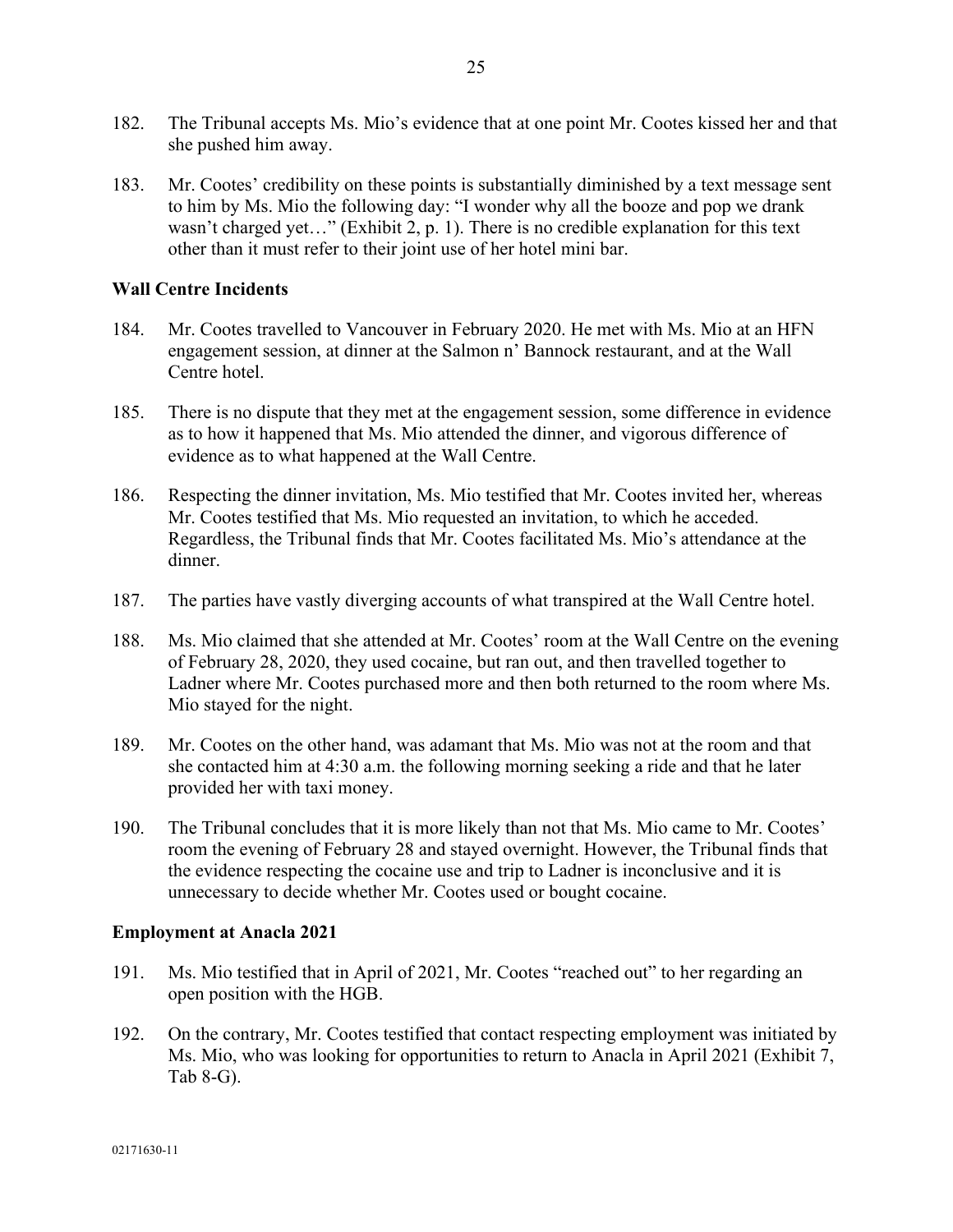- 193. Mr. Cootes' recollection is substantiated by an email from Ms. Mio, dated April 23, 2021, seeking information about opportunities there would be to get to Anacla (Exhibit 7, Tab 8-G).
- 194. Subsequently, Mr. Cootes forwarded Ms. Mio's email to Sheila Charles and Patrick Schmidt of HGB. In his email to Mr. Schmidt, Mr. Cootes described Ms. Mio as "an amazing, strong Huu-ay-aht woman", and made other positive comments respecting Ms. Mio.
- 195. The Tribunal concludes that Mr. Cootes was instrumental in obtaining employment for Ms. Mio at Anacla with the HGB.

## **First Victoria Trip**

- 196. In June 2021, Mr. Cootes invited Ms. Mio to accompany him on the First Victoria Trip. Ms. Mio's evidence was that Mr. Cootes communicated to her that this was to be a business trip and a "learning experience".
- 197. Mr. Cootes testified that the business purpose behind taking Ms. Mio with him was that her Tsawwassen connection would assist him to better associate with the Tsawwassen official with whom he was meeting.
- 198. The testimony of Ms. Mio, supported by text messages in evidence, was that Mr. Cootes instructed her not to tell anyone about their trip (Exhibit 7, Tab 4, pp. 9-10).
- 199. In text messages, sent prior to leaving on the trip, Mr. Cootes encouraged Ms. Mio to mislead her employers (Exhibit 7, Tab 4, pp. 9-10).
- 200. Mr. Cootes explanation for his request that Ms. Mio not tell others about the trip was limited to his concern that the subject matter of the meeting with the Tsawwassen official was confidential, not that he wanted to keep the trip a secret.
- 201. The Tribunal finds that, in fact, Mr. Cootes sought to keep the entire First Victoria Trip a secret.
- 202. Prior to the First Victoria Trip, Mr. Cootes arranged for Ms. Mio to stay at a motel in Port Alberni. Mr. Cootes paid for the motel personally.
- 203. In planning for the meeting, Mr. Cootes sent a text message to Ms. Mio saying "…I could get a two room if that worked for you". Mr. Cootes testified that by this he meant a suite with a bedroom and living room. Ms. Mio testified that she understood they would have two separate rooms.
- 204. On arrival in Victoria on June 16, 2021, Mr. Cootes checked into the hotel and at that time, according to Ms. Mio, she learned that there were not two separate hotel rooms, but rather a suite with a bedroom and a living room area, contrary to her expectations. Mr.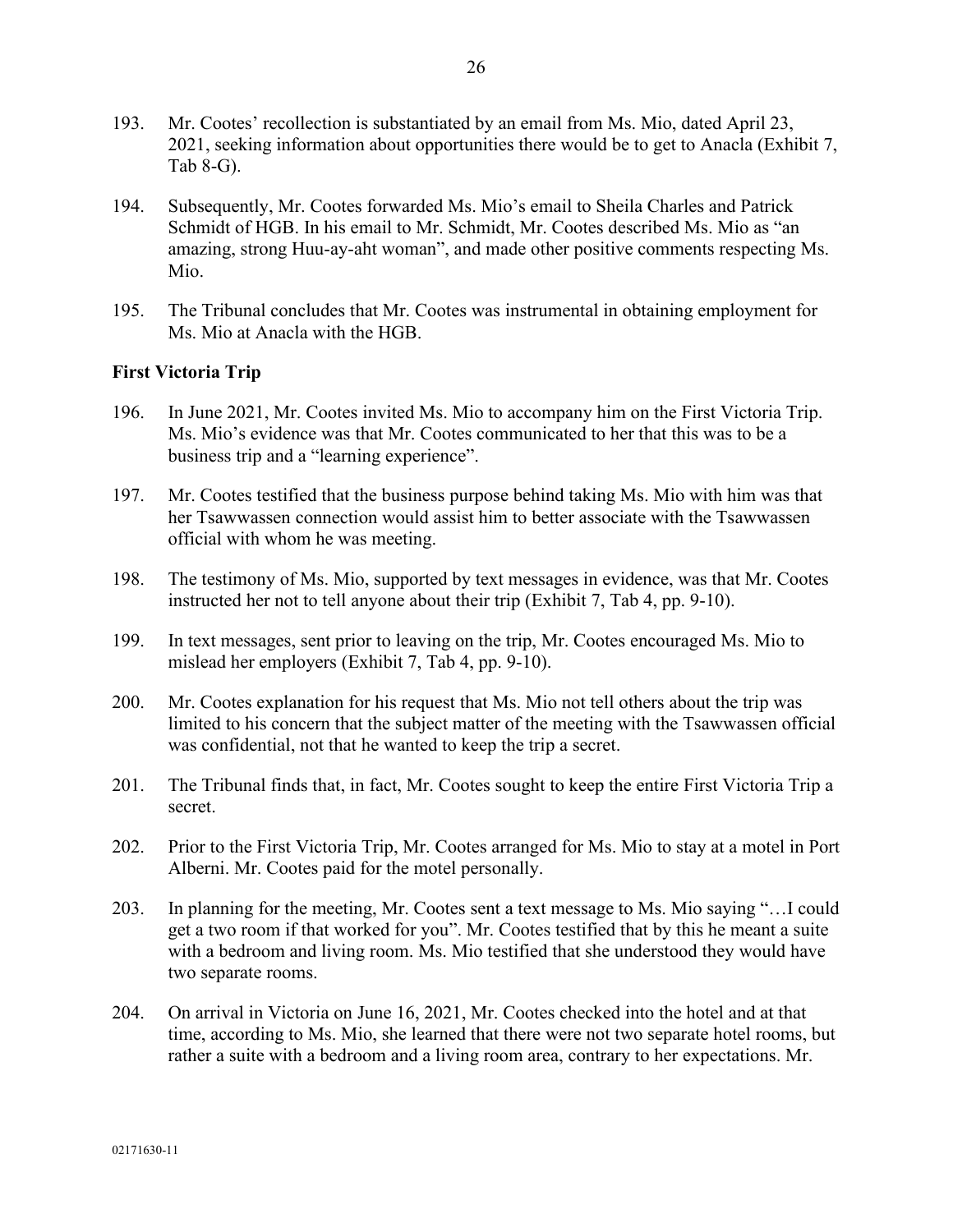Cootes, on the other hand, testified that he had advised her of the situation in his use of the expression "a two room".

- 205. Ms. Mio testified that she was concerned with the arrangement and asked Mr. Cootes which room she was taking. Mr. Cootes stated he did not recall any such conversation, but he agreed that if Ms. Mio recalled that, he was prepared to accept that it happened.
- 206. The Tribunal finds that Ms. Mio's expectation that they would stay in separate rooms was reasonable, given the nature of their relationship and the ambiguity of the text message referring to a "two room".
- 207. The evidence of the parties was consistent that they attended a lunch meeting with the official from Tsawwassen, and that they returned to Port Alberni the next day.

### **Second Victoria Trip**

- 208. The evidence of Ms. Mio and Mr. Cootes differed sharply respecting the Second Victoria Trip.
- 209. The Tribunal finds, based on Mr. Cootes' lack of credibility in his testimony, and the corroboration of Ms. Mio's testimony provided by the limited documentary record, that Ms. Mio's version is generally to be preferred.
- 210. Ms. Mio changed her evidence from what she had told the investigators in February 2022 (Investigation Report, Exhibit 7, Tab 8) in two respects. She testified that the Sexual Advances of which she complained took place on the first night of the Second Victoria Trip, July 13, rather than the second night, and that her statement to the investigators that she expected to attend business meetings was incorrect, but that she was aware that it was not a business trip.
- 211. Ms. Mio explained that her evidence changed on reviewing documents which clarified these matters. She stated that she was previously confused between the First and Second Victoria Trips.
- 212. The Tribunal notes that the change of evidence respecting the date of the incidents did not change the substance of the description of the incident, nor substantially change the narrative of the Second Victoria Trip. Further, Ms. Mio's revised recollection that the trip was not a business trip is consistent with Mr. Cootes' evidence and it is not material to the complaint.
- 213. The Tribunal accepts Ms. Mio's explanation for her change in evidence.
- 214. Prior to leaving on the second Victoria trip, Ms. Mio advised Mr. Cootes "I only have 20 dollars lol I was going to ask if I should just stay home", to which he replied "Totally fine, I got you…" (Exhibit 7, Tab 4, p. 23)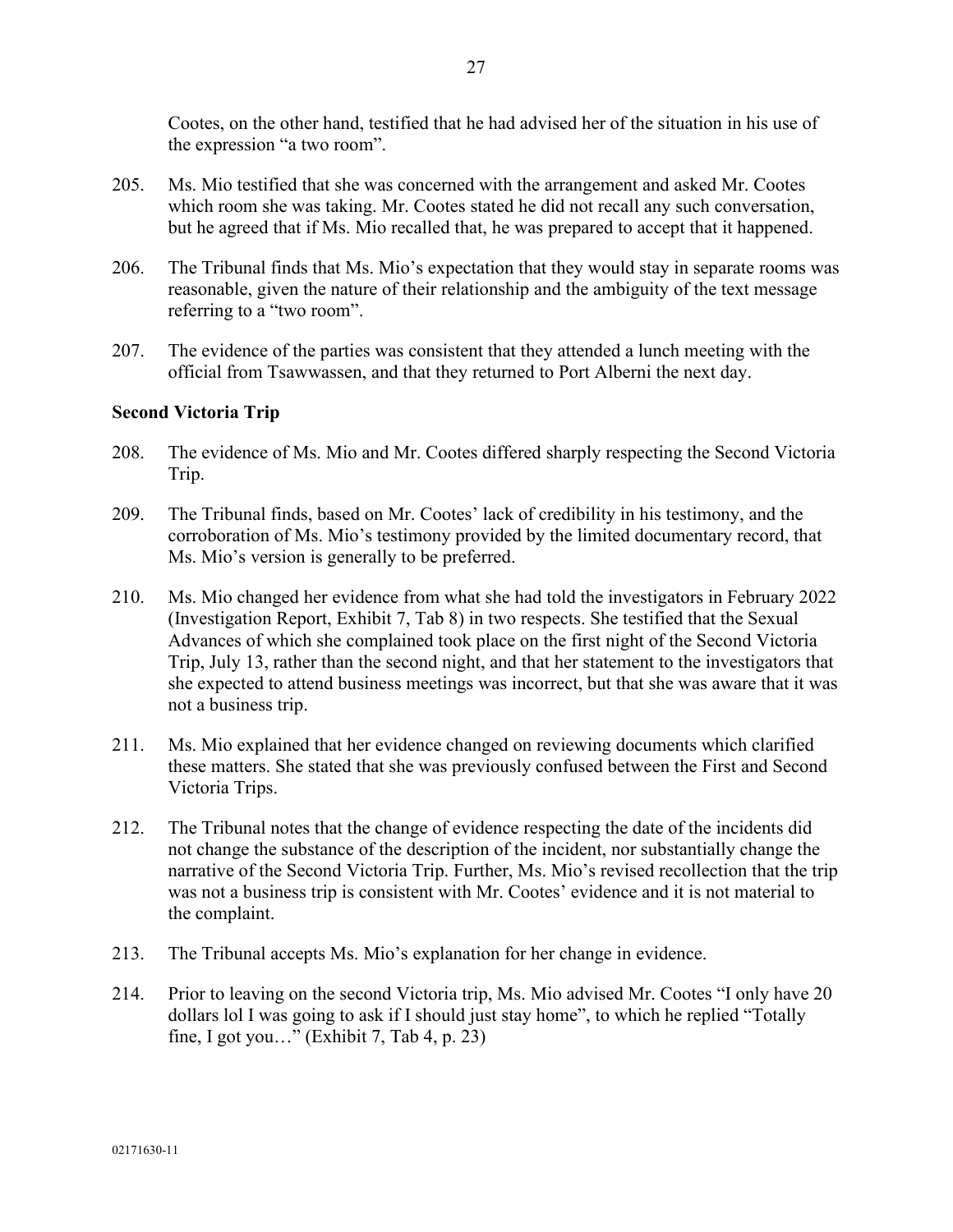- 215. The Tribunal finds that Ms. Mio relied on Mr. Cootes to pay all of the expenses of the Victoria trip, that it was reasonable for her to do so, and that Mr. Cootes understood at the time that he had undertaken that obligation.
- 216. On July 12, 2021, Mr. Cootes picked up Ms. Mio in Bamfield and they drove to Victoria in his vehicle.
- 217. Ms. Mio testified that in a discussion with Mr. Cootes, he again told her it would be good not to tell others about the trip. Mr. Cootes denied this, however, the Tribunal accepts Ms. Mio's evidence in this regard.
- 218. Ms. Mio testified that when they arrived at the hotel in Victoria, Mr. Cootes checked in and Ms. Mio found that they had only one room booked, which had two beds and no separate spaces inside. She stated that she was "uncomfortable with it", but did not say anything to Mr. Cootes.
- 219. Ms. Mio testified that after checking in, they drank in the hotel room and sat on the patio, and then went to the Sticky Wicket bar, where they sat at a table and ordered drinks.
- 220. Ms. Mio stated that while at the bar she was "just having a realization about everything" and asked him "why am I here?". She testified that Mr. Cootes then reached over, touched her leg, and said "he was interested in moving the relationship forward" (the "Sexual Advances"). She stated she freaked out after that and asked Mr. Cootes if "he's been fucking grooming me this whole time", to which he said "yes" but then immediately clarified that that was not what he meant.
- 221. Ms. Mio testified that she felt that Sexual Advances were "disgusting" as Mr. Cootes was a member of the Executive Council whom she had trusted as a mentor.
- 222. Ms. Mio testified that after the Sexual Advances, she went to the bathroom in the Sticky Wicket and was visibly upset. She said that two girls she had not met before, whom she later learned were called Rachel and Shani (the "two girls"), approached her and asked if she was alright, after which she told them what had happened and went to their table. She said that Mr. Cootes did not meet the two girls that night.
- 223. Mr. Cootes testified that he did not make the Sexual Advances while at the Sticky Wicket. He recalls that Ms. Mio talked to a girl he had not seen before, and that Ms. Mio brought the girl to the table shared by her and Mr. Cootes briefly. He said that he and Ms. Mio paid cash for their respective drinks.
- 224. The Tribunal accepts that Ms. Mio's testimony in this regard is an accurate description of the events at the Sticky Wicket.
- 225. Ms. Mio testified that she and Mr. Cootes left the Sticky Wicket and went back to the hotel, where Mr. Cootes produced a bag of cocaine. She testified that she used almost all of the cocaine, and that Mr. Cootes was drunk. Mr. Cootes said that after leaving the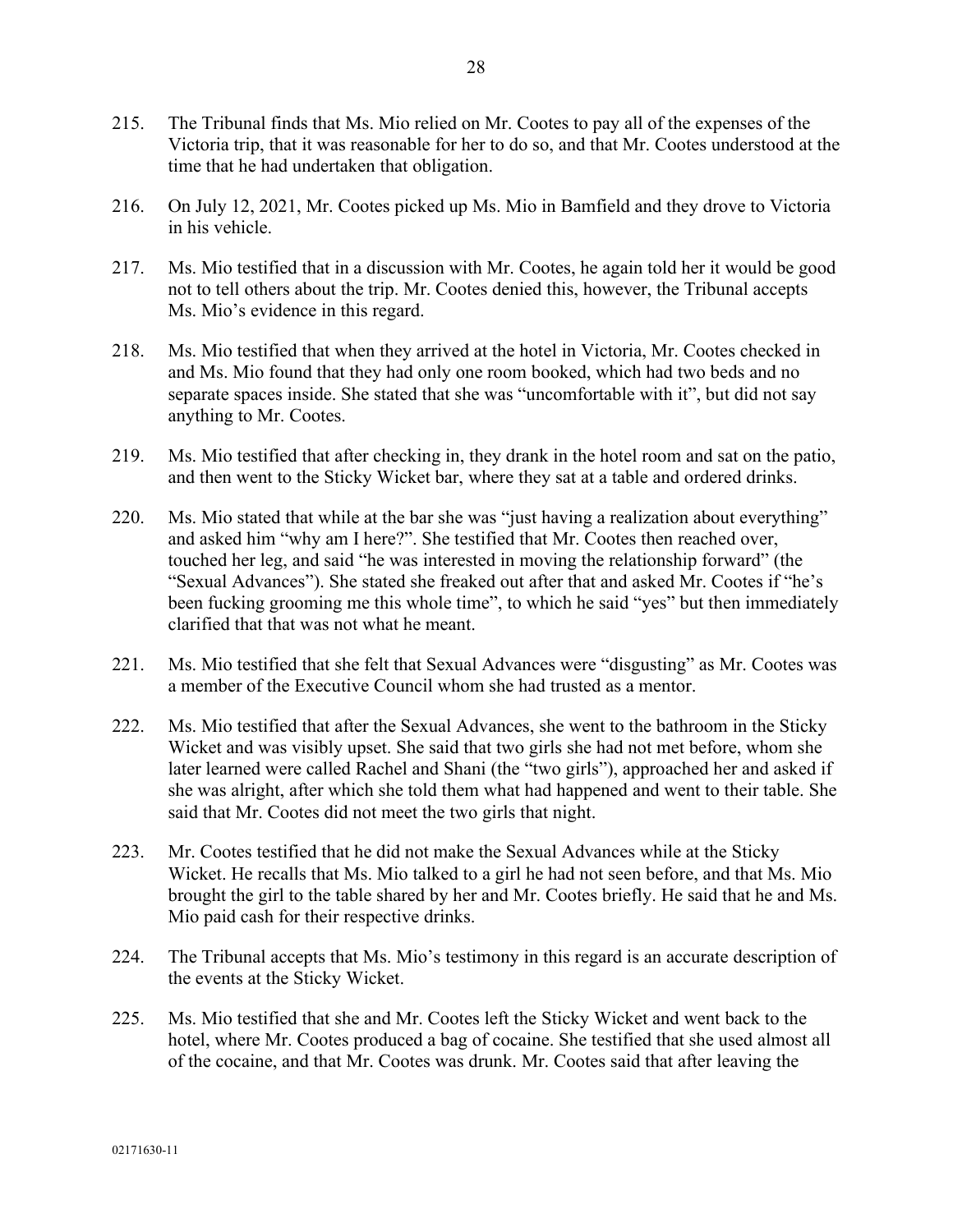Sticky Wicket, he and Ms. Mio went back to the hotel and went to sleep. He said he did not do cocaine that evening nor did he see her do cocaine.

- 226. The Tribunal accepts Ms. Mio's evidence respecting the cocaine, but notes that there is no evidence that Mr. Cootes used cocaine at that time.
- 227. Ms. Mio testified that the following morning, July 13, she ordered breakfast for her and Mr. Cootes, as well as a six-pack of Corona beer that Mr. Cootes had requested for the kayaking trip planned for later that day. Mr. Cootes denied involvement in ordering the beer, and said that it was for Ms. Mio.
- 228. The Tribunal accepts Ms. Mio's evidence that the beer was for Mr. Cootes.
- 229. Later that day, they went on the planned kayaking trip. Ms. Mio testified that she was "just uncomfortable and trying to survive the weekend".
- 230. Ms. Mio testified that following the kayak trip, she and Mr. Cootes went to Darcy's Pub where they had appetizers and a drink, but did not stay long and went back to the hotel. Mr. Cootes said that they did not order drinks at Darcy's Pub. The Tribunal accepts Ms. Mio's evidence on this point, though it is not material to the complaint.
- 231. There is no dispute that later that evening, Ms. Mio and Mr. Cootes went out to the Irish Times Pub. The evidence differs as to what happened in the lead-up to and at the Irish Times. Ms. Mio testified that she and Mr. Cootes had planned to go to the Irish Times and she subsequently texted the girls from the previous night to join her and Mr. Cootes. On cross-examination, Ms. Mio admitted that she had not provided to the investigators a text exchange with one of the girls, Rachel, in which she told Rachel she was "so hung".
- 232. Mio said that while at the Irish Times, Mr. Cootes had at least three beers and she had "multiple Moscow mules" and it was her understanding that Mr. Cootes would be footing the bill due to his text before the Second Victoria Trip saying "I got you" and the fact that he had paid for everything during the Trip.
- 233. Mr. Cootes testified that Ms. Mio had told him during the kayak trip, that she planned to meet with the two girls at the Irish Times Pub that evening and asked if he would like to come. He thought that given, to his recollection, Ms. Mio had paid for her drinks the night before and she had independently made plans with the two girls, she would be covering her own bill at the Irish Times.
- 234. Ms. Mio testified that she and Mr. Cootes ordered prawns and another appetizer while they were at the Irish Times. When the two girls arrived, the group moved to a table. She said that she and the girls were back and forth between the table and the washroom, but not speaking to Mr. Cootes when at the table. She said that he was very angry and she and the girls came out of the washroom at one point to find that he had left without paying the bill and with two full beers that he had ordered still on the table.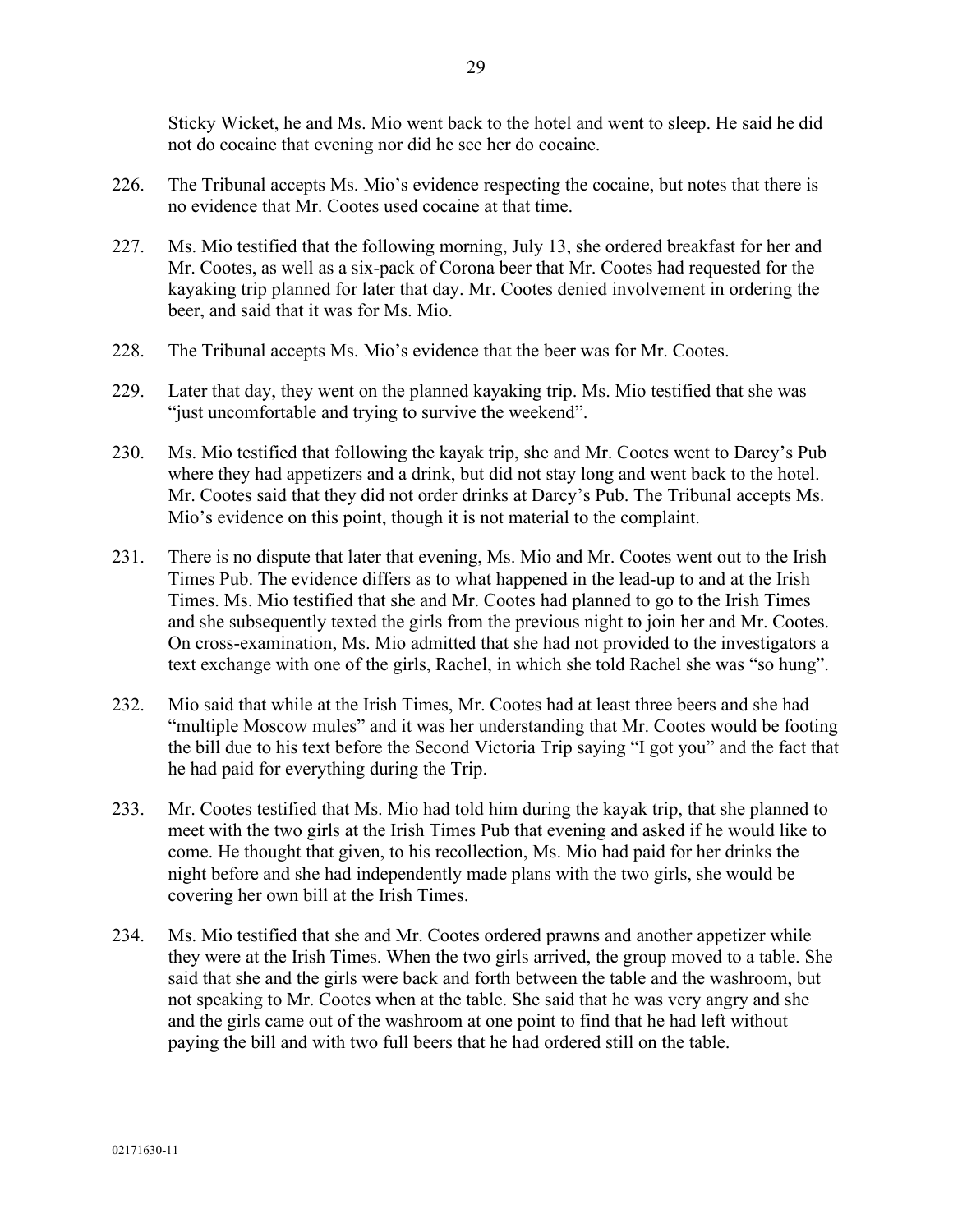- 235. Mr. Cootes testified that he ordered two beers while at the Irish Times. He said that no food was ordered by anyone. He said that when the two girls arrived, they and Ms. Mio were moving around frequently and that he talked to one of the two girls briefly. He said he was not planning on staying long in the first place, and that he paid cash for his beers and left shortly after the two girls arrived.
- 236. The tribunal accepts Ms. Mio's evidence in this regard.
- 237. Ms. Mio testified that after Mr. Cootes left, she could not leave the Irish Times because of the \$200 bar bill, but was able to text her friend George, who electronically transferred \$200 to her. Despite receiving a confirmation of the transfer, she testified that the money would not settle in her account. She said that the bartender was prepared to allow her to leave without paying if she left her ID. Upon agreeing to this and leaving, she received a notification that the money had settled in her account, which enabled her to return to the Irish Times and pay the bill. She then went out with her friends for a half hour at another restaurant before returning to the hotel.
- 238. Ms. Mio testified that on the following day, July 14, both she and Mr. Cootes got up early. She confronted Mr. Cootes about leaving her at the Irish Times without paying and "he flipped out", blaming her. They then got in the car and she said he was "driving 90km per hour through Victoria". He pulled over at a gas station and withdrew \$200 cash from an ATM, which he "threw in her purse". She stated she was "scared to say anything" on the trip back, as no one knew she was on the trip and they were outside of cell service. She said "he knew that".
- 239. Mr. Cootes testified that on July 14, Ms. Mio was upset with him but he was not initially upset with her. He said that they subsequently argued and admitted that he had a role to play in the argument. He stated they "raised our voices" and that Ms. Mio was the angrier one in the argument. He said she did not mention the Sexual Advances in the course of the argument. Mr. Cootes agreed that he stopped at a gas station and withdrew \$200 on the way back, but stated that he placed it on Ms. Mio's purse after she refused to take it. He said he was not speeding on the way back.
- 240. On the evening of July 14, after Ms. Mio was back in Bamfield, Mr. Cootes texted "hey, I'm really sorry I fucked up" (Exhibit 7, Tab 15, p. 24). Approximately one week later, he messaged on Instagram apologizing for walking out and not paying the bill, and expressing surprise that the bartender did not stop him. Mr. Cootes testified that he intended to apologize for the difficult situation Ms. Mio had to endure and not for his own actions during the evening of July 13.
- 241. The Tribunal accepts Ms. Mio's evidence respecting the events that occurred on the evening of July 13 at the Irish Times Pub, the events that occurred on July 14 before and during the trip back from Victoria, and the events that occurred after Ms. Mio returned to Bamfield.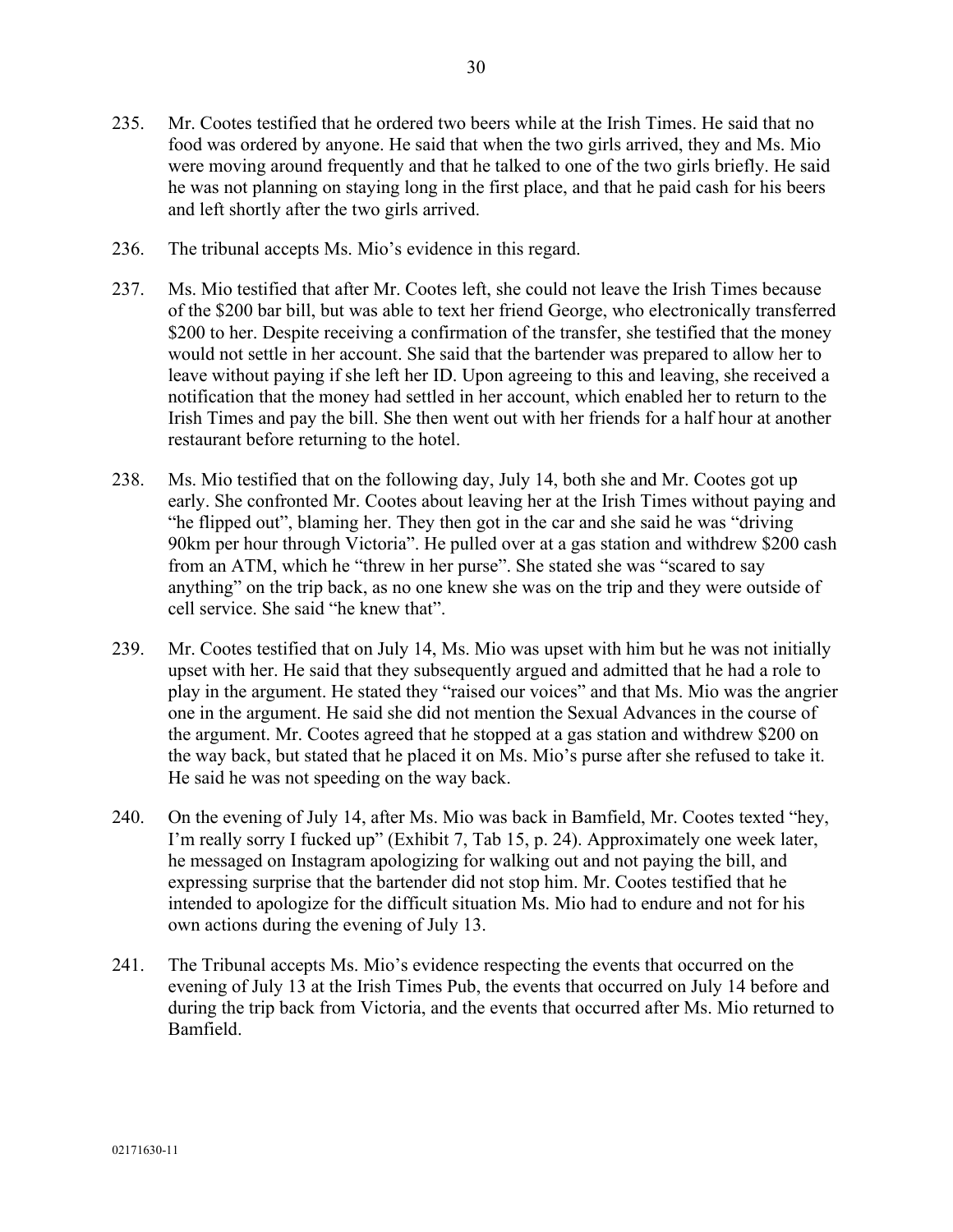## **Ms. Mio's Resignation**

- 242. Ms. Mio testified that the day following their return to Bamfield from the second Victoria trip, she had a previously arranged engagement to pick up some friends in Victoria. She did that, and then sent a text message to Sarah Johnson, her supervisor at the HGB, stating that she was resigning from her position immediately to take a new job in the Yukon Territory.
- 243. Ms. Mio testified that she did not in fact have a new job in the Yukon Territory.
- 244. The Tribunal accepts Ms. Mio's evidence in this regard.

## **Impacts on Ms. Mio**

- 245. The Tribunal accepts the evidence of Ms. Mio that the impact of the incident of the Second Victoria Trip was serious and detrimental to her wellbeing, and in particular, this incident occurred in the context of a relationship with a person whom she trusted and which she understood to be one of mentorship and friendship.
- 246. Ms. Mio testified that her feeling immediately after the sexual advance was that it was "disgusting". The Tribunal accepts Ms. Mio's evidence in this regard.
- 247. Three days after the sexual advance, Ms. Mio quit her job with HGB. She said she was disgusted and angry and did not want to be around anywhere she could see Mr. Cootes or anyone in the community. The Tribunal accepts Ms. Mio's evidence respecting her feelings and accepts that she quit her job as a consequence of the Sexual Advances.
- 248. Ms. Mio testified that, immediately following her resignation from the HGB, she went to the Yukon and stayed through the month of August 2021, where she engaged in selfdestructive behaviour, taking various drugs and selling crack and cocaine. She said she recalled feeling like she had "a mission to die". The Tribunal accepts this evidence.
- 249. Ms. Mio did not share information about the Victoria trip with anyone else until December 2021, when she told her friend about the sexual advance. Her friend advised Ms. Mio to talk to the Chief Councillor, who in turn directed her to the HFN Executive Director.
- 250. Consequently, Ms. Mio sought counselling. In February 2022, she sought assistance from a doctor at a clinic at Langara College (Exhibit 7, Tab 7). In March and April 2022, she sought assistance from a cultural wellness worker with the HFN (Exhibit 7, Tab 12). In March 2022, she sought counselling from HFN clinical counsellor Rena Johnson, from whom she had previously sought counselling from November 2020—March 2021 (Exhibit 7, Tab 10). The Tribunal accepts that Ms. Mio's need to attend counselling was a consequence of, or contributed to by, the Sexual Advance.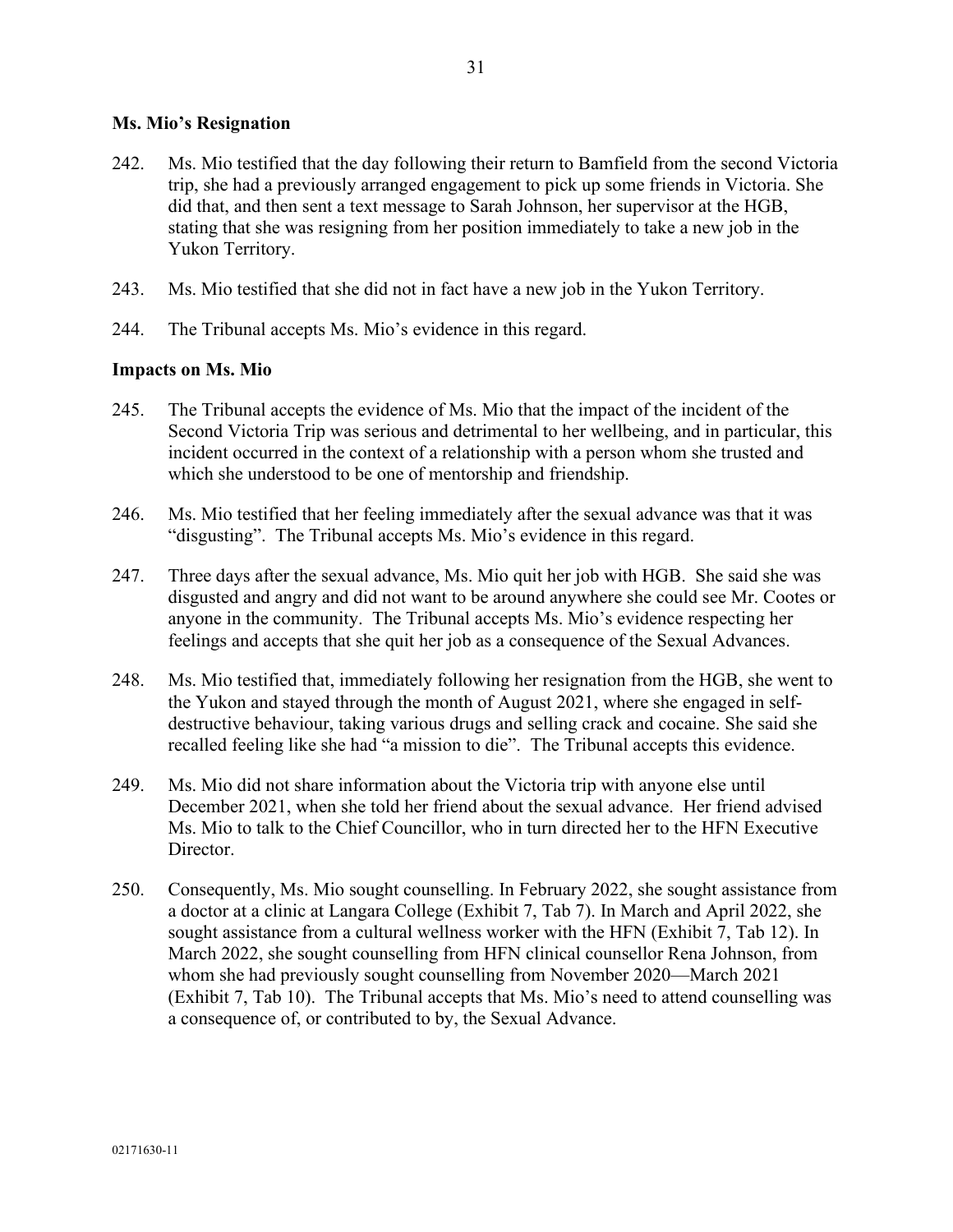## **LEGAL PRINCIPLES**

- 251. The issues before this Tribunal are fundamentally ones of Huu-ay-aht law. Schedule A of the *Interpretation Act* defines "Huu-ay-aht law" as including "Huu-ay-aht acts, regulations, orders, written policies, customary laws, and common law in relation to those Huu-ay-aht acts, regulations, orders, written policies and customary laws". The legal principles relevant to this case are therefore chiefly those contained in COCCIA, the Maa-nulth First Nations Final Agreement, and the *Interpretation Act*¸ HFNA 14/2011.
- 252. The Tribunal finds that the Huu-ay-aht law of sexual harassment corresponds with the Canadian law of sexual harassment. The Tribunal relies on Canadian statutes and common law to make determinations regarding the allegation of sexual harassment under section 12(3) of COCCIA.
- 253. The Tribunal finds that the Huu-ay-aht Oath embodies traditional HFN values and customary laws, and should be given its plain meaning.

### *Abuse of Power*

254. The Code of Conduct and Conflict of Interest Act (COCCIA) states at section 12(2):

**12** (2) Public officers must not ask for money or favours from another person in exchange for using their position to

(a) make or influence a decision of a Huu-ay-aht body, or

(b) expedite, deny or delay any service or program provided by a Huu-ayaht body.

- 255. COCCIA states at section 12(4): "Public officers who contravene this section are disqualified from holding their position".
- 256. "Money or favours" is defined at section 12(1) as including "any private interest, advantage or benefit for a public officer or any other person".
- 257. In addition to its standalone definition, abuse of power is also a characteristic element of sexual harassment: *The Employee* at para. 144.

*Sexual Harassment*

- 258. COCCIA states at section 12(3): "Public officers must not intimidate, harass, assault, or sexually harass or assault anyone". The term "sexually harass" is not defined in COCCIA.
- 259. COCCIA states at section 12(4): "Public officers who contravene this section are disqualified from holding their position".
- 260. Both "harassment" and "sexual harassment" are defined in the CHRA: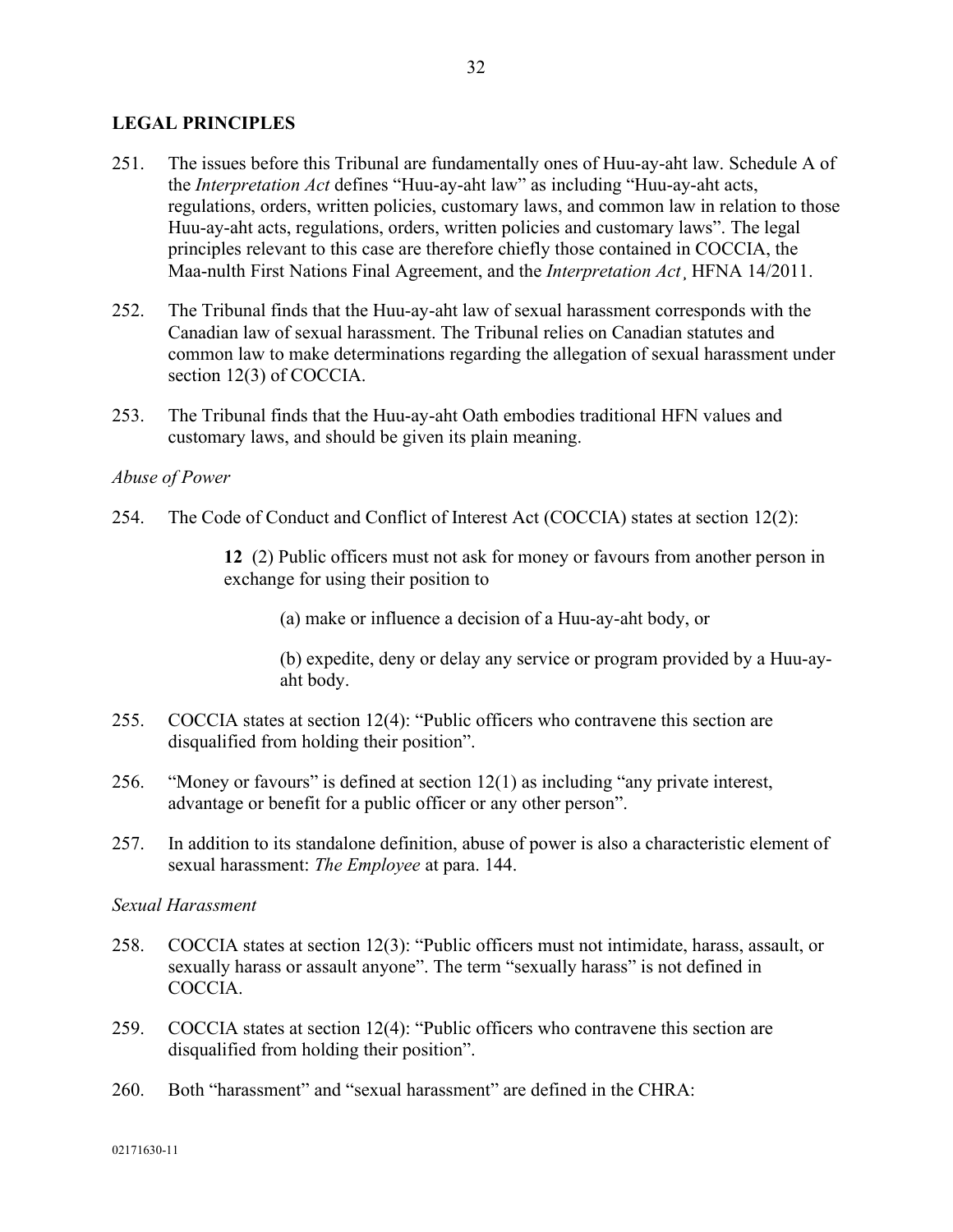## **Harassment**

**14** (1) It is a discriminatory practice,

(a) in the provision of goods, services, facilities or accommodation customarily available to the general public,

(b) in the provision of commercial premises or residential accommodation, or

(c) in matters related to employment,

to harass an individual on a prohibited ground of discrimination.

#### **Sexual harassment**

(2) Without limiting the generality of subsection (1), sexual harassment shall, for the purposes of that subsection, be deemed to be harassment on a prohibited ground of discrimination.

- 261. Section 13 of the British Columbia Human Rights Code, RSBC 1996, c. 210 also prohibits sexual harassment as a form of discrimination.
- 262. The leading case on the test for sexual harassment is *Janzen*, which sets out three criteria for establishing sexual harassment:
	- 1. The conduct must be of a sexual nature;
	- 2. The conduct must be unwelcome; and
	- 3. The conduct must result in adverse consequences.
- 263. Regarding the first criterion that the conduct must be of a sexual nature, there are five factors that are relevant: *The Employee*, at para. 12: a. the egregiousness or virulence of the comment; b. the nature of the relationship between the involved parties; c. the context in which the comment was made; d. whether an apology was offered; and e. whether or not the recipient of the comment was a member of a group historically discriminated against. A single incident can suffice: *Eva obo Employees of Spruce Hill Resort and Spa Ltd. v. Spruce Hill Resort and Spa Ltd. and another,* 2018 BCHRT 238 ("*Spruce Hill Resort*"). In *Spruce Hill Resort*, whether a single incident sufficed to establish conduct of a sexual nature was found to be dependent on the context in which the conduct took place, including the geographical location, the social situation, the professional implications for the alleged victim, and the vulnerability of the alleged victim.
- 264. Regarding the second criterion that the conduct must be unwelcome, three misconceptions exist that may prejudicially signal that the alleged victim welcomed the conduct: (1) lack of protest, (2) non-reporting, and (3) participation in prior behaviour.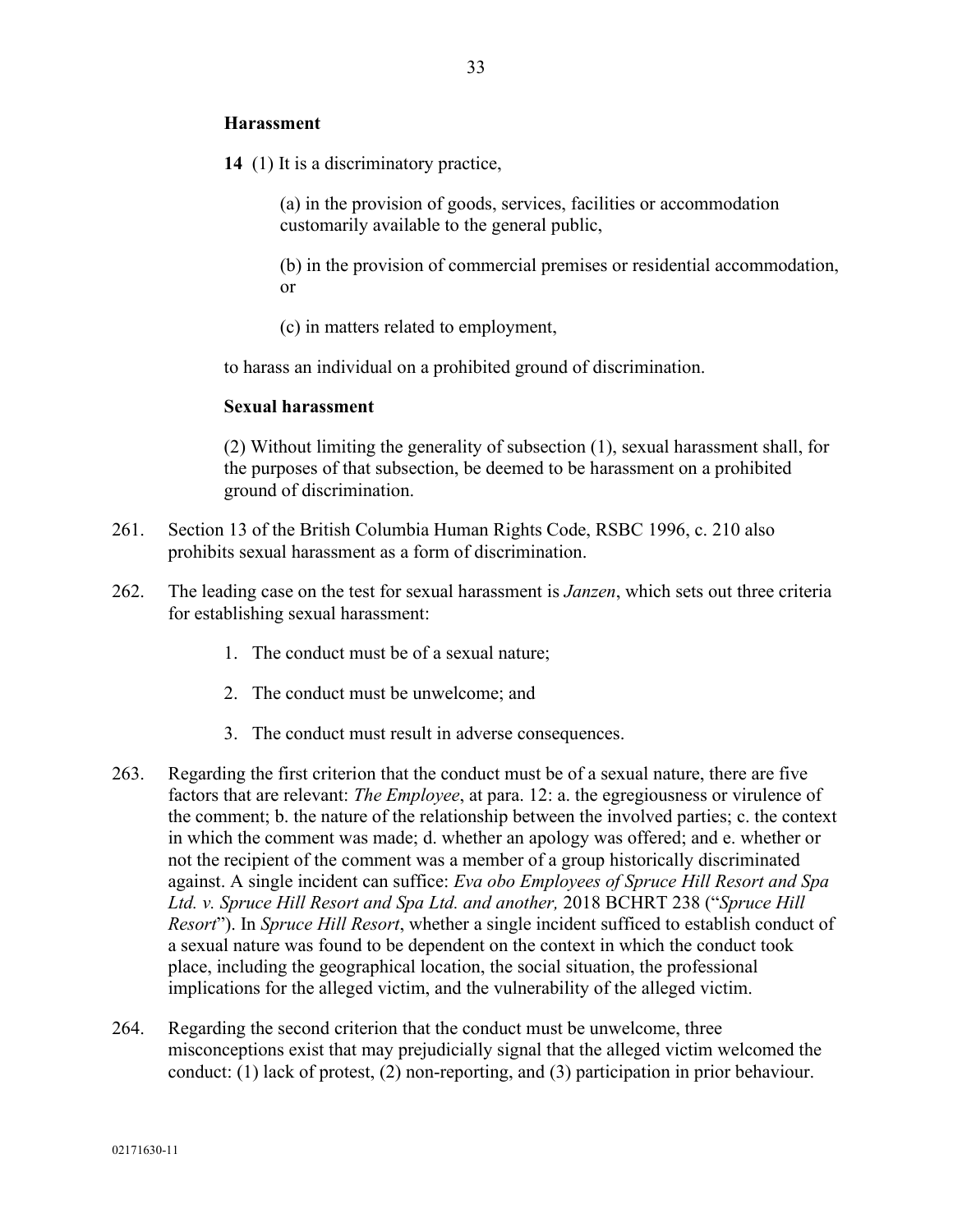The trier of fact must not rely on these three misconceptions, or "gender myths", in determining whether the conduct was unwelcome: *Basic*, at para. 104.

- 265. Regarding the third criterion that the conduct must result in adverse circumstances, the adverse circumstances are to be defined broadly as endangering continued employment, negatively affecting work performance, or undermining personal dignity: *Janzen*. The broad interpretation of the adverse circumstances is supported by a general broadening of the protection against sexual harassment and discrimination generally, in order to protect employees in their work regardless of who engages in the improper conduct: *British Columbia Human Rights Tribunal v. Schrenk,* 2017 SCC 62.
- 266. The mere fact that the alleged victim of the sexual harassment is in a position of vulnerability can constitute an adverse circumstance: *The Employee*; *Friedmann v. Macgarvie,* 2012 BCCA 445, at para. 22. According the *The Employee,* at para. 91: "The key is whether that [sexual] harassment has 'a detrimental effect on the complainant's work environment'".
- 267. The conduct constituting the alleged sexual harassment need not be the sole cause of the adverse consequence but must be at minimum a contributing factor to the adverse consequence: *Spruce Hill Resort*.

*Failure to Fulfill the Huu-ay-aht Oath*

- 268. COCCIA states at section 4(1):
	- **4** (1) Public officers must do all of the following:

(a) fulfill the Huu-ay-aht oath…

- 269. COCCIA states at section 4(4): "Public officers who contravene this section may be disqualified from holding their position".
- 270. COCCIA states at section 33:

**33** Public officers must exercise their powers and duties

(a) in good faith and in compliance with the Huu-ay-aht oath…

271. The Oath is found in the Schedule to COCCIA and states:

I, \_\_\_\_\_\_\_\_\_\_\_\_\_\_\_\_\_\_\_\_\_\_\_\_\_\_\_\_\_\_\_\_\_\_\_\_\_\_, do solemnly affirm (or swear) that:

I will act in the best interests of present and future generations of Huu-ayaht citizens,

I will honour the vision, values, and sacred principles of Huu-ay-aht –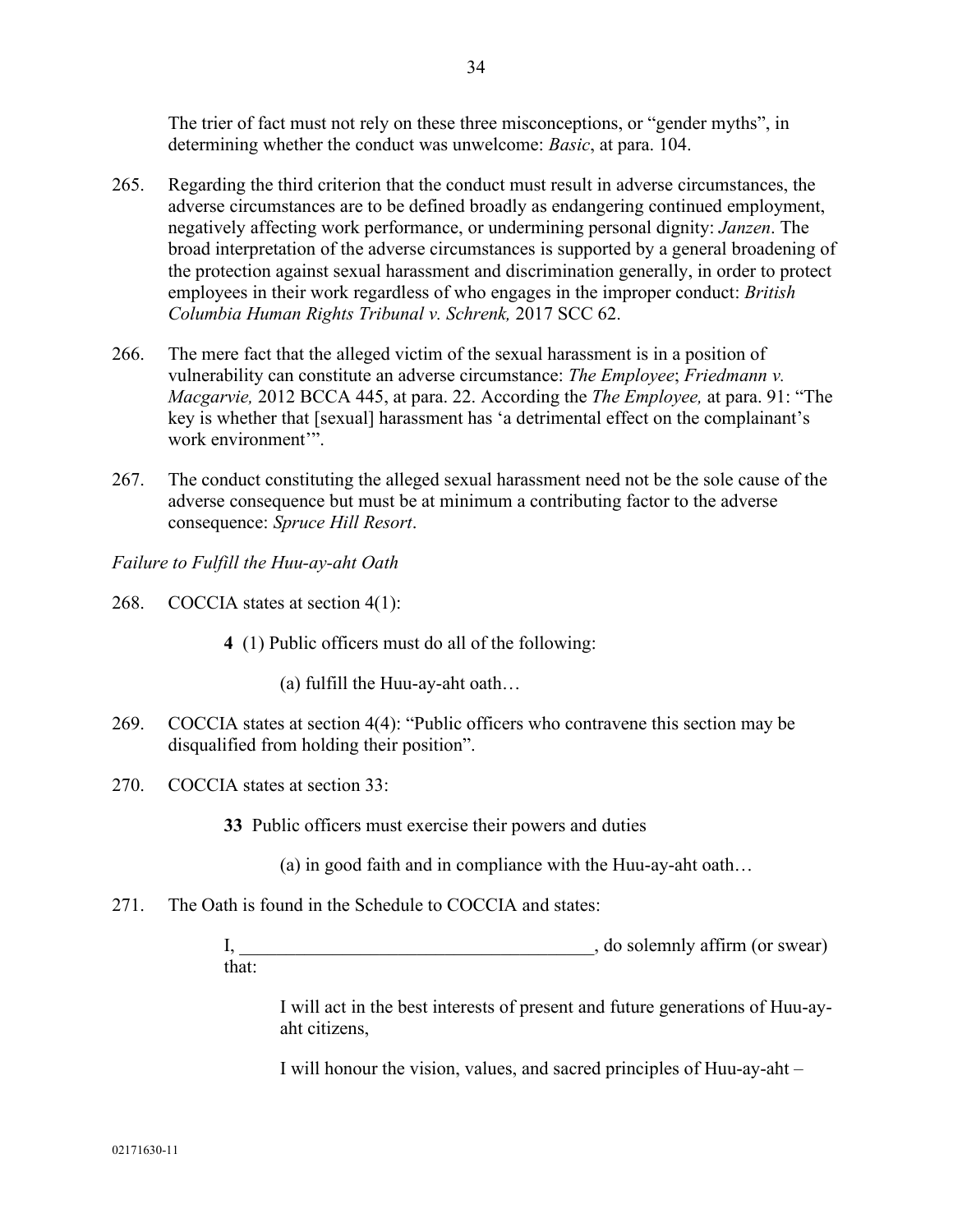**Uu-a-thluck** (taking care of future generations), and

**Hish-uk-tsawak** (everything is one),

I will be a positive role model, following the principle of **ii-saak** (conducting myself honestly and respectfully), and

I will uphold the Constitution and obey Huu-ay-aht laws.

272. The terms in the Oath, including the Huu-ay-aht principles of "*uu-a-thluck*" (taking care of future generations), "*hish-uk-tsawak*" (everything is one), and "*ii-saak*" (conducting myself honestly and respectfully), must be given their plain meaning in this context.

# **THE PARTIES' ARGUMENTS**

273. The parties largely agreed on the applicable law, but disagreed on the application of the law to the facts. The differences in the parties' application of the law to the facts was due to their contrasting views of witness credibility.

## **Applicant**

- 274. Counsel for the Applicant argued that Mr. Cootes' evidence was unreliable due to his frequent and admitted recourse to lies and equivocation, demonstrated both during the course of the investigation and during the course of the Tribunal hearing.
- 275. Counsel for the Applicant raised numerous authorities on the test for sexual assault, including the Canadian Human Rights Act, R.S.C., 1985 c. H-6 (the "CHRA") and the Supreme Court of Canada's case of *Janzen v. Platy Enterprises Ltd.,* [1989] 1 SCR 1252 ("*Janzen*"). It also cited *Basic v. Esquimalt Denture Clinic and another*, 2020 BCHRT 138 ("*Basic*"), which states that the trier of fact in a sexual harassment case should not have recourse to gender-based myths. The Applicant argued that the test for sexual harassment was made out on the facts and that a breach of section 12(3) of the Act should be found.
- 276. The Applicant argued that because the abuse of power is a characteristic element of sexual harassment, a breach of section 12(2) of the Act should be found.
- 277. Citing Mr. Cootes' admission that his dishonestly during his interactions with Ms. Mio and during the investigation process breached the Oath, Counsel for the Applicant submitted that a breach of sections  $4(1)(a)$  and  $33(a)$  of the Act should be found.

### **Respondent**

278. Counsel for the Respondent argued that Ms. Mio's evidence was unreliable due to the changes in her recollection of key dates between the Investigation Report and her testimony. The Respondent argued that Ms. Mio's admitted significant use of substances before or during key events go to the reliability of her evidence on those occasions.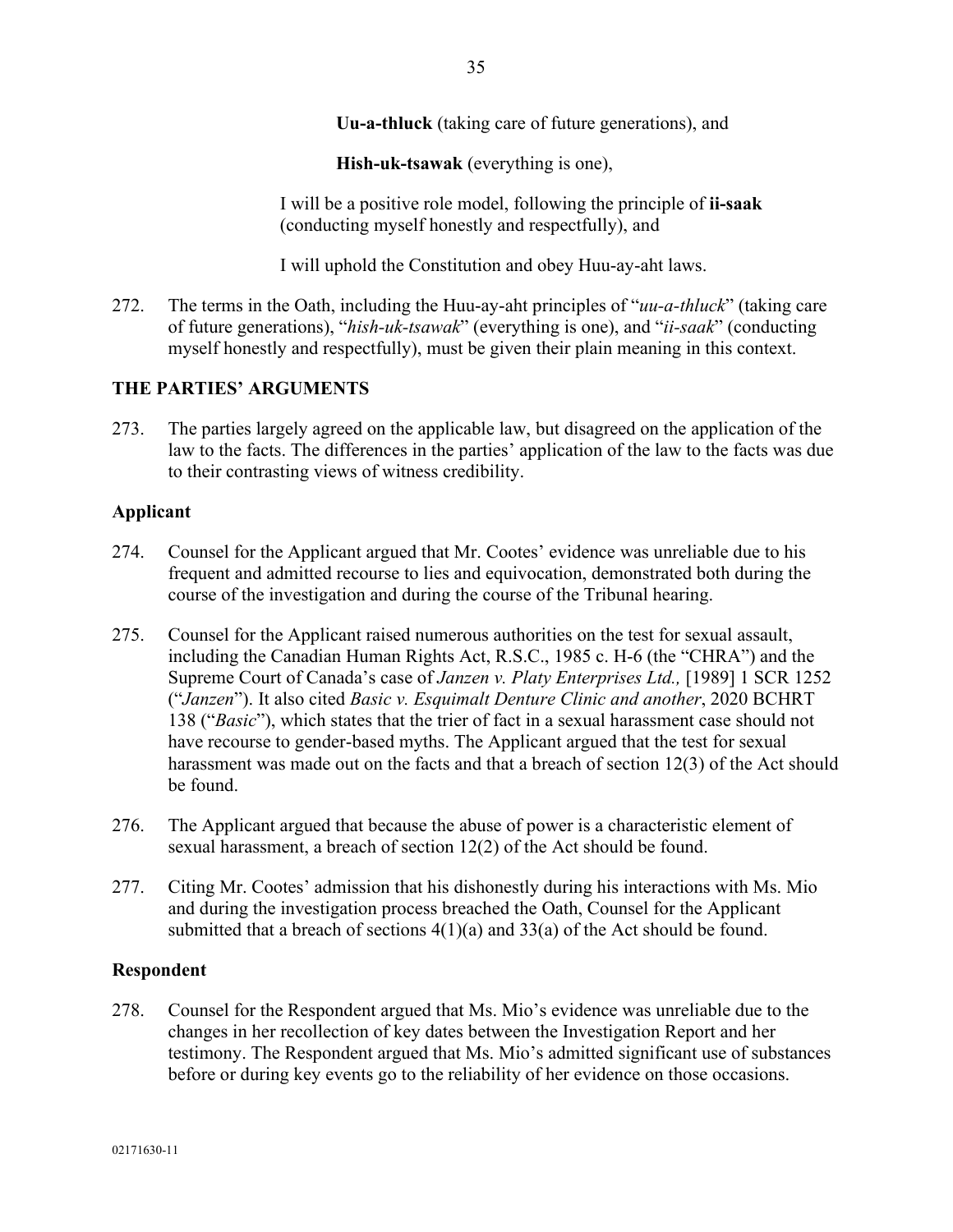36

- 279. The submissions of Counsel for the Respondent concerning authority largely accorded with those of Counsel for the Applicant, including agreement as to the applicability of *Janzen* and *Basic*. However, they differed where Counsel for the Respondent likened the instant case to the British Columbia Human Rights Tribunal's case of *The Employee v. The University and Another (No. 2),* 2020 BCHRT 12 ("*The Employee*"), in which the test for sexual assault formulated in *Janzen* was cited with approval but no sexual harassment was made out. Based on this authority, Counsel for the Respondent argued that no breach of section 12(3) of the Act should be found.
- 280. Counsel for the Respondent argued strenuously that the process before the Tribunal was unfair to the Respondent. The Respondent argued that the original investigation conducted in February 2022 was unfair because the Respondent had not been provided access to all of the evidence in front of the investigators, and again, that the proceeding before the Tribunal was unfair because of failure on the part of the Applicant to make timely disclosure of evidence sought by the Respondent.
- 281. Counsel for the Respondent argued that abuse of power and sexual harassment are linked and that in the event that the Tribunal concluded that sexual harassment had occurred pursuant to section 12(3), that no independent breach of section 12(2) of the Act should be found.
- 282. Counsel for the Respondent argued that no breach of sections  $4(1)(a)$  and  $33(a)$  should be found.

# **ANALYSIS**

# **Sexual Harassment**

- 283. As noted, the parties were substantially in agreement with the law respecting sexual harassment. There was substantial disagreement about the application of that law to the facts. The Tribunal has determined the facts, as set out above, and largely accepts the evidence of Ms. Mio. This being the case, it is a straightforward matter to conclude that the criteria established in *Janzen* have been met:
	- (a) The Tribunal has concluded that the conduct of Mr. Cootes was sexual in nature, taking account of the factors from *The Employee.* The comment was romantically suggestive, no apology was offered, and at the time the comment was made Ms. Mio was in a vulnerable position, financially reliant on Mr. Cootes, and in a city in which she had few connections.
	- (b) The Tribunal has concluded that the conduct was unwelcome, given Ms. Mio's evidence that she found it "disgusting" and taking account of the three gender myths.
	- (c) The Tribunal has concluded that the conduct was a significant factor in causing adverse consequences to Ms. Mio, including departure from employment.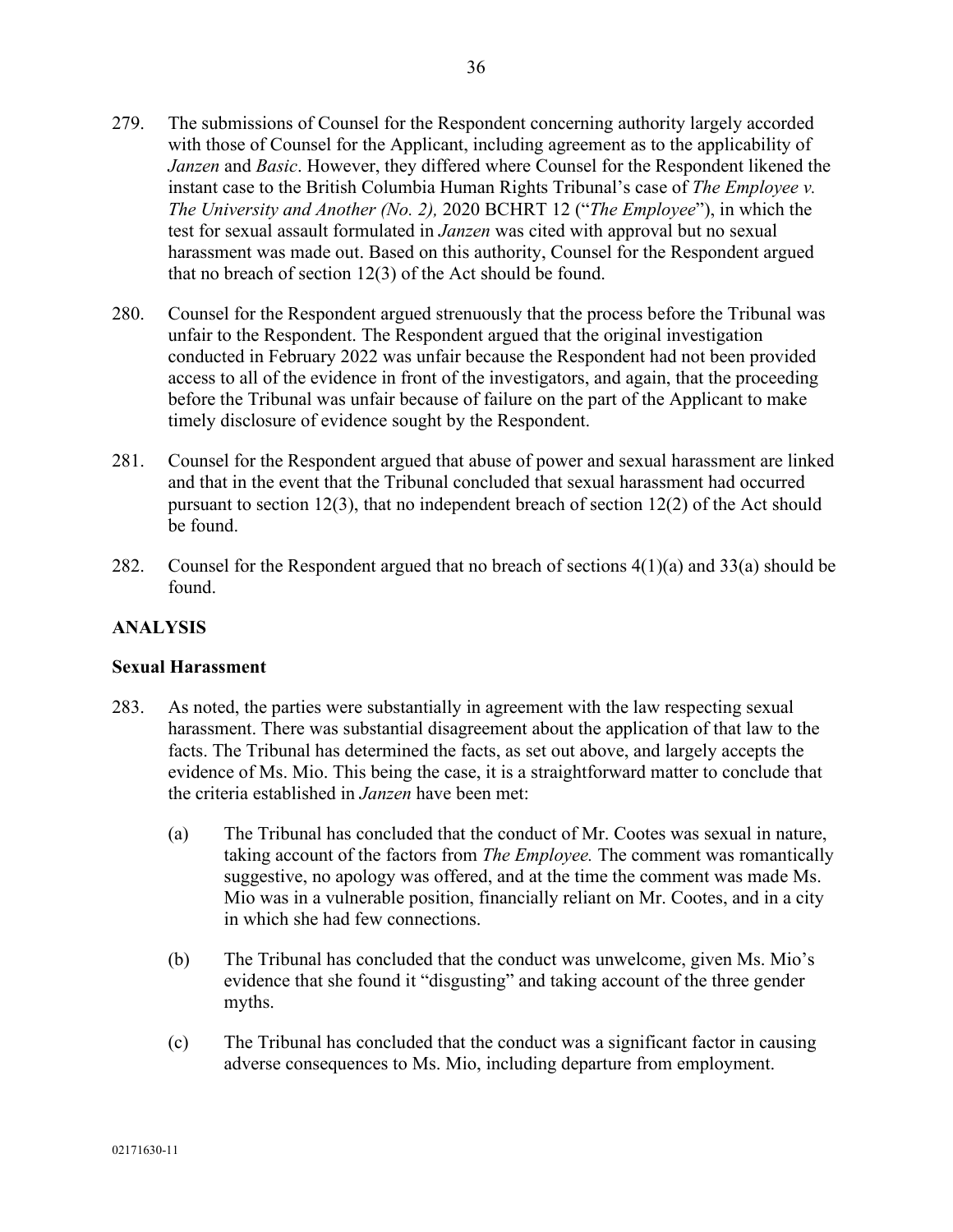## **Abuse of Power**

284. The Tribunal has concluded that insofar as the Respondent abused his power, that abuse was related to and is in respect of COCCIA, s. 12(3).

## **Breach of Oath**

- 285. The Tribunal has concluded that the Huu-ay-aht Oath speaks for itself, in plain language and reference to traditional Huu-ay-aht principles.
- 286. Given the findings of the Tribunal respecting Mr. Cootes conduct, the Tribunal has no difficultly in concluding that he failed to be "a positive role model", failed to conduct himself "honestly and respectfully", and failed to uphold Huu-ay-aht laws.

## **Unfairness**

- 287. Counsel for the Respondent argued strenuously that the process was unfair to Mr. Cootes. She particularly objected to the non-disclosure of documents.
- 288. While the Tribunal acknowledges that there are a number of documents which were not disclosed until the hearing was in progress, those documents were not material to the issues and the Respondent was not prejudiced by the late disclosure.

## **CONCLUSIONS**

- 289. The Applicant, Executive Director Connie Waddell, seeks finding that the Respondent, Trevor Cootes, breached three sections of the *Code of Conduct and Conflict of Interest Act* (COCCIA).
- 290. The findings of the Tribunal are as follows:

### **Abuse of Power Contrary to COCCIA, s. 12(2)**

291. The Tribunal concludes that the Respondent, Trevor Cootes did not breach COCCIA, s. 12(2). Insofar as the Respondent abused his power, that abuse was related to and is in respect of COCCIA s. 12(3).

### **Sexual Harassment Contrary to COCCIA, s. 12(3)**

292. The Tribunal concludes that the Respondent, Trevor Cootes, engaged in sexual harassment of Kiana Mio, contrary to COCCIA, s. 12(3).

### **Failure to Fulfill the Huu-ay-aht Oath**

293. The Tribunal concludes that the Respondent, Trevor Cootes, failed to fulfill the Huu-ayaht Oath, contrary to COCCIA, s. 4(1)(a) and 33(a), in respect of his dealings with Kiana Mio.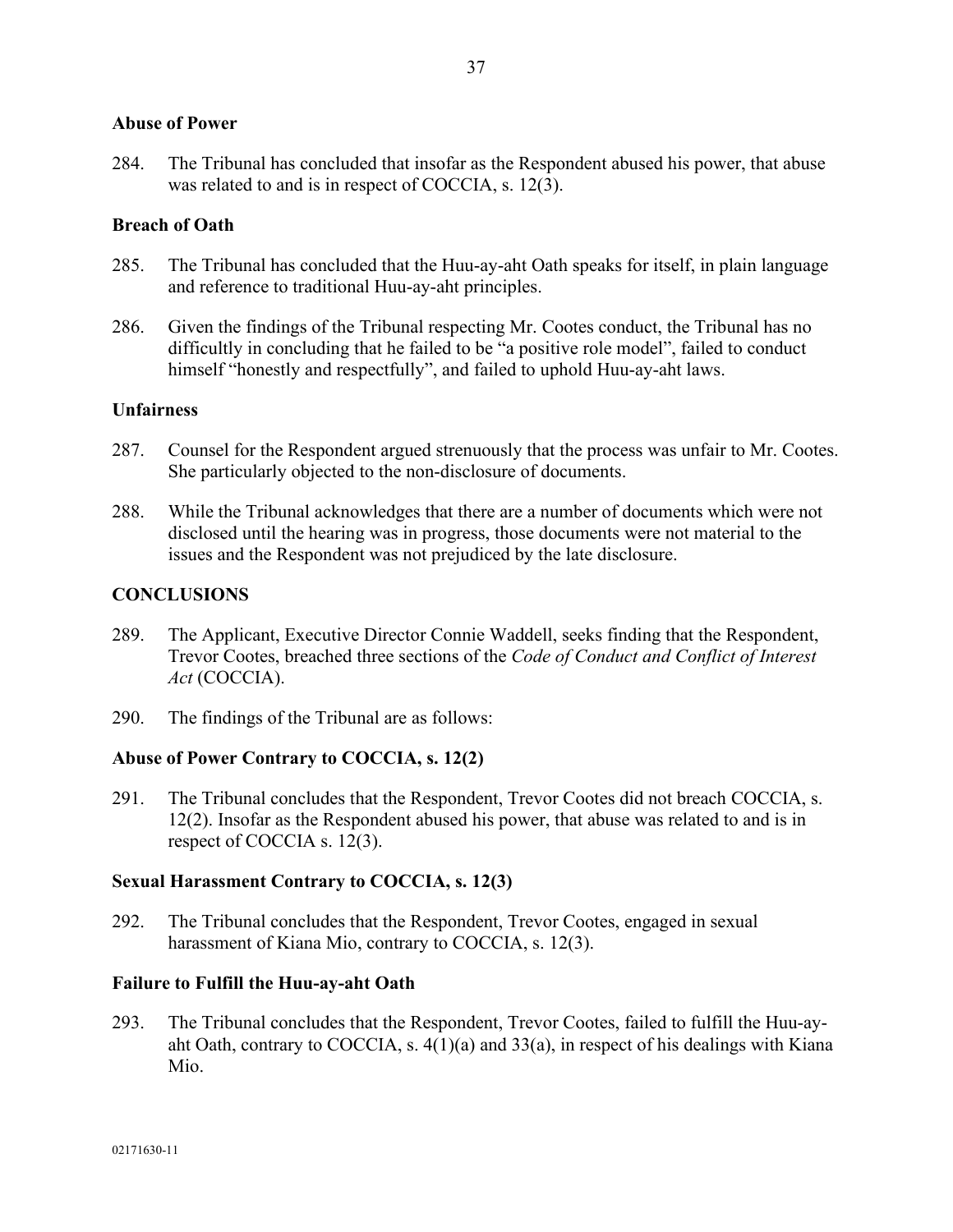## **DISPOSITION**

### **Considerations Respecting Disposition**

- 294. The Tribunal has considered a number of factors in determining the appropriate disposition of the Application.
- 295. The Tribunal considers the sexual harassment of Ms. Mio to be serious, given the relationship of friendship and mentorship, and the trust placed by Ms. Mio in Mr. Cootes over the period of several years.
- 296. The Tribunal notes that Mr. Cootes has not accepted responsibility for his conduct and has failed to apologize or exhibit remorse, but instead has continued to deny any fault in his conduct.
- 297. The Tribunal notes that the sexual harassment had a serious impact on Ms. Mio. She was devastated by the harassment which occurred after years of trust in a relationship she understood to be one of friendship and mentorship.
- 298. Sanctions against Mr. Cootes must reflect a strong condemnation of his conduct found by the Tribunal.
- 299. Sanctions against Mr. Cootes must act as a deterrent to others in the community.

#### **Breach of Oath**

- 300. Complying with the Huu-ay-aht Oath is a fundamental requirement of all public officers in the Huu-ay-aht Government.
- 301. The Tribunal finds that the breach of Oath is an extremely serious matter, which should be condemned in the strongest terms.

#### **Decision on Disposition**

- 302. In our opinion, having regard to the breaches of the Huu-ay-aht Oath committed by Mr. Cootes, it is appropriate that he be disqualified from holding his position as Councillor, pursuant to COCCIA, s. 4(4), and further that he pay a fine in the amount of \$2,000.00, and we so order.
- 303. In our opinion, the Respondent, Trevor Cootes, has breached s.12(3) of COCCIA, and is consequently disqualified from holding his position as Huu-ay-aht Councillor pursuant to COCCIA, s. 12(4), and we so order.
- 304. Pursuant to COCCIA, s. 27, the Tribunal declares that the disqualification of Mr. Cootes takes effect immediately and his former position as Councillor on the HFN Executive Council is vacant.